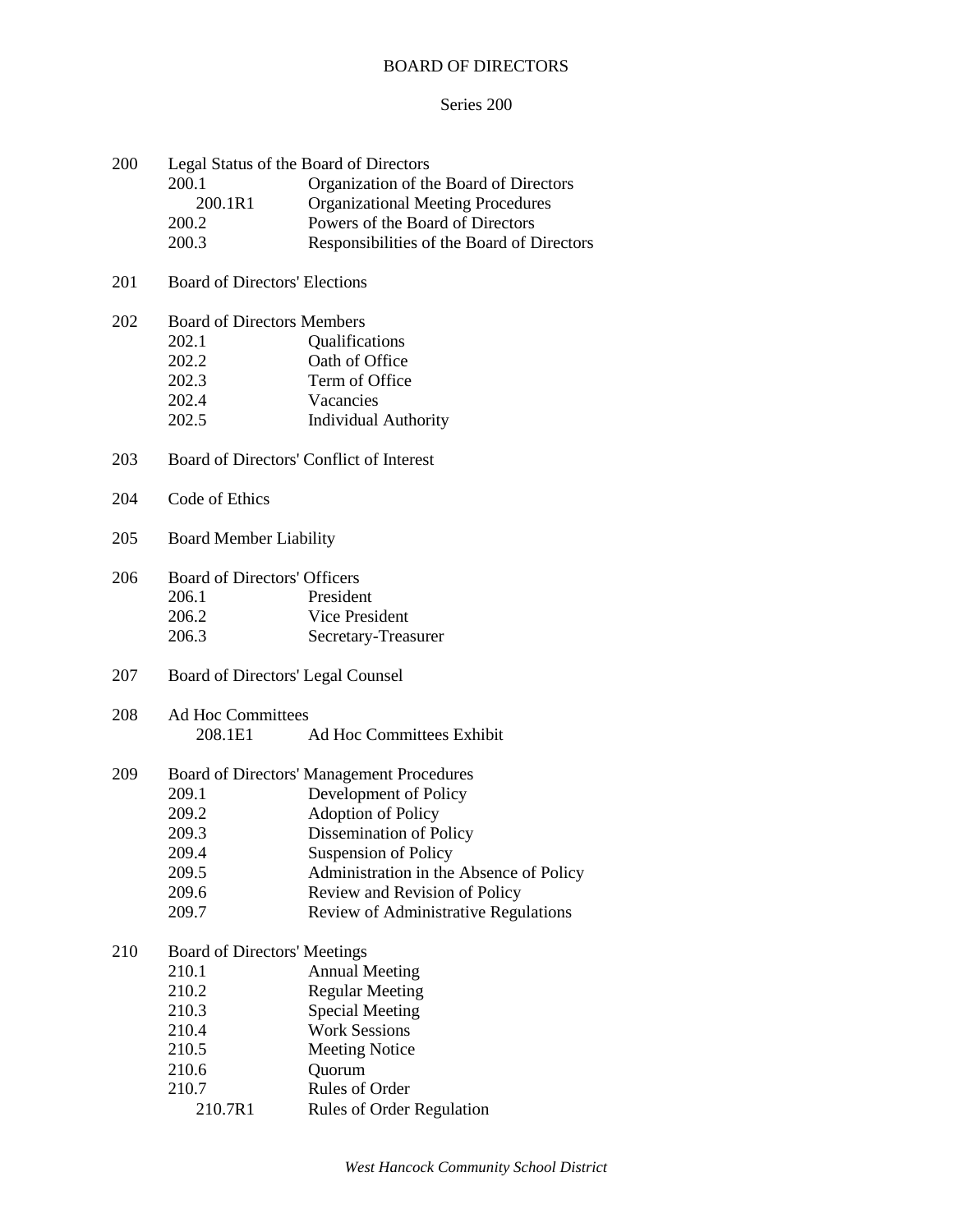|     | 210.8<br>210.8E1<br>210.8E2<br>210.9                                                    | <b>Board Meeting Agenda</b><br>Board Meeting Agenda Example<br>Board Meeting Agenda Example (with closed session)<br><b>Consent Agendas</b>                                                                                              |
|-----|-----------------------------------------------------------------------------------------|------------------------------------------------------------------------------------------------------------------------------------------------------------------------------------------------------------------------------------------|
| 211 | <b>Open Meetings</b>                                                                    |                                                                                                                                                                                                                                          |
| 212 | <b>Closed Sessions</b><br>212.1                                                         | Exempt meetings                                                                                                                                                                                                                          |
| 213 | 213.1                                                                                   | <b>Public Participation in Board Meetings</b><br><b>Public Complaints</b>                                                                                                                                                                |
| 214 | <b>Public Hearings</b>                                                                  |                                                                                                                                                                                                                                          |
| 215 | <b>Board of Directors' Records</b><br>215.1E1                                           | <b>Board Meeting Minutes</b>                                                                                                                                                                                                             |
| 216 | <b>Board of Directors' Member Services</b><br>216.1<br>216.2<br>216.3<br>216.4<br>216.5 | <b>Association Membership</b><br>Board of Directors' Member Development and Training<br>Board of Directors' Member Compensation and Expenses<br>New Board of Directors Member Orientation<br><b>Board of Directors Self-Evaluation</b>   |
| 217 | Gifts to Board of Directors                                                             |                                                                                                                                                                                                                                          |
| 218 | Board of Directors Relationships<br>218.1<br>218.2<br>218.3<br>218.4<br>218.5           | Board of Directors and Superintendent<br>Board of Directors and District Personnel<br>Board of Directors and Adjoining District School Board<br>Board of Directors and Area Education Agency<br>Board of Directors and Elected Officials |
|     |                                                                                         |                                                                                                                                                                                                                                          |

- 219 School Visitation by Board of Directors
- 220 Negotiations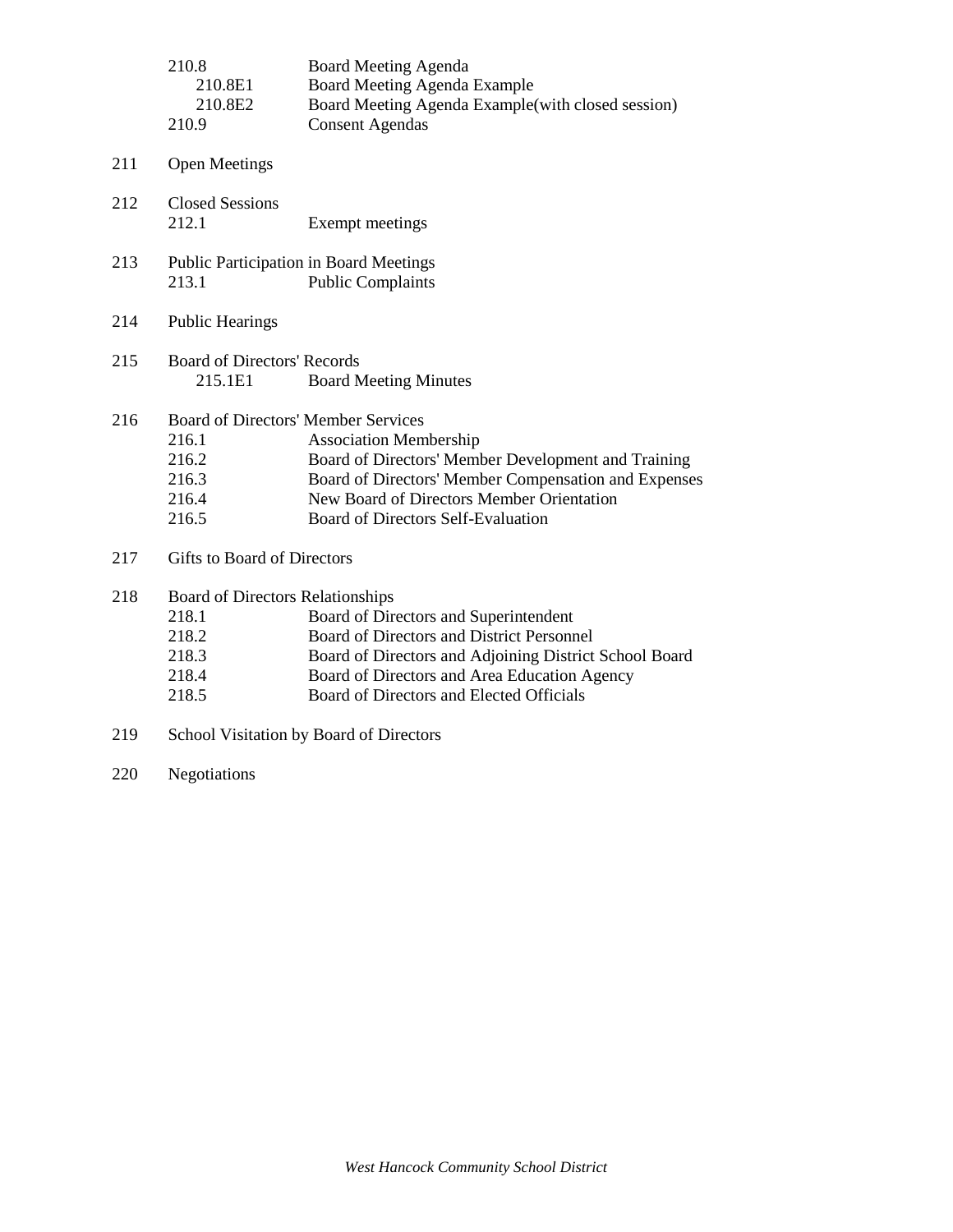## ORGANIZATION OF THE BOARD OF DIRECTORS

The West Hancock Community School District board is authorized by and derives its organization from Iowa law. The board will consist of 7 board members. Two board members are elected at-large and five at-large but must live within the director district.

The board is organized for the purpose of setting policy and providing general direction for the school district. The board will hold its organizational meeting at or before the first regular meeting following the canvass of votes. The retiring board will transfer materials, including the board policy manual, and responsibility to the new board.

The organizational meeting allows the outgoing board to approve minutes of its previous meetings, complete unfinished business and review the school election results. The retiring board shall adjourn and the new board shall then begin. The board secretary will administer the oath of office to the newlyelected board members. The board secretary will preside while the new board elects the president and vice-president of the new board.

| Legal Reference:                                 | Iowa Code §§ 274.2; 275.23A; 277.23, .28, .31; 279.1, .5, .7, .8, .33<br>281 I.A.C. 12.3(2). |                                                                                                  |                           |
|--------------------------------------------------|----------------------------------------------------------------------------------------------|--------------------------------------------------------------------------------------------------|---------------------------|
| Cross Reference:<br>202<br>206.1<br>206.2<br>210 |                                                                                              | <b>Board of Directors Members</b><br>President<br>Vice-President<br>Board of Directors' Meetings |                           |
| Approved June 12, 1995                           |                                                                                              | Reviewed August 16, 2021                                                                         | Revised November 15, 2021 |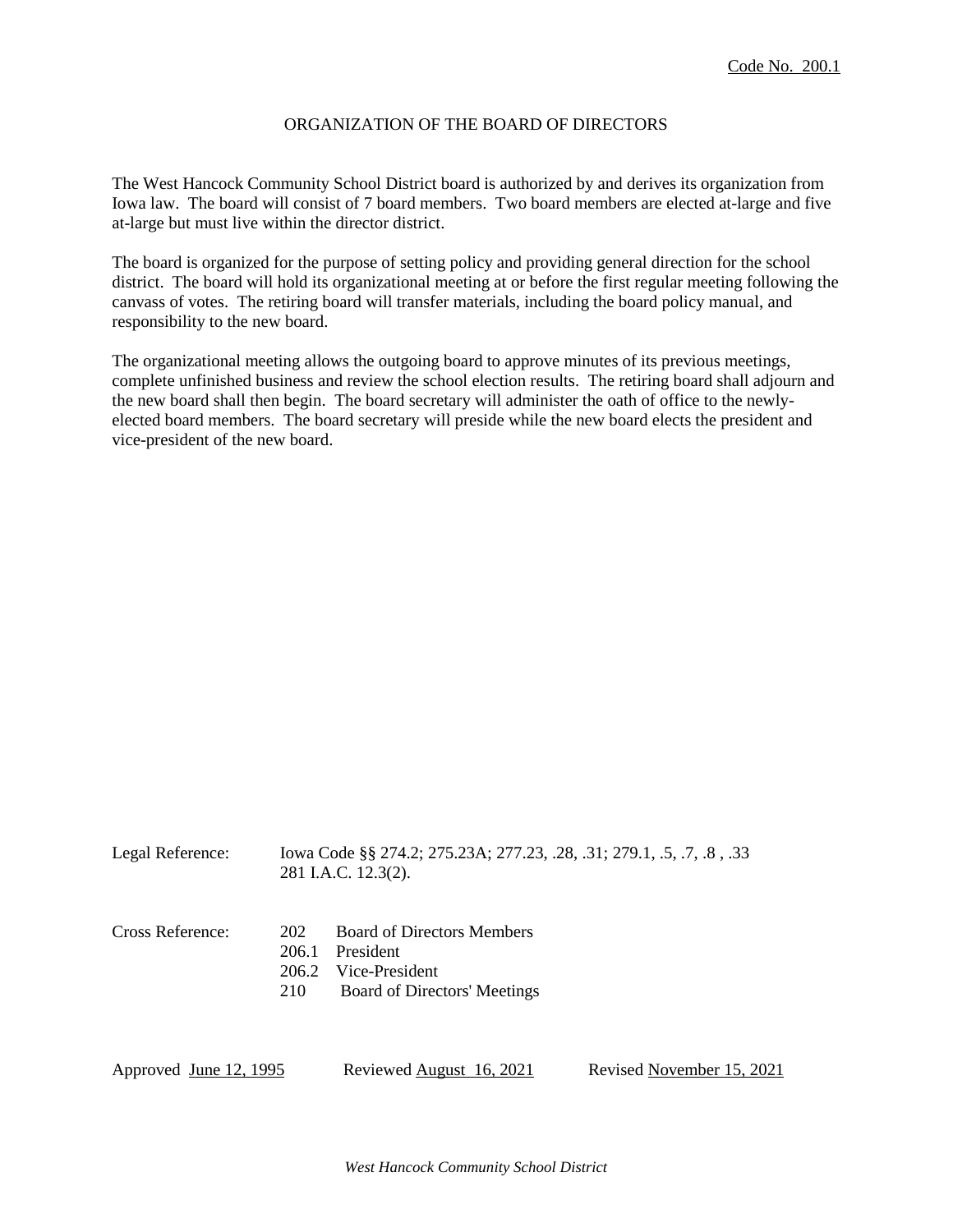# ORGANIZATIONAL MEETING PROCEDURES

The board will hold its organizational meeting in odd-numbered years at or before the first regular meeting following the canvass of votes. Notice of the meeting's place and time will be given by the board secretary to each member, member-elect and the public.

The purpose of the meeting is to transfer material and responsibility from the outgoing board to the new board. At the meeting, the board will elect a president and vice president who will hold office for one year. Once elected, the president and vice president will be entitled to vote on all matters before the board.

### Meeting Procedure

The organizational meeting of the board will be held in two parts: the final meeting of the outgoing board and the organizational meeting of the new board.

- 1. Final Meeting of the Retiring Board
	- (1) Call to order.
	- (2) Roll call.
	- (3) Recognition of Visitors.
	- (4) Approval of minutes of previous meeting(s).
	- (5) Approval of financial reports.
	- (6) Administrative Reports.
	- (7) Unfinished business. (a) Current claims and accounts (for the retiring board to authorize). Examine and settle the books for the previous year.
	- (8) Review of election results. The board secretary will present the county auditor's official report on the latest elections. Official results are recorded in the minutes.
	- (9) Adjournment of the retiring board.
- 2. Organizational Meeting of the New Board
	- (1) The board secretary, as president pro tem, will preside over the meeting until a new board president is elected.
	- (2) Call to order.
	- (3) Roll call.
	- (4) Oath of office. The board secretary will administer the oath to new members.
	- (5) Election of a president of the board. The president pro tem calls for nominations; nominations need not be seconded. The board will then vote on the nominations. The board secretary will announce the result of the vote and will administer the oath of office to the newly elected president. The newly elected president will assume the chair.
	- (6) Election of the vice-president. The president of the board will call for nominations; the nominations need not be seconded. The board will then vote on the nominations. The president will announce the results and administer the oath of office to the vice-president.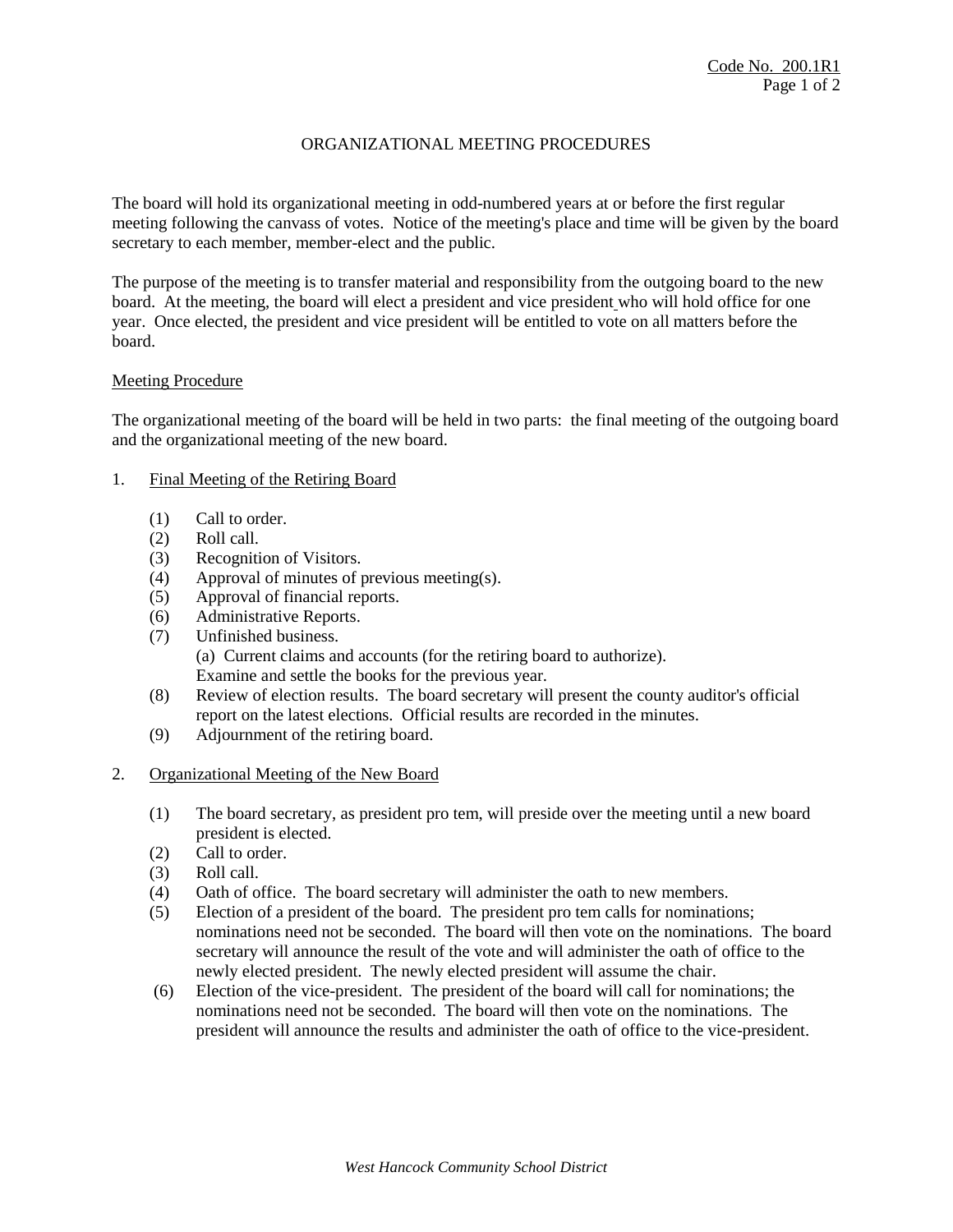## ORGANIZATIONAL MEETING PROCEDURES

Other items of business at the organizational meeting may include:

- (7) Board resolution of appreciation recognizing the public service rendered by retiring board members.
- (8) Determination of dates, times, and places for regular meetings of the board.
- (9) Board resolution to define the operating rules and practices that will be followed by the new board, including committee assignments.
- (10) Board resolution to authorize the interim payment of bills pursuant to policy 705.5.
- (12) Visitors.
- (13) Superintendent's report.
- (14) Adjournment.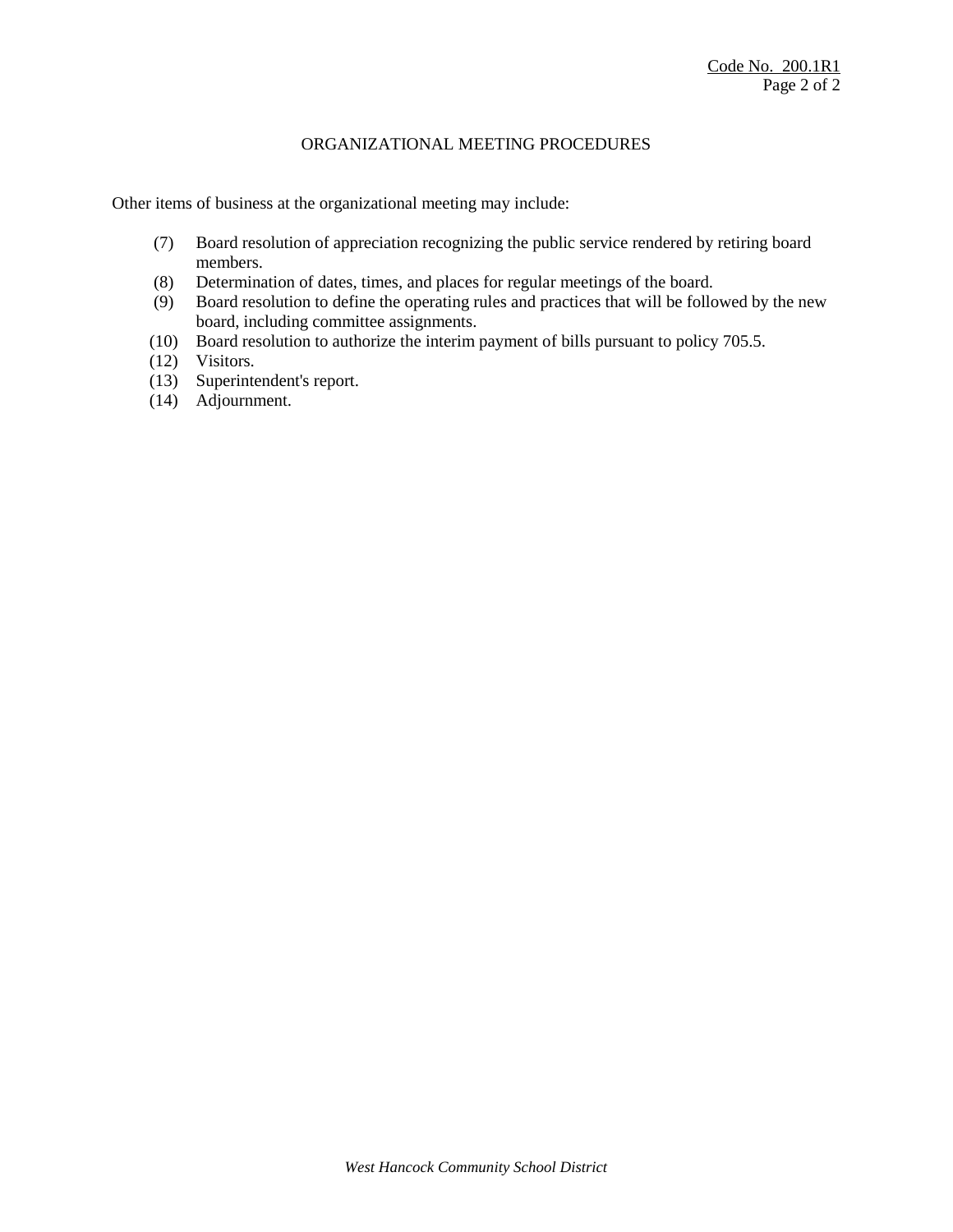## POWERS OF THE BOARD OF DIRECTORS

The board of the West Hancock Community School District, acting on behalf of the school district, will have jurisdiction over school matters within the territory of the school district.

The board is empowered to make policy for its own governance, for employees, for students and for school district facilities. The board is also empowered to enforce its policies. The board may, through its quasi-judicial power, conduct hearings and rule on issues and disputes confronting the school district.

The board has these powers and all other powers expressly granted to it in federal and state law as well as the powers that can be reasonably implied from the express powers.

| Legal Reference:<br>281 I.A.C. 12.1(2). |     | Board of Directors of Ind. School Dist. of Waterloo v. Green, 259 Iowa 1260,<br>147 N.W.2d 854 (1967).<br>Iowa Code §§ 28E; 274.1-.2; 279.8 (2015).<br>1990 Op. Att'y Gen. 66. |                         |
|-----------------------------------------|-----|--------------------------------------------------------------------------------------------------------------------------------------------------------------------------------|-------------------------|
| Cross Reference:                        | 209 | Board of Directors' Management Procedures                                                                                                                                      |                         |
| Approved June 12, 1995                  |     | Reviewed November 21, 2016                                                                                                                                                     | Revised August 16, 2021 |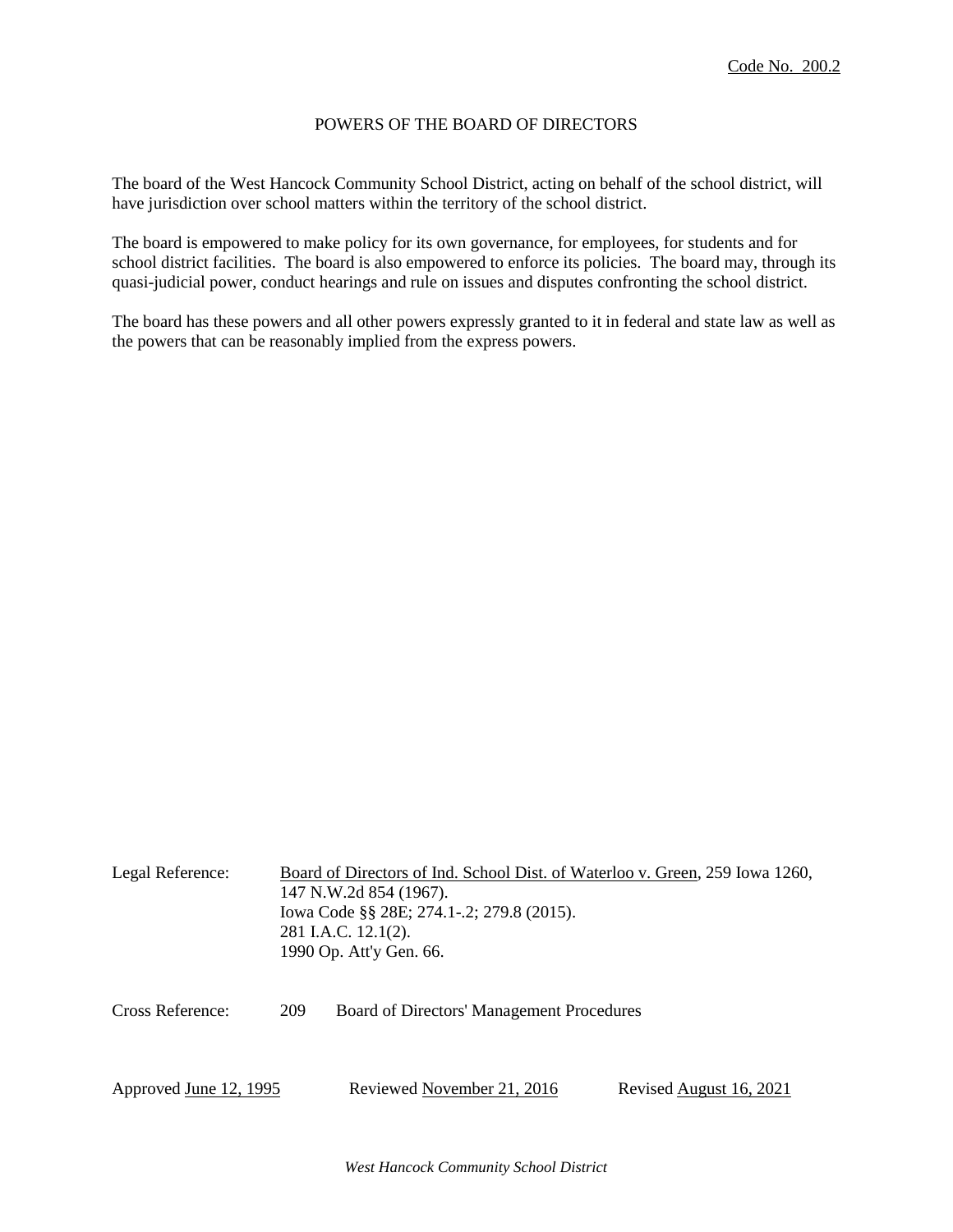## RESPONSIBILITIES OF THE BOARD OF DIRECTORS

The board is authorized to govern the school district which it oversees. The board is entrusted with public funds and is responsible for overseeing the improvement of student outcomes, including student academic achievement and skill proficiency. As the governing board of the school district, the board has four duties to perform: legislative duty, executive duty, evaluative duty, and quasi-judicial duty.

As a representative of the citizens of the school district community, the board is responsible for legislating policy for the school district. As a policy making body, the board has jurisdiction to enact policy with the force and effect of law for the management and operation of the school district.

It is the responsibility of the board, under the board's executive duty, to select its chief executive officer, the superintendent, to operate the school district on the board's behalf. The board delegates to the superintendent its authority to carry out board policy, to formulate and carry out rules and regulations and to handle the administrative details in a manner which supports and is consistent with board policy.

The board has a responsibility to review the education program's performance under its evaluative duty. The board regularly reviews the education program and ancillary services. The review includes a careful study and examination of the facts, conditions and circumstances surrounding the amount of funds received or expended and the education program's ability to achieve the board's educational philosophy and goals for the school district.

The board fulfills its quasi-judicial duties in serving as a neutral arbiter for hearings related to student suspension or expulsion proceedings and certain employment termination hearings and appeals. This important power was granted by the Iowa Legislature and cannot be delegated. To preserve the board's neutrality to hear and decide upon these matters, the board does not investigate or become involved in student disciplinary matters or employment matters that may come before it and would require the board to serve in its quasi-judicial role.

| Legal Reference: |     | Iowa Code §§ 274.1; 279, 280.12.<br>281 I.A.C. 12.3(2). |  |  |
|------------------|-----|---------------------------------------------------------|--|--|
| Cross Reference: | 101 | Educational Philosophy of the School District           |  |  |
|                  | 103 | Long-Range Needs Assessment                             |  |  |
|                  | 209 | Board of Directors' Management Procedures               |  |  |

600 Goals and Objectives of the Education Program

Approved June 12, 1995 Reviewed August 16, 2021 Revised June 20, 2022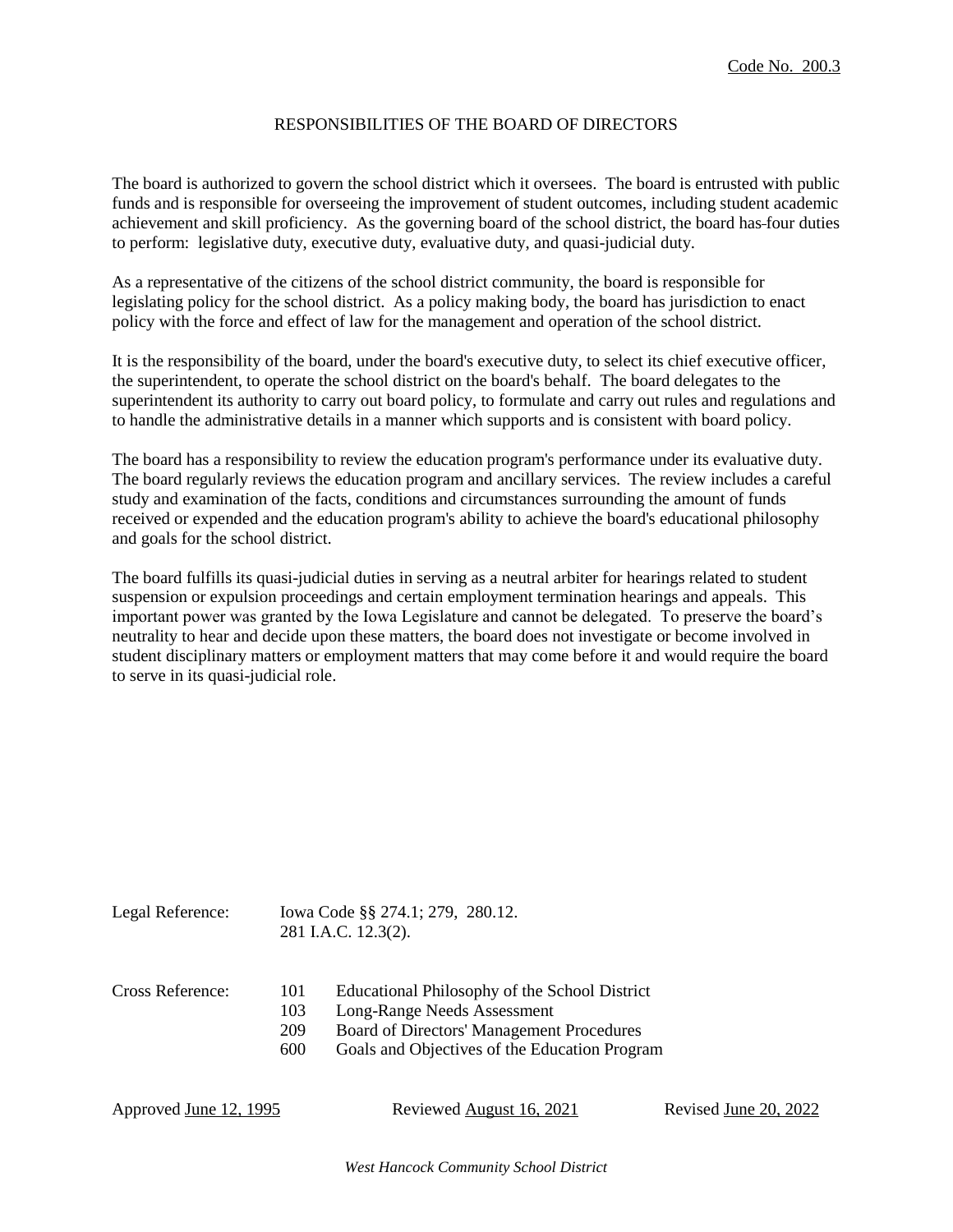## BOARD OF DIRECTORS' ELECTIONS

The school election takes place on the first Tuesday after the first Monday in November of oddnumbered years. Each school election is used to elect citizens to the board to maintain a seven member board and to address questions that are submitted to the voters.

Citizens of the school district community seeking a seat on the board must file their nomination papers with the board secretary, or the board secretary's designee in accordance with the timelines established by law.

If a vacancy occurs on the board it shall be filled in accordance with law and board policy.

It is the responsibility of the county commissioner of elections to conduct school elections.

| Legal Reference:       | Iowa Code §§ 39; 45, 63, 69; 274.7; 277; 278.1, 279.7 (2013). |                                                                                                              |                        |  |
|------------------------|---------------------------------------------------------------|--------------------------------------------------------------------------------------------------------------|------------------------|--|
| Cross Reference:       | 202<br>202.3<br>202.4<br>203                                  | <b>Board of Directors Members</b><br>Term of Office<br>Vacancies<br>Board of Directors' Conflict of Interest |                        |  |
| Approved June 12, 1995 |                                                               | Reviewed August 16, 2021                                                                                     | Revised March 19, 2018 |  |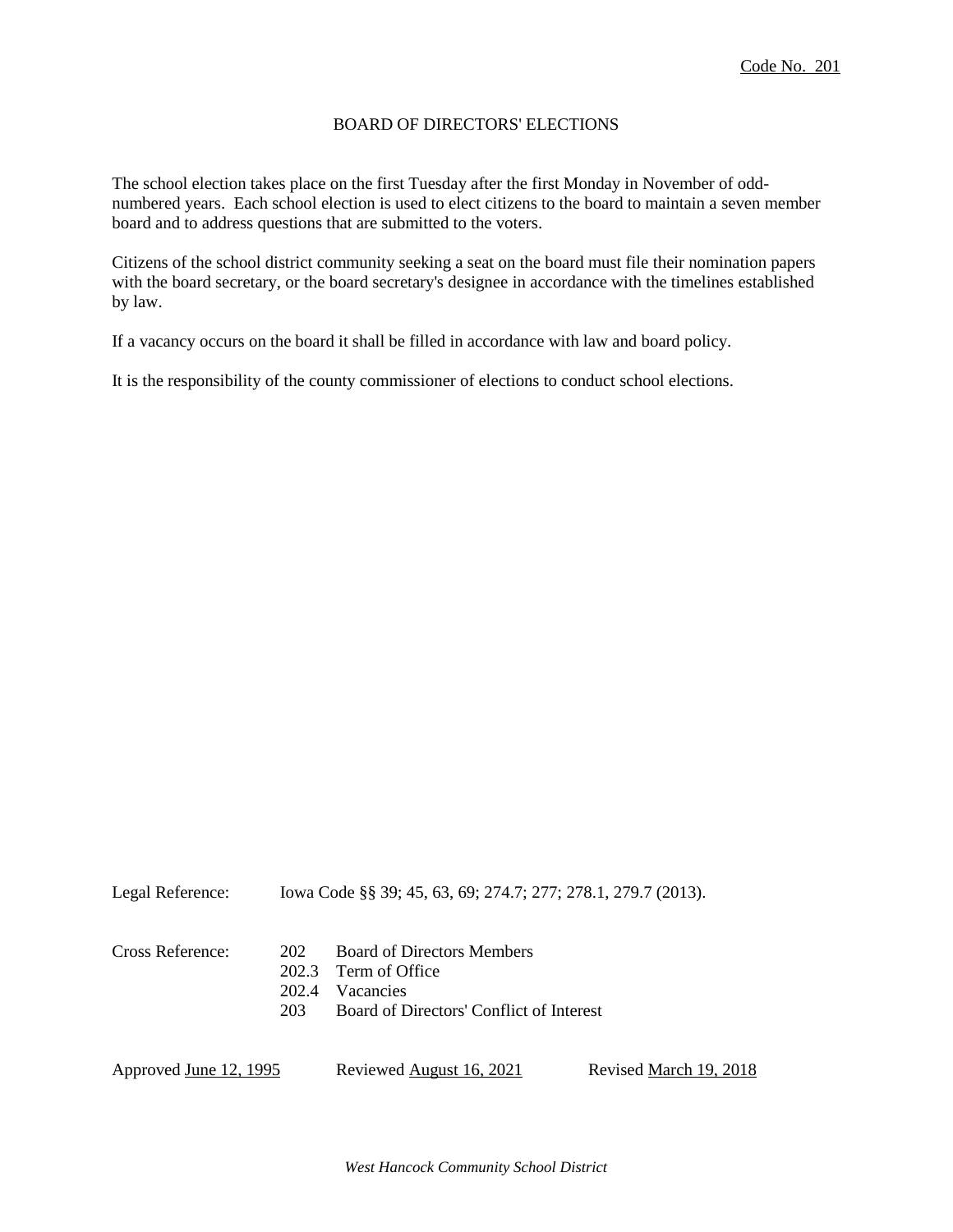# QUALIFICATIONS

Serving on the board of directors is an honor and privilege. Its rewards are respect from the community, students, and employees and the satisfaction from knowing each board member contributed to the success of the children in the school district community. Only those who are willing to put forth the effort to care and to make a difference should consider running for a position on the board.

Individuals who are willing to serve on the board should believe public education is important, support the democratic process, willingly devote time and energy to board work, respect educators and have the ability to examine the facts and make a decision. The board believes an individual considering a position on the school board should possess these characteristics.

Citizens wanting to run for a position on the board must be a citizen of the school district, an eligible elector of the district and free from a financial conflict of interest with the position.

| Legal Reference: | Iowa Code §§ 63; 68B; 277.4, .27; 279.7A (2015). |                                                                                        |
|------------------|--------------------------------------------------|----------------------------------------------------------------------------------------|
| Cross Reference: | 201<br>202.4<br>203                              | Board of Directors' Elections<br>Vacancies<br>Board of Directors' Conflict of Interest |

| Approved <u>June 12, 1995</u> | Reviewed August 16, 2021 | Revised |
|-------------------------------|--------------------------|---------|
|                               |                          |         |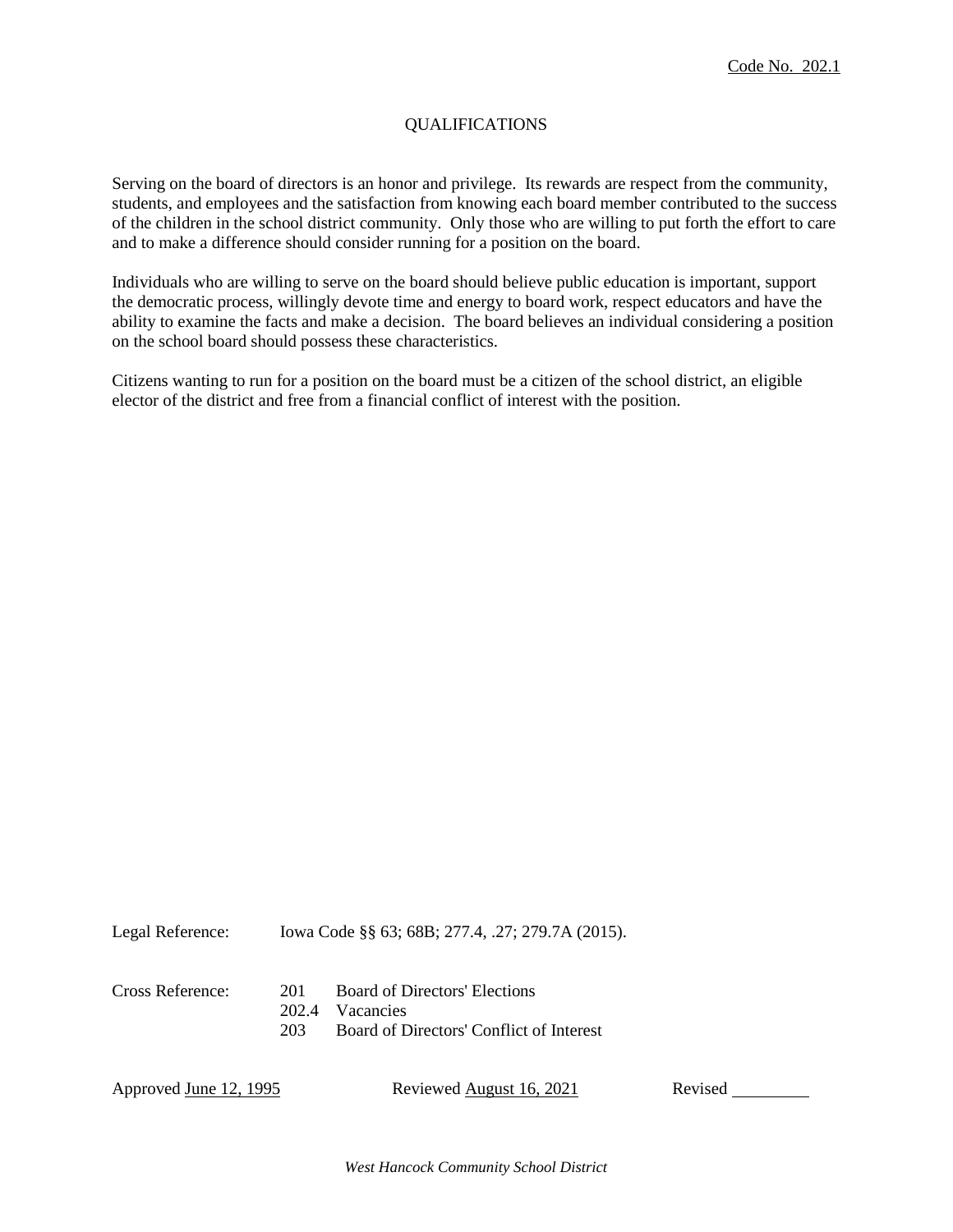# OATH OF OFFICE

Board members are officials of the state. As a public official, each board member must pledge to uphold the Iowa and the United States Constitution and carry out the responsibilities of the office to the best of the board member's ability.

Each newly-elected board member will take the oath of office prior to any action taken as a school official. The oath of office is taken by each new board member elected at the school election at, or before, the organizational meeting of the board. In the event of an appointment or special election to fill a vacancy, the new board member will take the oath of office within ten days of the appointment or election.

Board members elected to offices of the board will also take the same oath of office but replacing the office of board member with the title of the office to which they were elected.

The oath of office is administered by the board secretary and does not need to be given at a board meeting. In the event the board secretary is absent, the oath is administered by another board member.

> "Do you solemnly swear that you will support the Constitution of the United States and the Constitution of the state of Iowa, and that you will faithfully and impartially to the best of your ability discharge the duties of the office of (naming the office) in (naming the district) as now and hereafter required by law?"

| Legal Reference: | lowa Code §§ 277.28; 279.1, .6 (2015). |  |  |
|------------------|----------------------------------------|--|--|
|                  |                                        |  |  |

| Cross Reference: |     | 200.1 Organization of the Board of Directors |
|------------------|-----|----------------------------------------------|
|                  | 201 | <b>Board of Directors' Elections</b>         |
|                  | 202 | <b>Board of Directors Members</b>            |
|                  | 204 | Code of Ethics                               |
|                  | 206 | Board of Directors' Officers                 |
|                  |     |                                              |
|                  |     |                                              |

Approved June 12, 1995 Reviewed August 16, 2021 Revised December 15, 2008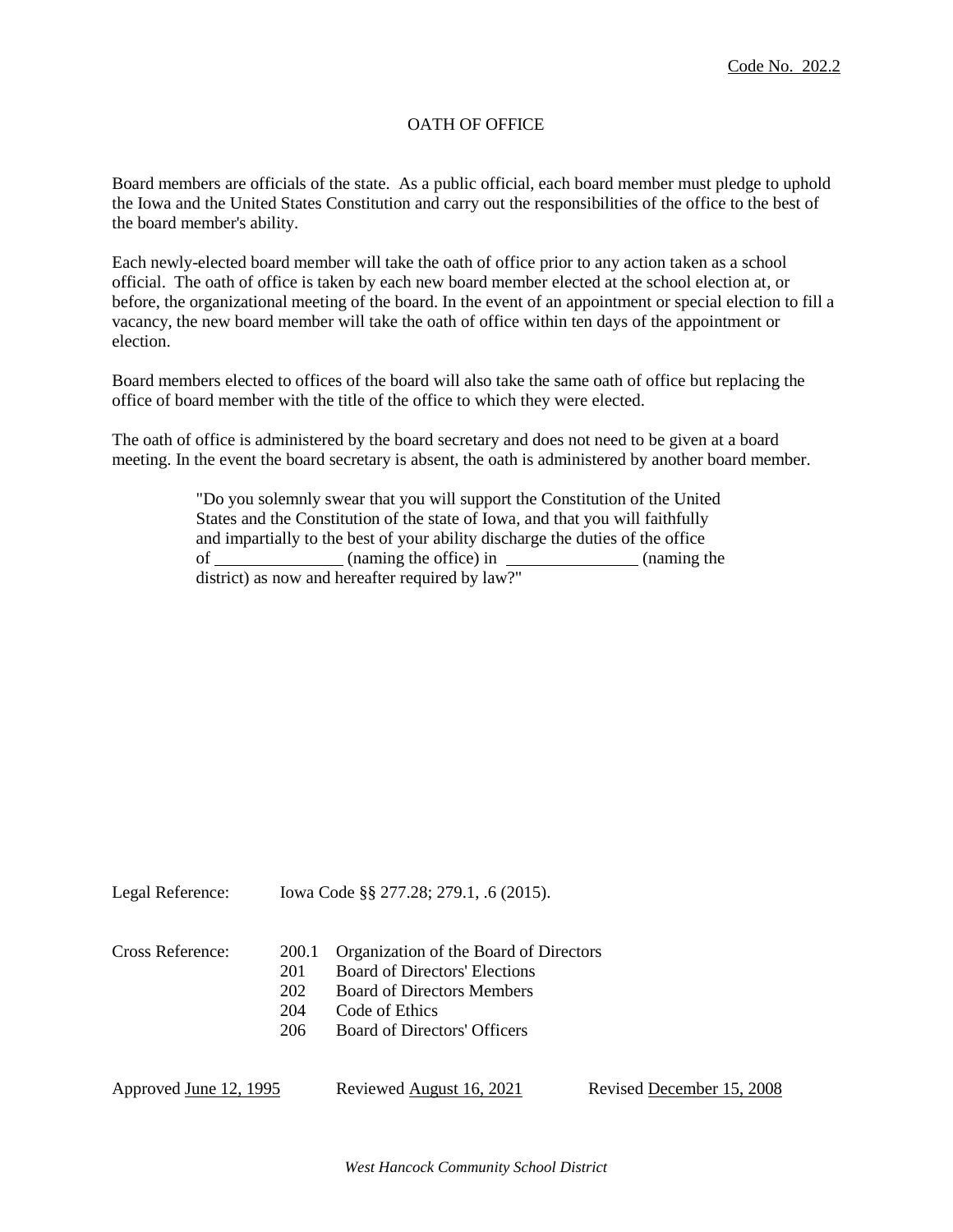# TERM OF OFFICE

Board members elected for a full term at a regularly scheduled school election in November of oddnumbered years, serve for four years. Board members appointed to fill a vacant position will serve until a successor is elected and qualified at the next regular school election unless there is an intervening special election for the school district, in which event a successor shall be elected at the intervening special election. A board member elected to fill a vacancy will serve out the unexpired term.

Being a board member is a unique opportunity for a citizen to participate on a governing board of the school district. Eligible board members are encouraged to consider running for more than one term.

Legal Reference: Iowa Code §§ 69.12; 274.7; 279.6-.7 (2015).

| Cross Reference: | 201                  | Board of Directors' Elections  |
|------------------|----------------------|--------------------------------|
|                  |                      | 202 Board of Directors Members |
|                  | $\sim$ $\sim$ $\sim$ |                                |

202.4 Vacancies

Approved June 12, 1995 Reviewed August 16, 2021 Revised March 19, 2018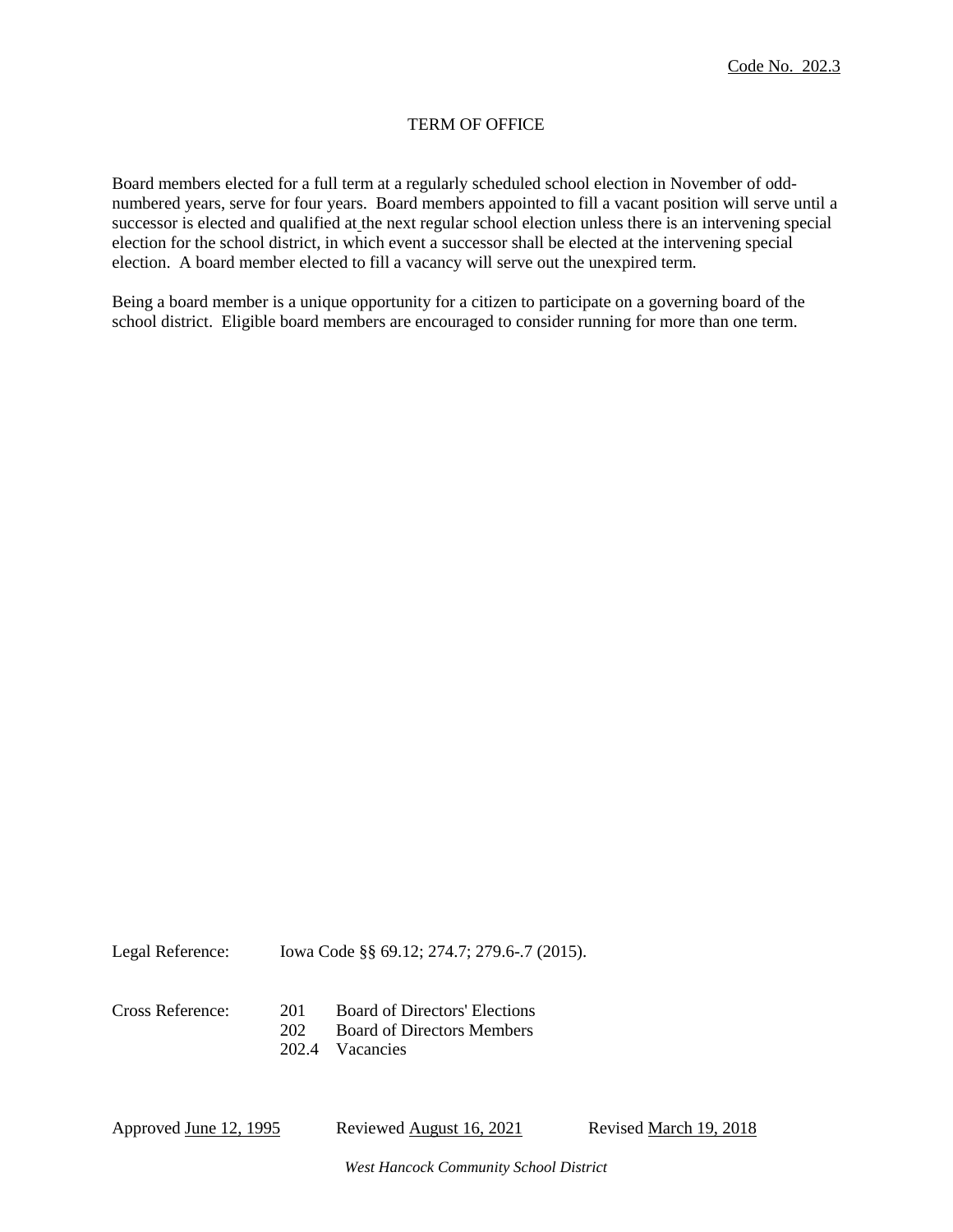# **VACANCIES**

A vacancy occurs as provided by law, which includes but is not limited to when a board member dies, resigns or leaves office, or fails to reside in the school district or director district.

If a vacancy occurs prior to the expiration of a term of office, the vacancy will be filled by board appointment within 30 days of the vacancy. The board shall publish notice stating that the board intends to fill the vacancy by appointment, but the electors of the school district have the right to file a petition within 14 days of the publication of the notice requiring the vacancy be filled by a special election.

A person appointed to fill a vacancy shall hold office until a successor is elected and qualified at the next regular school election, unless there is an intervening special election for the school district, in which event a successor shall be elected at the intervening special election.

If the board is unable to fill a vacancy by appointment within 30 days after the vacancy occurs or if a valid petition is submitted,, the board secretary will call a special election to be held no sooner than 60 days and not later than 70 days after the vacancy occurred. A board member elected at the special election will serve the remaining portion of the unexpired term.

| Legal Reference: | Iowa Code §§ 69; 277; 279.                                                    |
|------------------|-------------------------------------------------------------------------------|
|                  | Good v. Crouch, 397 N.W.2d 757 (Iowa 1986).                                   |
|                  | Board of Directors of Grimes Independent School Dist. v. County Board of      |
|                  | Public Instruction of Polk Co., 257 Iowa 106, 131 N.W.2d 802 (1965).          |
|                  | Board of Directors of Menlo Consol. School Dist. v. Blakesburg, 240 Iowa 910, |
|                  | 36 N.W.2d 751 (1949).                                                         |
|                  | 1944 Op. Att'y Gen. 39.                                                       |
|                  |                                                                               |

| Cross Reference: | 201 | <b>Board of Directors' Elections</b> |
|------------------|-----|--------------------------------------|
|                  | 202 | <b>Board of Directors Members</b>    |
|                  |     | 202.3 Term of Office                 |

| Approved <u>June 12, 1995</u> | Reviewed August 16, 2021 | Revised November 18, 2019 |
|-------------------------------|--------------------------|---------------------------|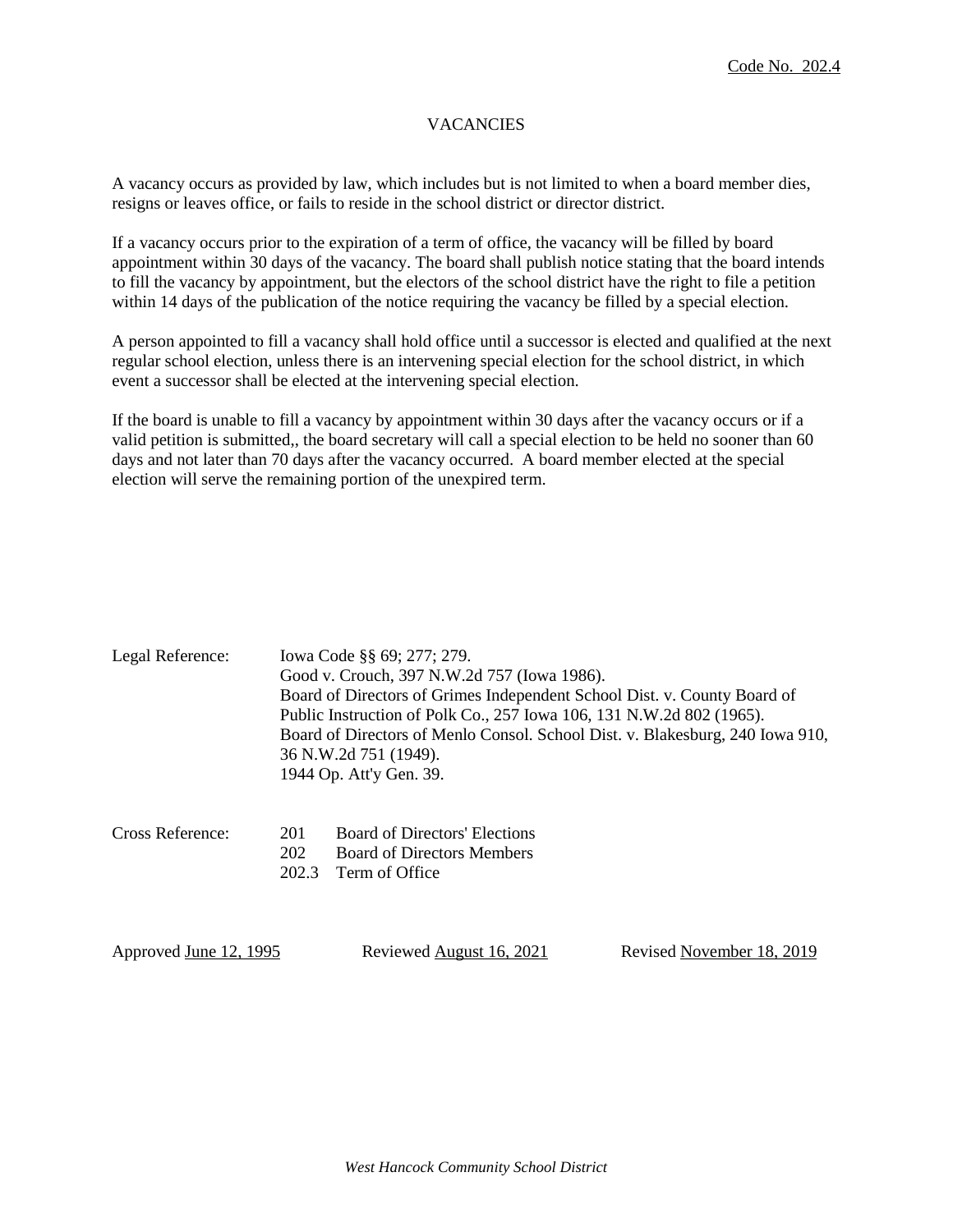# INDIVIDUAL AUTHORITY

The West Hancock Community School District is governed by a locally-elected board of directors. The board operates as a corporate body, and only the board may make decisions regarding the educational program and the operations of the school district. Only the board has the power to take action affecting the school district.

Individual board members may only exercise their authority as a school board member when they vote to take action at a school board meeting. Individual board members, alone, have no authority to make any decision or take any action to affect the management of the school district. Without the consent of the board, an individual board member has no authority to act on behalf of the school district or the school board.

It shall be the responsibility of each board member and the superintendent to educate the public, the staff, and the students of the board member's authority to take action that affects the school district only when voting in a school board meeting.

Legal Reference: Iowa Code §§274.7, 279.8 (2015).

Cross Reference: 204 Board of Directors Member Code of Ethics 210 Board of Directors Meetings

Approved June 12, 1995 Reviewed August 16, 2021 Revised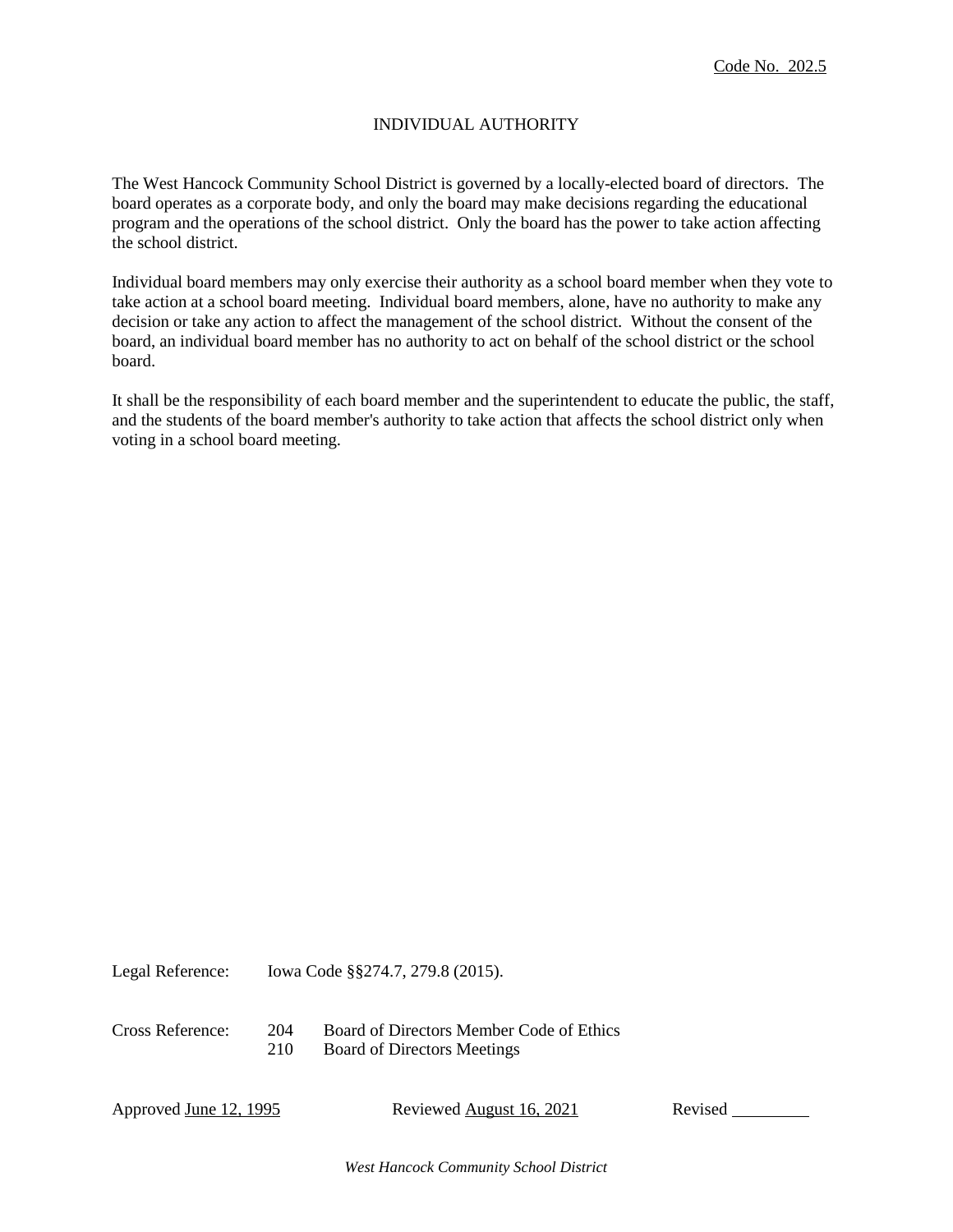## BOARD OF DIRECTORS' CONFLICT OF INTEREST

Board members must be able to make decisions objectively. It is a conflict of interest for a board member to receive direct compensation from the school district, unless exempted policy or law, for anything other than reimbursement of actual and necessary expenses, including travel, incurred in the performance of official duties. A board member will not act as an agent for a school textbooks or school supplies including sports apparel or equipment, in any transaction with a director, officer, or other staff member of the school district during the board member's term of office. It will not be a conflict of interest for board members to receive compensation from the school district for contracts to purchase goods or services if the benefit to the board member does not exceed \$6000 in a fiscal year or if the contracts are made by the board, upon competitive bid in writing, publicly invited and opened.

The conflict of interest provisions do not apply to a contract that is a bond, note or other obligation of a school corporation if the contract is not acquired directly from the school corporation, but is acquired in a transaction with a third party, who may or may not be the original underwriter, purchaser, or oblige of the contract, or to a contract in which a director has an interest solely by reason of employment if the contract was made by competitive bid, in writing, publicly invited and opened, or if the remuneration for employment will not be directly affected as a result of the contract and duties of employment do not involve any of the preparation or procurement of any part of the contract. The competitive bid section of the conflict of interest provision does not apply to a contract for professional services not customarily awarded by competitively bid.

It will also be a conflict of interest for a board member to engage in any outside employment or activity which is in conflict with the board member's official duties and responsibilities. In determining whether outside employment or activity of a board member creates a conflict of interest, situations in which an unacceptable conflict of interest is deemed to exist includes, but are not limited to, any of the following:

- (1) The outside employment or activity involves the use of the school district's time, facilities, equipment and supplies or the use of the school district badge, uniform, business card or other evidence of office to give the board member or member of the board member's immediate family an advantage or pecuniary benefit that is not available to other similarly situated members or classes of members of the general public. For purposes of this section, a person is not "similarly situated" merely by being related to a board member.
- (2) The outside employment or activity involves the receipt of, promise of, or acceptance of more or other consideration by the board member or a member of the board member's immediate family from anyone other than the state or the school district for the performance of any act that the board member would be required or expected to perform as part of the board member's regular duties or during the hours in which the board member performs service or work for the school district.
- (3) The outside employment or activity is subject to the official control, inspection, review, audit, or enforcement authority of the board member, during the performance of the board member's duties of office or employment.

Approved June 12, 1995 Reviewed August 16, 2021 Revised August 19, 2019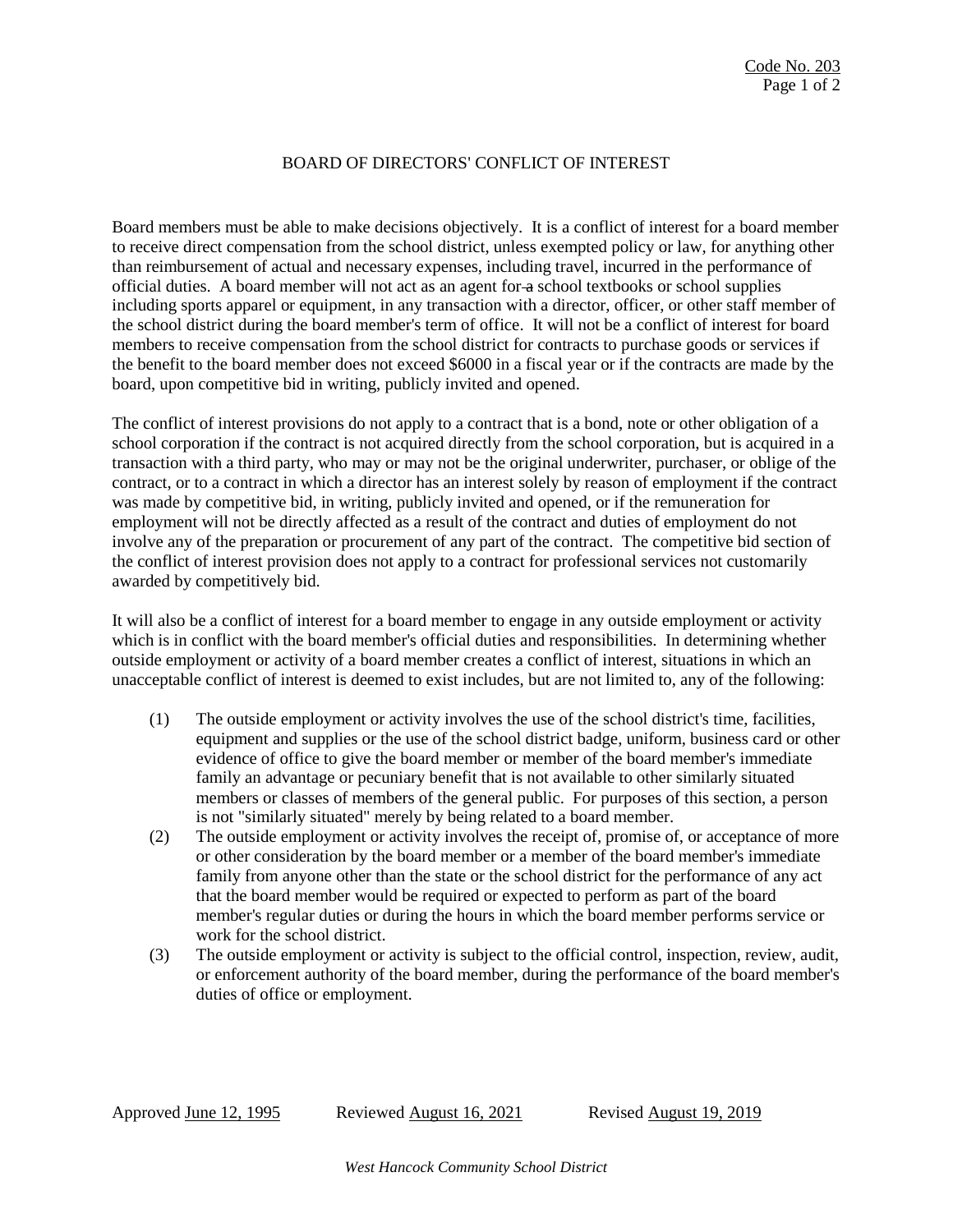## BOARD OF DIRECTORS' CONFLICT OF INTEREST

If the outside employment or activity is employment or activity in (1) or (2) above, the board member must cease the employment of or activity. If the activity or employment falls under (3), then the board member must:

- Cease the outside employment or activity; or
- Publicly disclose the existence of the conflict and refrain from taking any official action or performing any official duty that would detrimentally affect or create a benefit for the outside employment or activity. Official action or official duty includes, but is not limited to, participating in any vote, taking affirmative action to influence any vote, determining the facts or law in a contested case or rulemaking proceeding, conducting any inspection, or providing any other official service or thing that is not available generally to members of the public in order to further the interests of the outside employment or activity.

When procurement is supported by Federal Child Nutrition funds, employees will not participate in the selection, award, or administration of a contract if there is a real or apparent conflict of interest in the contract. Contract, for purposes of this paragraph, includes a contract where the board member, board member's immediate family, partner, or a non-school district employer of these individuals is a party to the contract.

The spouse of a board member may be employed by the district in any position except as superintendent or as a building principal. The payment of compensation to any other family member shall be within the discretion of the board.

It is the responsibility of each board member to be aware of an actual or potential conflict of interest. It is also the responsibility of each board member to take the action necessary to eliminate such a conflict of interest. Should a conflict of interest arise, a board member should not participate in any action relating to the issue from which the conflict arose.

| Legal Reference: |              | 22 C.F.R. § 518.42.<br>Iowa Code §§ 68B; 71.1; 277.27; 279.7A; 301.28. |
|------------------|--------------|------------------------------------------------------------------------|
| Cross Reference: | 201<br>202.1 | Board of Directors' Elections<br>Qualifications                        |
|                  | 204<br>216.3 | Code of Ethics<br>Board of Directors' Member Compensation and Expenses |
|                  |              |                                                                        |
|                  | 217          | Gifts to Board of Directors                                            |
|                  | 401.3        | Nepotism                                                               |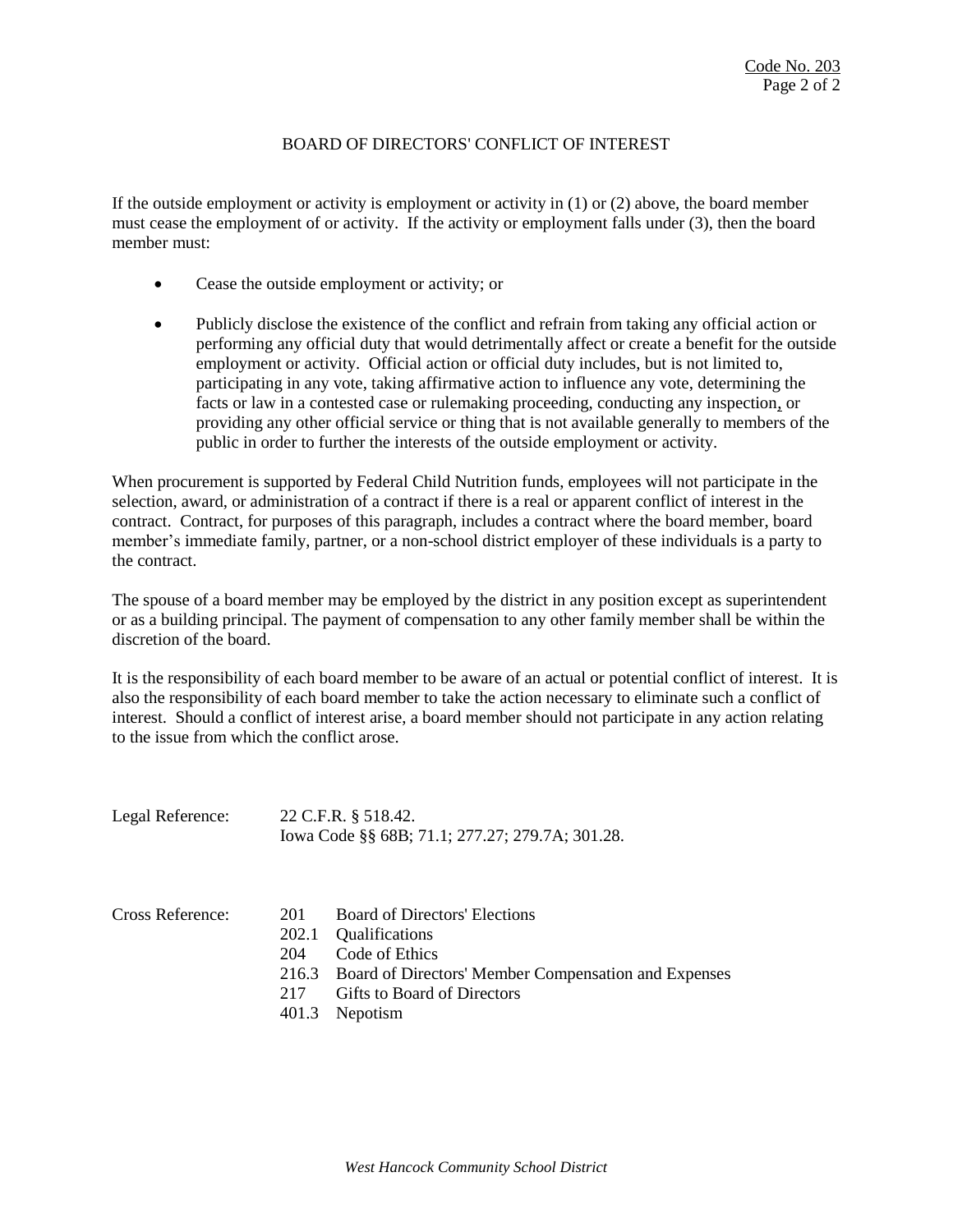# CODE OF ETHICS

Board members' actions, verbal and nonverbal, reflect the attitude and the beliefs of the school district. Therefore, board members must conduct themselves professionally and in a manner fitting to their position.

Each board member shall follow the code of ethics stated in this policy.

### AS A SCHOOL BOARD MEMBER:

- 1. I will listen.
- 2. I will respect the opinion of others.
- 3. I will recognize the integrity of my predecessors and associates and the merit of their work.
- 4. I will be motivated only by an earnest desire to serve my school district and the children of my school district community in the best possible way.
- 5. I will not use the school district or any part of the school district program for my own personal advantage or for the advantage of my friends or supporters.
- 6. I will vote for a closed session of the board if the situation requires it, but I will consider "star chamber" or "secret" sessions of board members unethical.
- 7. I will recognize that to promise in advance of a meeting how I will vote on any proposition which is to be considered is to close my mind and agree not to think through other facts and points of view which may be presented in the meeting.
- 8. I will expect, in board meetings, to spend more time on education programs and procedures than on business details.
- 9. I will recognize that authority rests with the board in legal session and not with individual members of the board, except as authorized by law.
- 10. I will make no disparaging remarks, in or out of the board meeting, about other members of the board or their opinions.
- 11. I will express my honest and most thoughtful opinions frankly in board meetings in an effort to have decisions made for the best interests of the children and the education program.
- 12. I will insist that the members of the board participate fully in board action and recommend that when special committees are appointed, they serve only in an investigative and advisory capacity.
- 13. I will abide by majority decisions of the board.
- 14. I will carefully consider petitions, resolutions and complaints and will act in the best interests of the school district.
- 15. I will not discuss the confidential business of the board in my home, on the street or in my office; the place for such discussion is the board meeting.
- 16. I will endeavor to keep informed on local, state and national educational developments of significance so I may become a better board member.

Approved June 12, 1995 Reviewed August 16, 2021 Revised April 15, 2019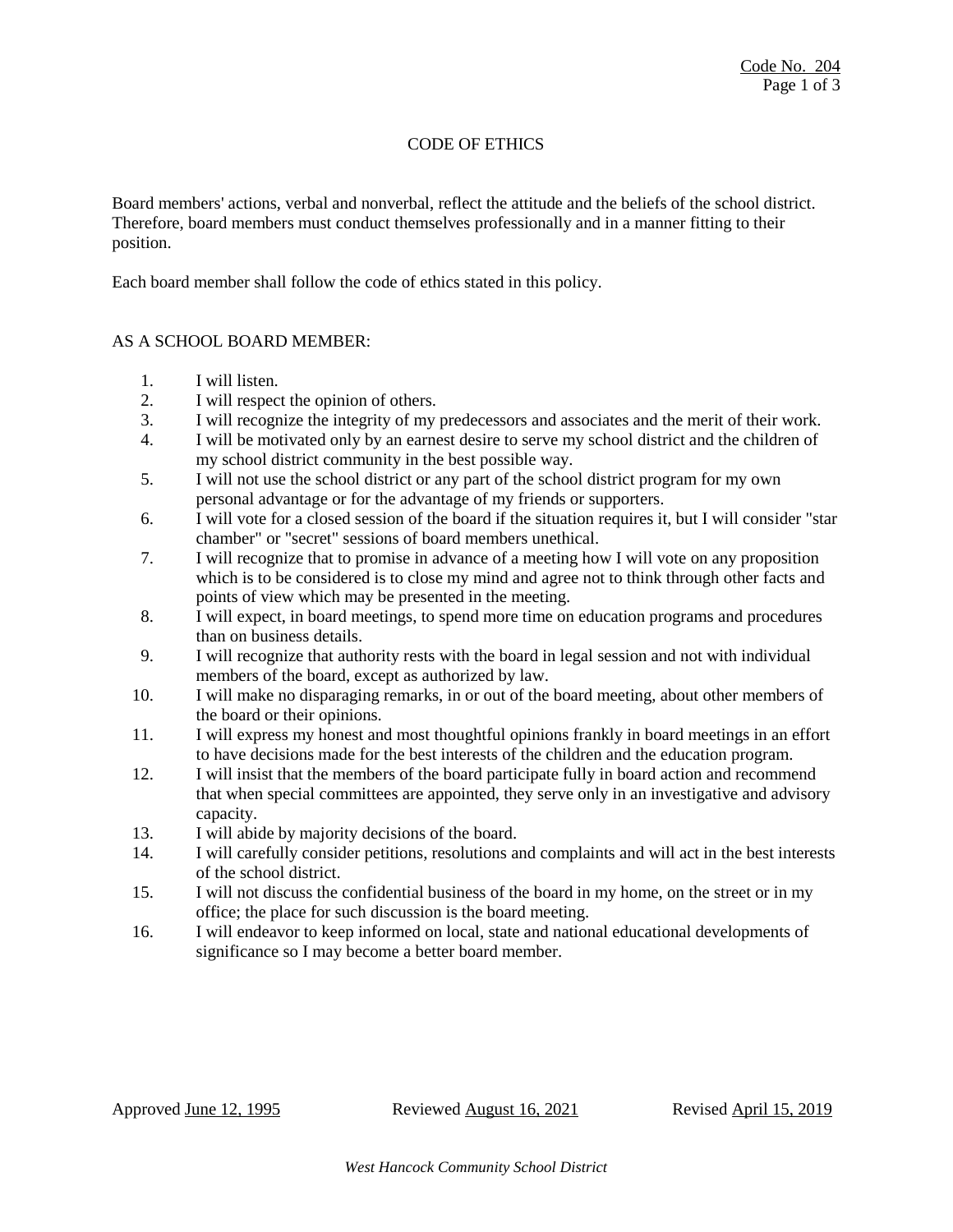# CODE OF ETHICS

### IN MEETING MY RESPONSIBILITY TO MY SCHOOL DISTRICT COMMUNITY

- 1. I will consider myself a trustee of public education and will do my best to protect it, conserve it, and advance it, giving to the children of my school district community the educational facilities that are as complete and adequate as it is possible to provide.
- 2. I will consider it an important responsibility of the board to interpret the aims, methods and attitudes of the school district to the community.
- 3. I will earnestly try to interpret the needs and attitudes of the school district community and do my best to translate them into the education program of the school district.
- 4. I will attempt to procure adequate financial support for the school district.
- 5. I will represent the entire school district rather than individual electors, patrons or groups.
- 6. I will not regard the school district facilities as my own private property but as the property of the people.

### IN MY RELATIONSHIP WITH SUPERINTENDENT AND EMPLOYEES

- 1. I will function, in meeting the legal responsibility that is mine, as a part of a legislative, evaluative, policy-forming body, not as an administrative officer.
- 2. I will recognize that it is my responsibility, together with that of my fellow board members, to see the school district is properly run and not to run them myself.
- 3. I will expect the school district to be administered by the best-trained technical and professional people it is possible to procure within the financial resources of the school district.
- 4. I will recognize the superintendent as executive officer of the board.
- 5. I will work through the administrative employees of the board, not over or around them.
- 6. I will expect the superintendent to keep the board adequately informed through oral and written reports.
- 7. I will vote to employ employees only after the recommendation of the superintendent has been received.
- 8. I will insist that contracts be equally binding on teachers and the board.
- 9. I will give the superintendent power commensurate with the superintendent's responsibility and will not in any way interfere with, or seek to undermine, the superintendent's authority.
- 10. I will give the superintendent friendly counsel and advice.
- 11. I will present any personal criticism of employees to the superintendent.
- 12. I will refer complaints to the proper administrative officer.

#### TO COOPERATE WITH OTHER SCHOOL BOARDS

- 1. I will not employ a superintendent, principal or teacher who is already under contract with another school district without first securing assurance from the proper authority that the person can be released from contract.
- 2. I will consider it unethical to pursue any procedure calculated to embarrass a neighboring board or its representatives.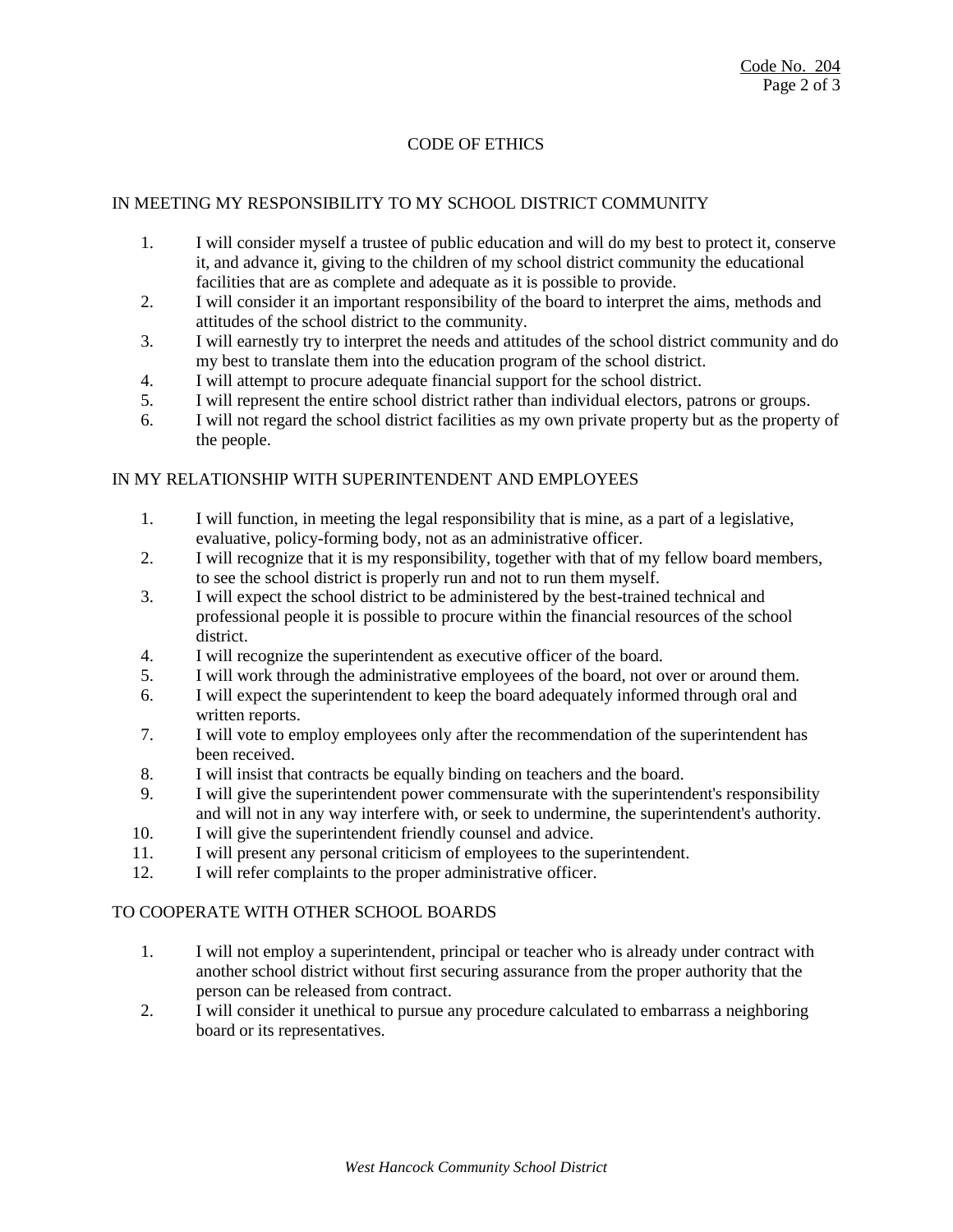## CODE OF ETHICS

3. I will associate myself with board members of other school districts for the purpose of discussing school district issues and cooperating in the improvement of the education program.

| Legal Reference: |            | lowa Code §§ 21.6(3)(d); 68B; 69; 277.28; 279.7A, 279.8, 301.28 (2015).       |
|------------------|------------|-------------------------------------------------------------------------------|
| Cross Reference: | 202<br>203 | <b>Board of Directors Members</b><br>Board of Directors' Conflict of Interest |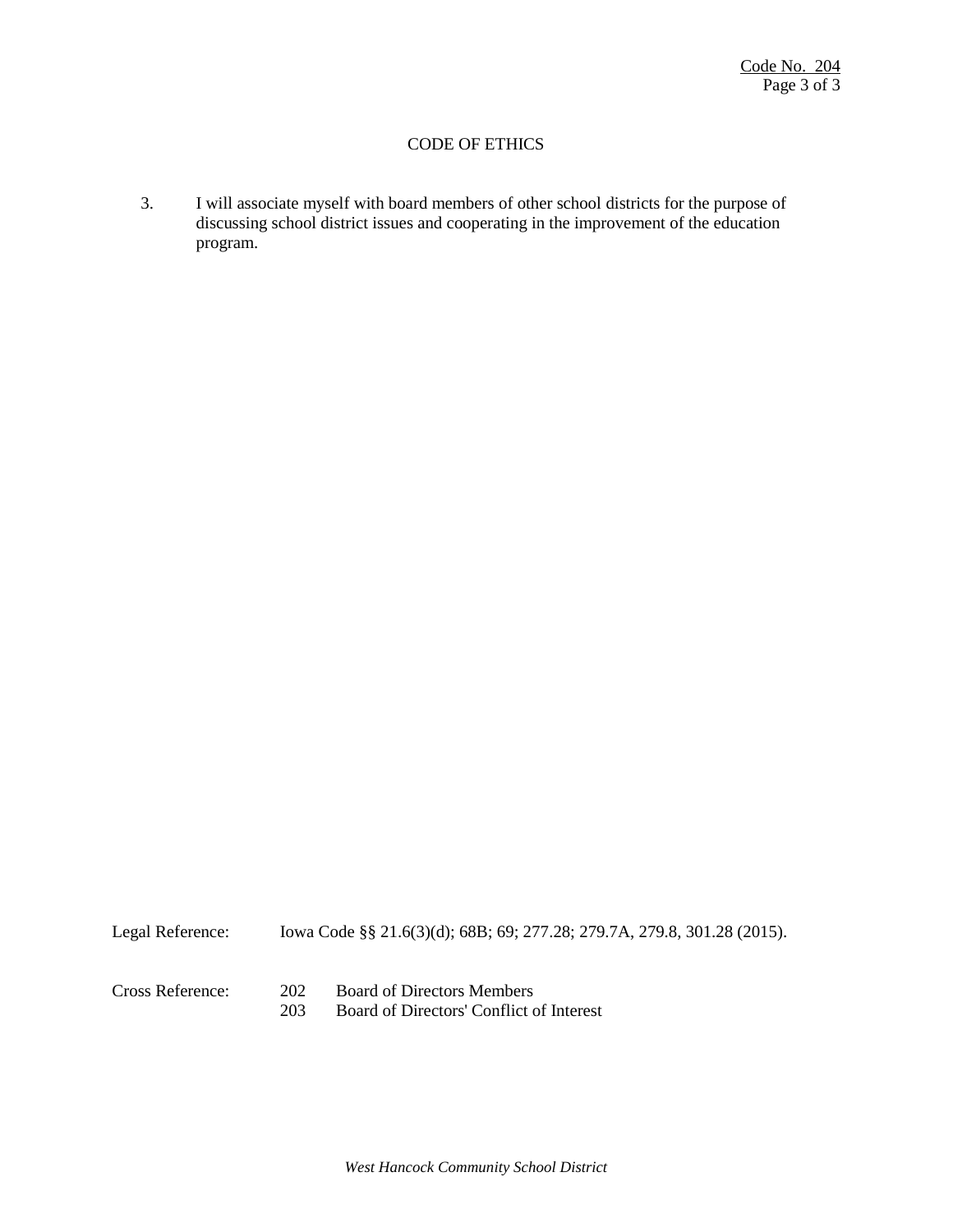## BOARD MEMBER LIABILITY

Board members will not be held personally liable for actions taken in the performance of their duties and responsibilities vested in them by the laws of Iowa and the members of the school district community. In carrying out the duties and responsibilities of their office, board members will act in good faith.

The school district will defend, save harmless and indemnify board members against tort claims or demands, whether groundless or otherwise, arising out of an alleged act or omission occurring within the scope of their official duties, unless the act constitutes a willful or wanton act or omission. However, the school district will not save harmless or indemnify board members for punitive damages.

Legal Reference: Wood v. Strickland, 420 U.S. 308 (1975). 42 U.S.C. §§ 1983, 1985 (2004). Iowa Code ch. 670 (2015).

Cross Reference: 709 Insurance Program

Approved June 12, 1995 Reviewed August 16, 2021 Revised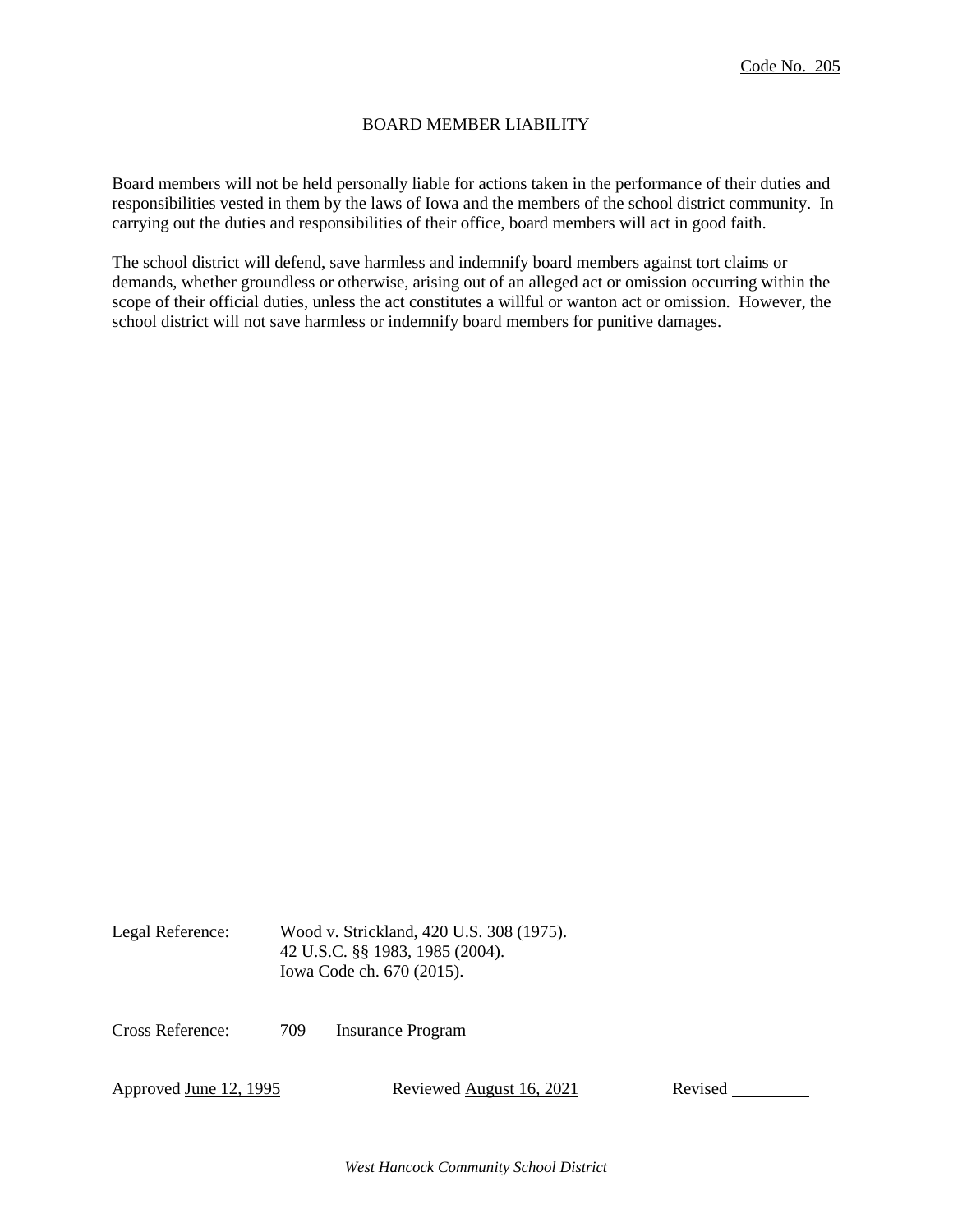### PRESIDENT

It is the responsibility of the board president to lead a well-organized board in an efficient and effective manner. The board president will set the tone of the board meetings and, as the representative of the consensus of the board, speak on behalf of the board to the public.

The president of the board is elected to serve a one-year term by a majority vote at the organizational meeting in odd-numbered years, or, in even-numbered years, at a regular meeting held between twelve to thirteen months after the most recent organizational meeting.

The president, in addition to presiding at the board meetings, will take an active role in board decisions by discussing and voting on each motion before the board in the same manner as other board members. Before making or seconding a motion, the board president will turn over control of the meeting to either the vice-president or other board member.

The board president has the authority to call special meetings of the board. Prior to board meetings, the board president will consult with the superintendent on the development of the agenda for the meeting.

The board president, as the chief officer of the school district, will sign employment contracts and sign other contracts and school district warrants approved by the board and appear on behalf of the school corporation in causes of action involving the school district.

Legal Reference: Iowa Code §§ 279.1-.2; 291.1 (2015). Cross Reference: 200.1 Organization of the Board of Directors 202.2 Oath of Office 206.2 Vice-President Approved June 12, 1995 Reviewed August 16, 2021 Revised August 16, 2021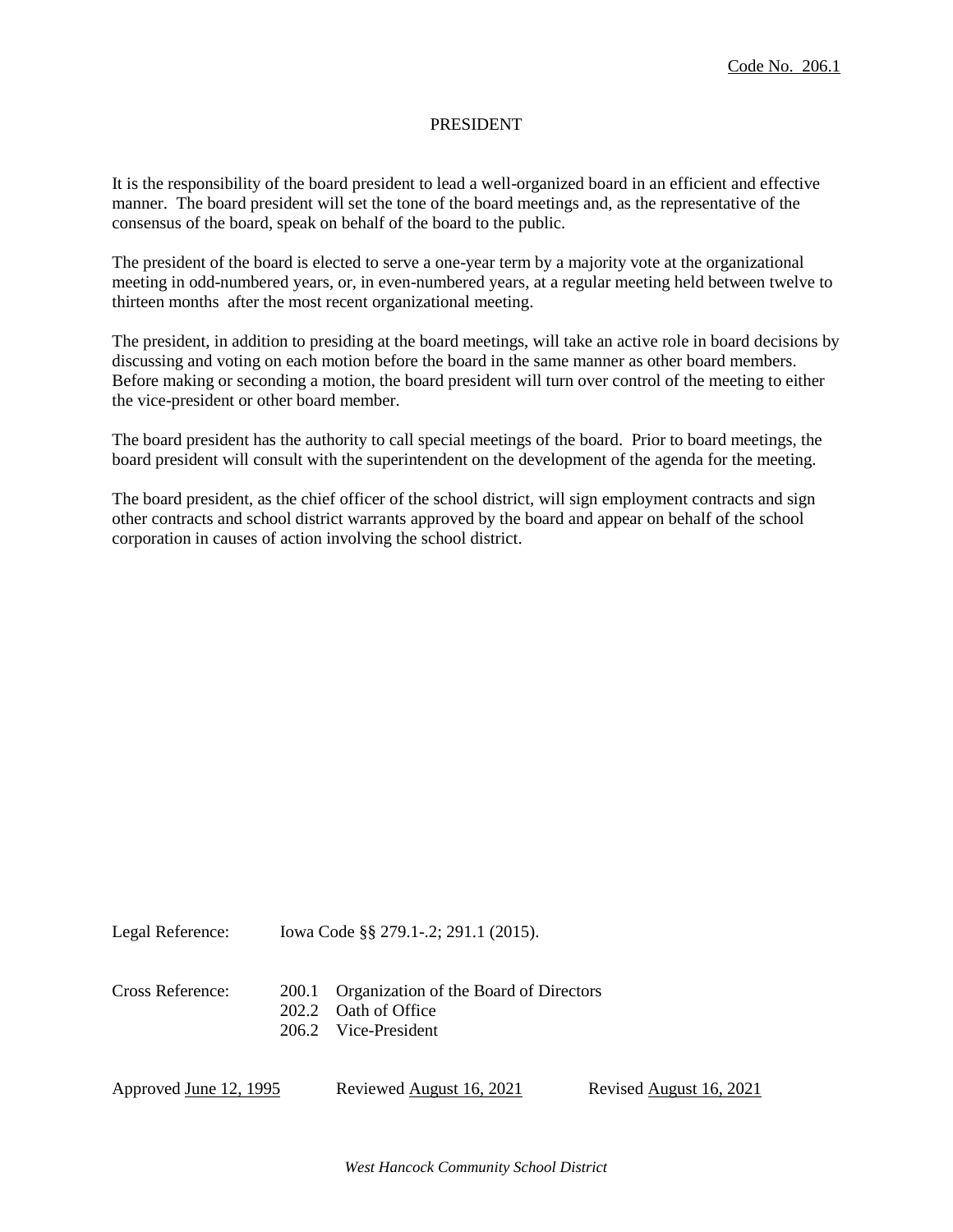# VICE-PRESIDENT

The vice-president of the board is elected by a majority vote at the organizational meeting in oddnumbered years, or, in even-numbered years, at a regular meeting held between twelve to thirteen months after the most recent organizational meeting, to serve a one-year term of office.

By this election, if the board president is unable or unwilling to carry out the duties required, it is the responsibility of the Vice-President of the board to carry out the duties of the president. If the president is unable or unwilling to complete the term of office, the vice-president will serve as president for the balance of the president's term of office, and a new vice-president will be elected.

The vice-president will accept control of the meeting from the president when the president wishes to make or second a motion. The vice-president will take an active role in board decisions by discussing and voting on matters before the board in the same manner as other board members.

Legal Reference: Iowa Code § 279.5 Cross Reference: 200.1 Organization of the Board of Directors 202.2 Oath of Office 206.1 President

Approved June 12, 1995 Reviewed August 16, 2021 Revised August 16, 2021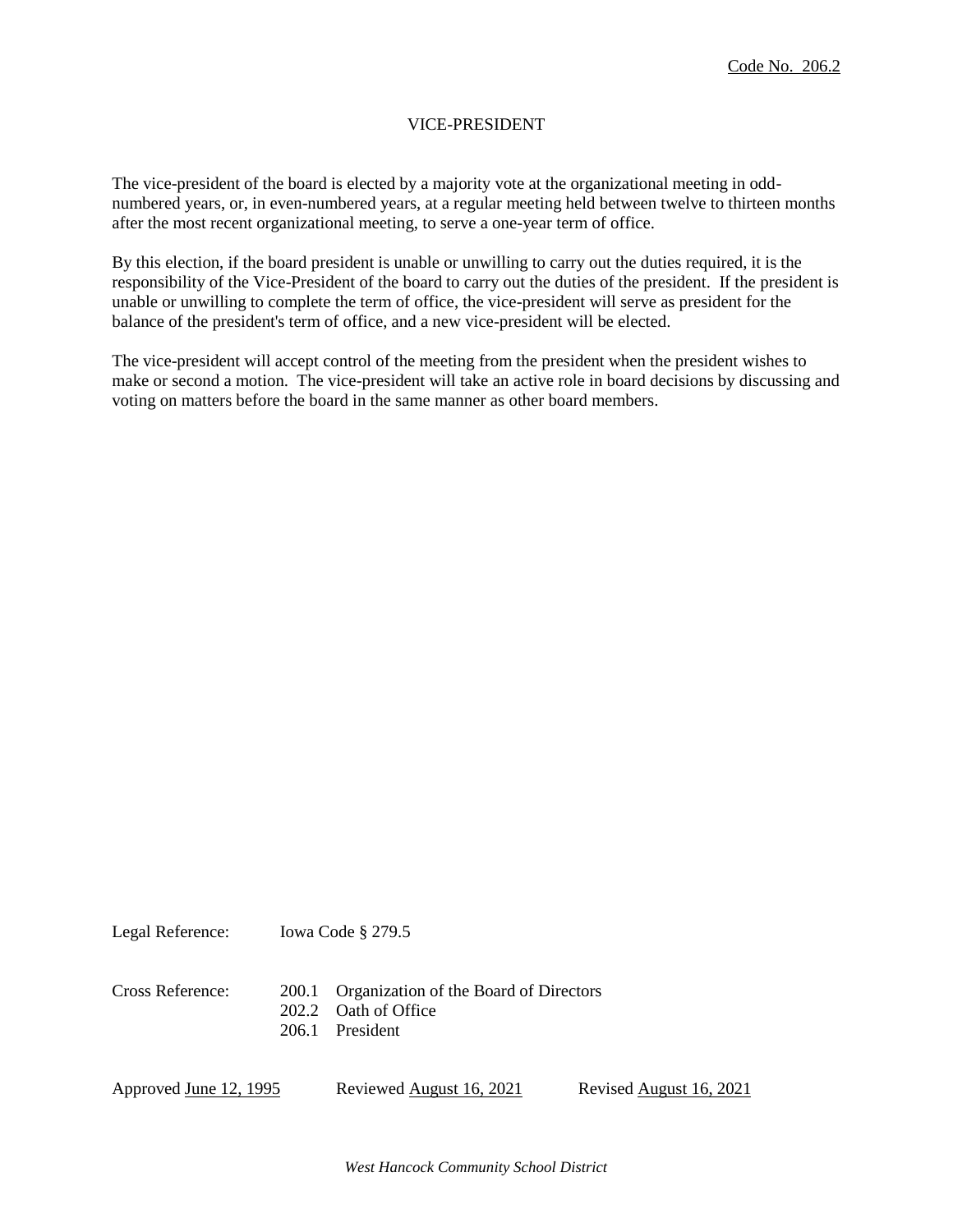## SECRETARY-TREASURER

A board secretary-treasurer may be appointed from employees, other than a position requiring a teaching certificate, or from the public. To finalize the appointment, the board secretary-treasurer will take the oath of office during the meeting at which the individual was appointed or no later than ten days thereafter. It is the responsibility of the board to evaluate the board secretary-treasurer annually.

It is the responsibility of the board secretary-treasurer, as custodian of school district records, to preserve and maintain the records and documents pertaining to the business of the board; to keep complete minutes of special and regular board meetings, including closed sessions; to keep a record of the results of regular and special elections; to keep an accurate account of school funds; to sign warrants drawn on the school funds after board approval; and collect data on truant students. The board secretary-treasurer will also be responsible for filing the required reports with the Iowa Department of Education.

It is the responsibility of the secretary-treasurer to oversee the investment portfolio, to receive funds of the school district, to pay out the funds for expenses approved by the board, to maintain accurate accounting records for each fund, to report monthly regarding the investment portfolio and the status of each fund and to file required reports with the appropriate state agencies and other entities. It will also be the responsibility of the secretary-treasurer to coordinate the financial records, the financial reports, the cash flow needs and the investment portfolio of the school district.

In the event the board secretary-treasurer is unable to fulfill the responsibilities set out by the board and the law, the secretary to the superintendent will assume those duties until the board secretary-treasurer is able to resume the responsibility or a new board secretary-treasurer is appointed. The board secretarytreasurer will give bond in an amount set by the board. The cost of the bond will be paid by the school district.

| Legal Reference:       |                                     | Iowa Code §§ 12B.10; 279.3, .31-.33,;291.2-.4, .8, .11, .12-.14;<br>281 I.A.C. 12.3(1).<br>1978 Op. Att'y Gen. 328.                                                                                                             |                           |  |
|------------------------|-------------------------------------|---------------------------------------------------------------------------------------------------------------------------------------------------------------------------------------------------------------------------------|---------------------------|--|
| Cross Reference:       | 210.1<br>215<br>704.3<br>707<br>708 | 202.2 Oath of Office<br><b>Annual Meeting</b><br><b>Board of Directors' Records</b><br>501.10 Truancy - Unexcused Absences<br>Investments<br><b>Fiscal Reports</b><br>Care, Maintenance and Disposal of School District Records |                           |  |
| Approved June 12, 1995 |                                     | Reviewed August 16, 2021                                                                                                                                                                                                        | Revised November 18, 2019 |  |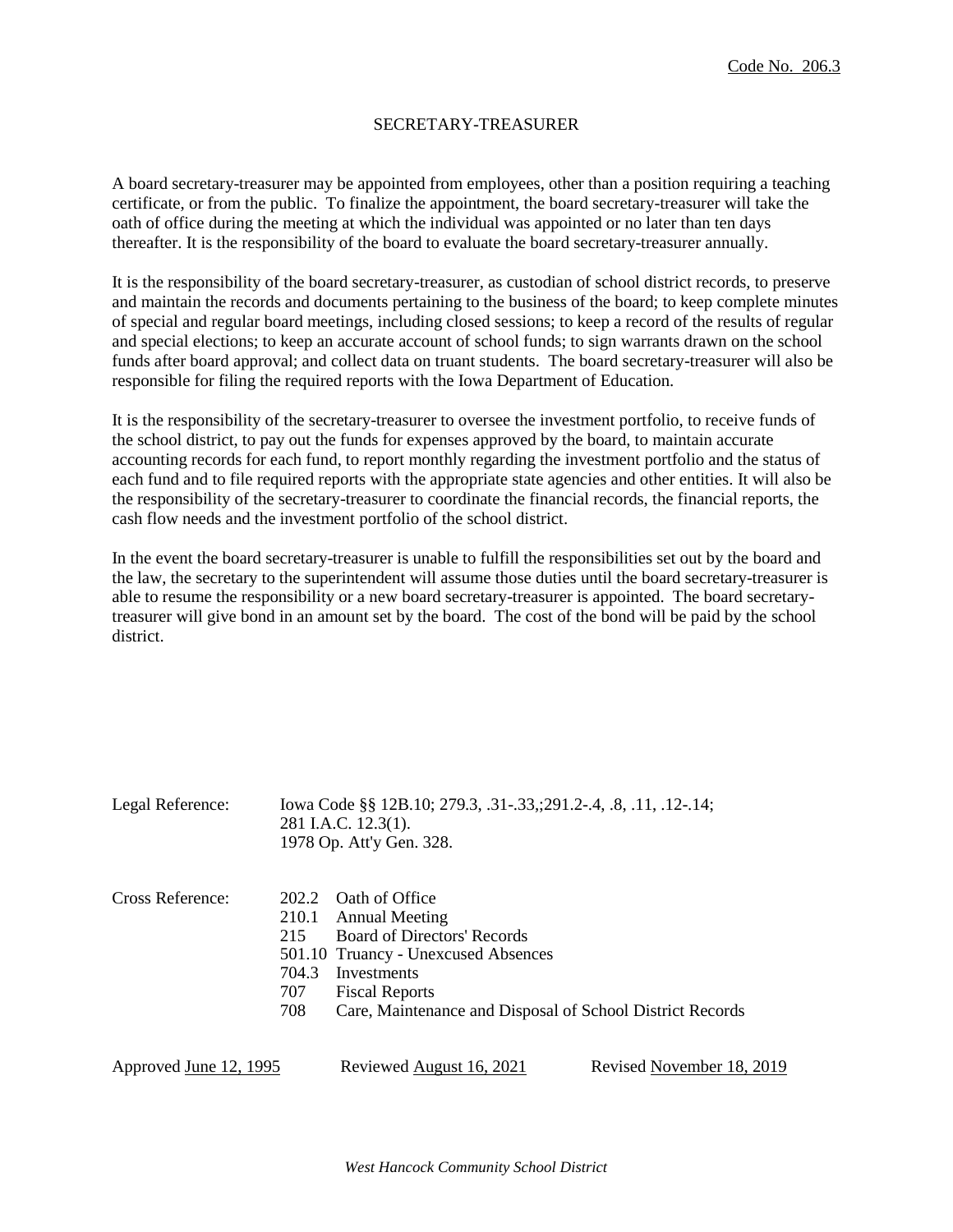## BOARD OF DIRECTORS' LEGAL COUNSEL

It is the responsibility of the board to employ legal counsel to assist the board and the administration in carrying out their duties with respect to the numerous legal issues confronting the school district. The board may appoint legal counsel at its annual meeting.

The superintendent will have the authority to contact the board's legal counsel on behalf of the board when the superintendent believes it is necessary for the management of the school district. The board president may contact and seek advice from the school board's legal counsel. The board's legal counsel will attend both regular and special school board meetings upon the request of the board or the superintendent. Board members may contact legal counsel upon approval of a majority of the board. It is the responsibility of each board member to pay the legal fees, if any, of an attorney the board member consulted regarding matters of the school district unless the board has authorized the board member to consult an attorney on the matter.

It is the responsibility of the superintendent to keep the board informed of matters for which legal counsel was consulted, particularly if the legal services will involve unusual expense for the school district.

| Legal Reference:       |     | Bishop v. Iowa State Board of Public Instruction, 395 N.W.2d 888 (Iowa 1986).<br>Iowa Code § 279.37 (2015). |         |
|------------------------|-----|-------------------------------------------------------------------------------------------------------------|---------|
| Cross Reference:       | 200 | Legal Status of the Board of Directors                                                                      |         |
| Approved June 12, 1995 |     | Reviewed August 16, 2021                                                                                    | Revised |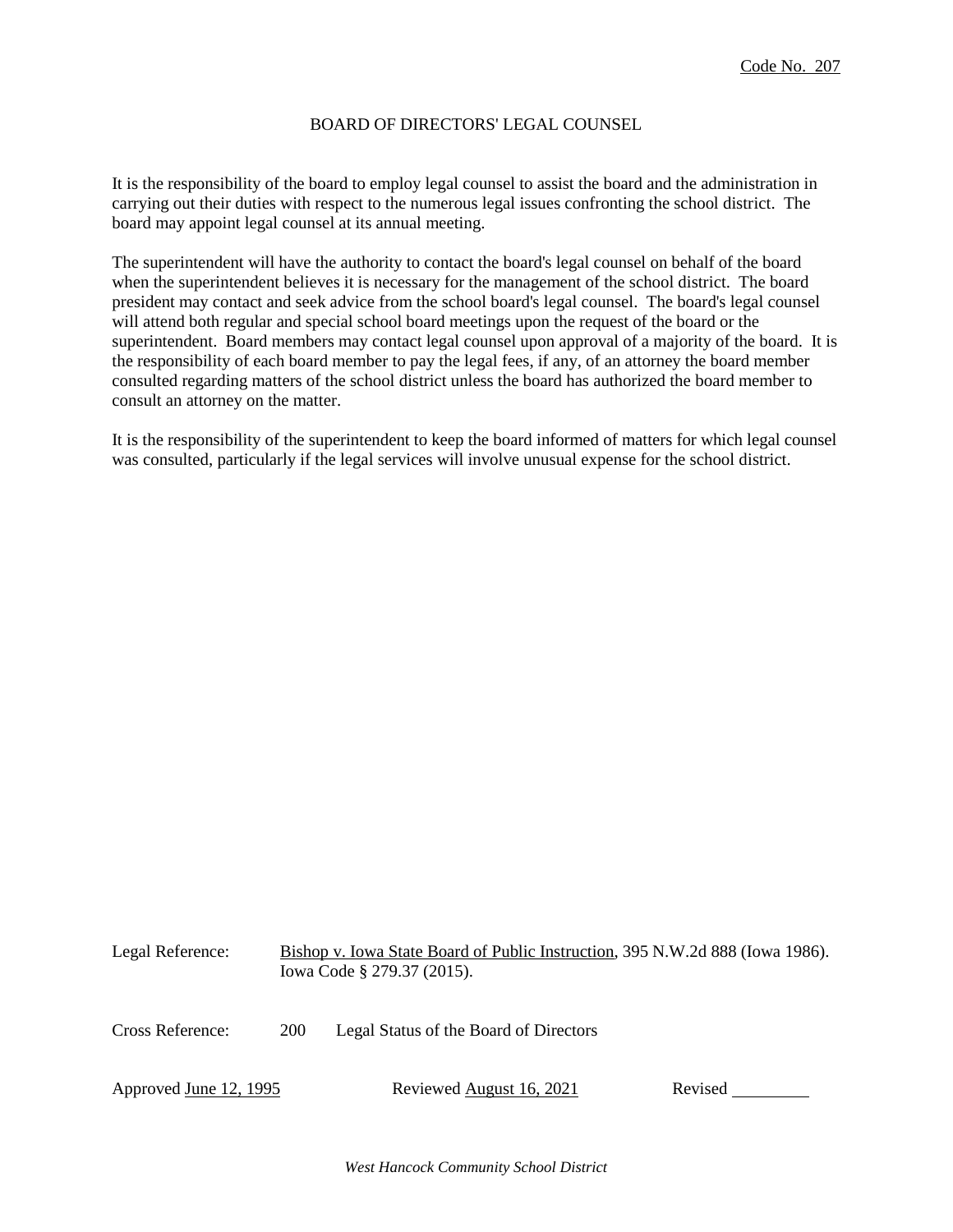# AD HOC COMMITTEES

Whenever the board deems it necessary, the board may appoint a committee composed of citizens, staff, or students to assist the board. Committees formed by the board are ad hoc committees.

An ad hoc committee may be formed by board resolution which will outline the duties and purpose of the committee. The committee is advisory in nature and has no duty or responsibility other than that specifically stated in the board resolution. The committee will automatically dissolve upon the delivery of its final recommendation to the board or upon completion of the duties outlined in the board resolution. The board will receive the report of the committee for consideration. The board retains the authority to make a final decision on the issue. The committee may be subject to the open meetings law.

The method for selection of committee members will be stated in the board resolution. When possible, and when the necessary expertise required allows, the committee members will be representative of the school district community and will consider the various viewpoints on the issue. The board may designate a board member and the superintendent to serve on an ad hoc committee. The committee will select its own chairperson, unless the board designates otherwise.

| Legal Reference: |                                          | Iowa Code §§ 21; 279.8; 280.12(2) (2015).<br>281 I.A.C. 12.3(3), .3(8); .5(8).<br>O.A.G., Nov. 18, 1993                                                                                                |
|------------------|------------------------------------------|--------------------------------------------------------------------------------------------------------------------------------------------------------------------------------------------------------|
| Cross Reference: | 103<br>211<br>212<br>215<br>605.1<br>900 | Long-Range Needs Assessment<br><b>Open Meetings</b><br>Closed Sessions<br><b>Board of Directors' Records</b><br>Instructional Materials Selection<br>Principles and Objectives for Community Relations |

Approved June 12, 1995 Reviewed August 16, 2021 Revised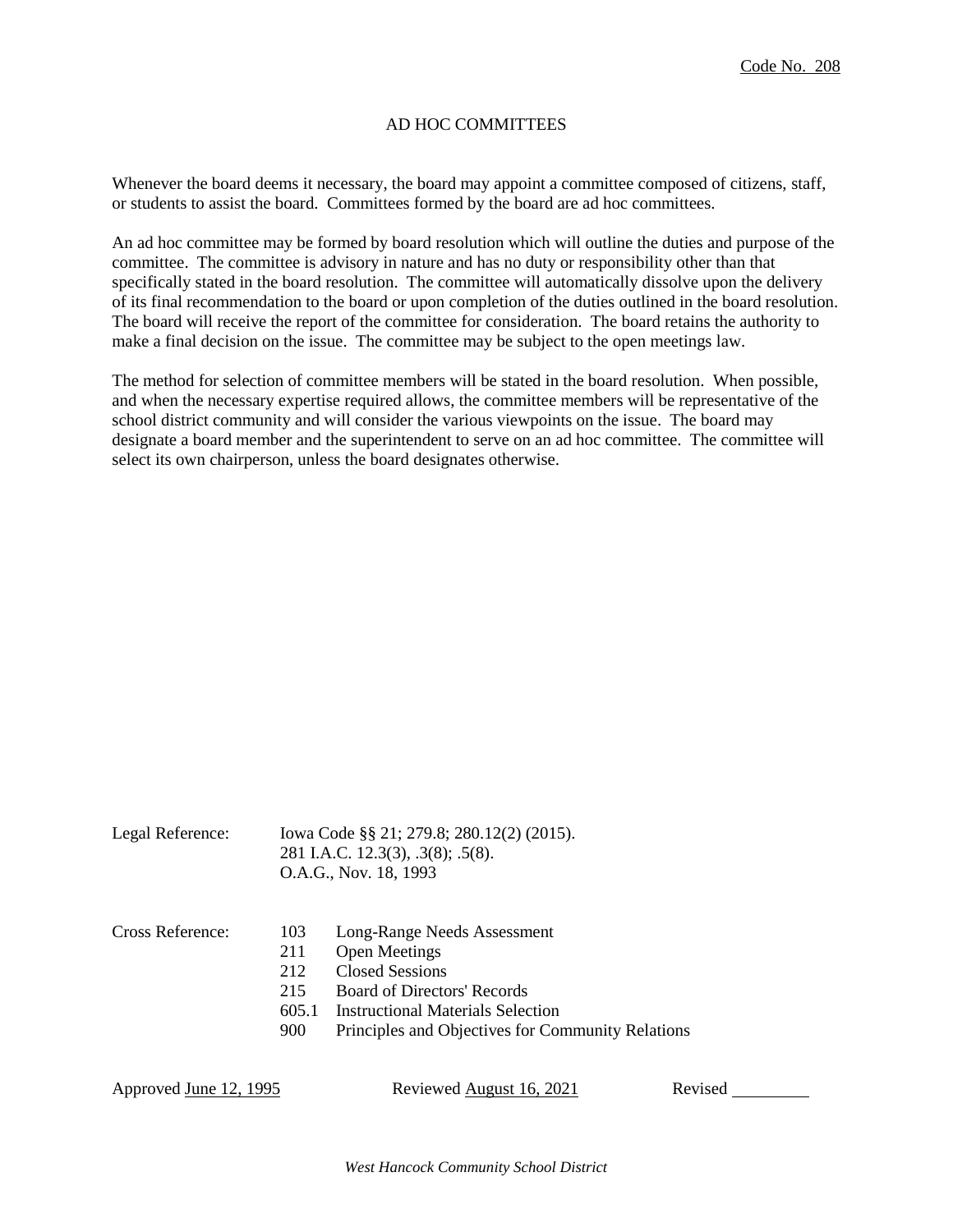# AD HOC COMMITTEES EXHIBIT

## Ad Hoc Committee Purpose and Function

The specific purpose of each ad hoc committee varies. Generally, the primary function of an ad hoc committee is to give specific advice and suggestions. The advice and suggestions should focus on the purpose and duties stated in the board resolution establishing the committee. It is the board's role to take action based on information received from the ad hoc committee and other sources. Ad hoc committees may be subject to the open meetings law.

#### Role of an Ad Hoc Committee Member

The primary role of an ad hoc committee member is to be a productive, positive member of the committee. In doing so, it is important to listen to and respect the opinions of others. When the ad hoc committee makes a recommendation to the board, it is important for the ad hoc committee members to support the majority decision of the ad hoc committee. An ad hoc committee will function best when its members work within the committee framework and bring items of business to the ad hoc committee.

#### Ad Hoc Committee Membership

Ad hoc committee members may be appointed by the board. The board may request input from individuals or organizations, or it may seek volunteers to serve. Only the board or superintendent has the authority to appoint members to an ad hoc committee. Boards must follow the legal limitations or requirements regarding the membership of an ad hoc committee.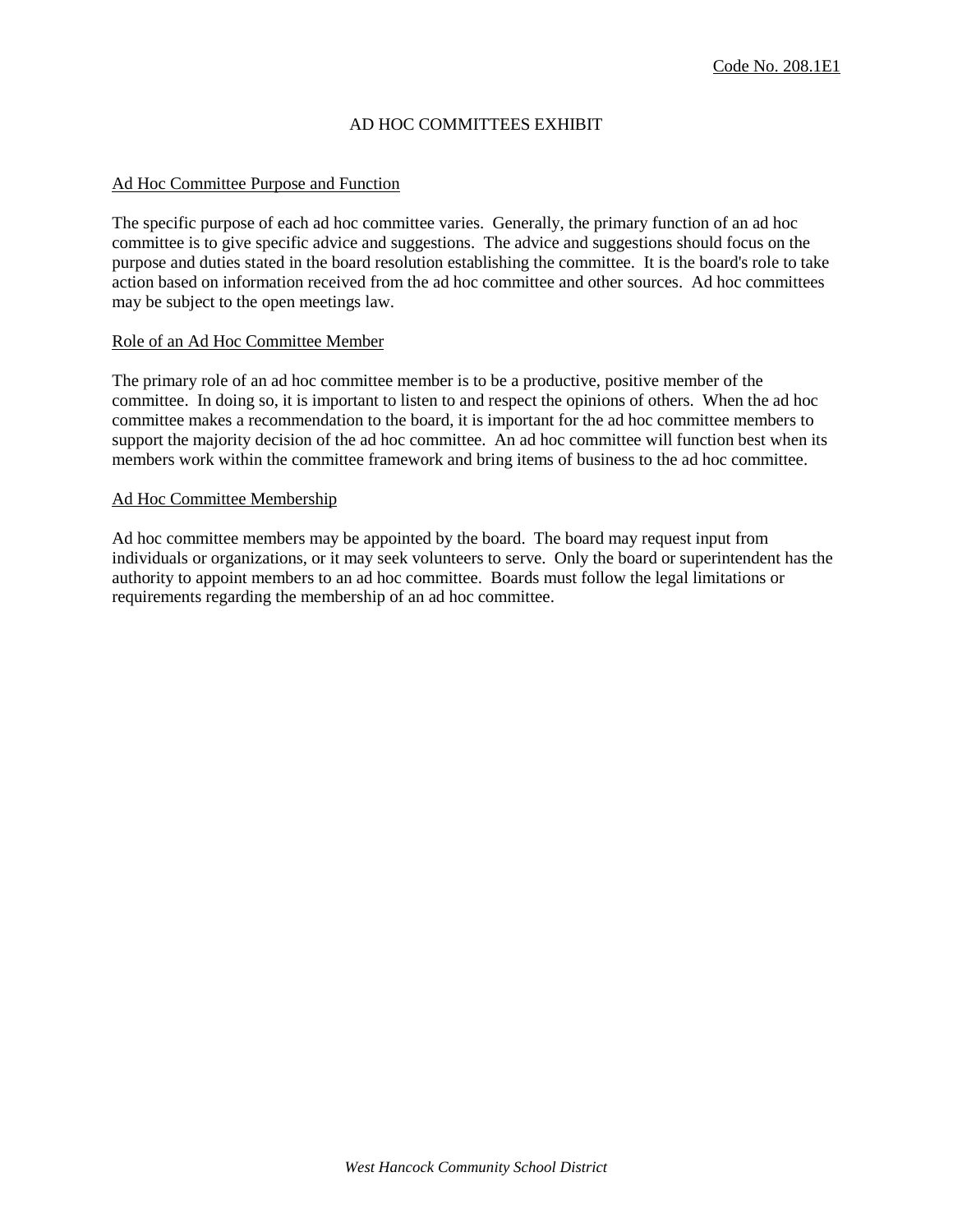# DEVELOPMENT OF POLICY

The board has jurisdiction to legislate policy for the school district with the force and effect of law. Board policy provides the general direction as to what the board wishes to accomplish and why it wishes to accomplish it while allowing the superintendent to implement board policy.

The written policy statements contained in this manual provide guidelines and goals to the citizens, administration, employees and students in the school district community. The policy statements are the basis for the formulation of regulations by the administration. The board will determine the effectiveness of the policy statements by evaluating periodic reports from the administration.

Policy statements may be proposed by a board member, administrator, employee, student or member of the school district community. Proposed policy statements or ideas will be submitted to the superintendent's office for possible placement on the board agenda. It is the responsibility of the superintendent to bring these proposals to the attention of the board.

| Legal Reference: | Iowa Code §§ 274.1-.2; 279.8 (2015).<br>281 I.A.C. 12.3(2).<br>1970 Op. Att'y Gen. 287. |                                                                                                                                                                              |
|------------------|-----------------------------------------------------------------------------------------|------------------------------------------------------------------------------------------------------------------------------------------------------------------------------|
| Cross Reference: | 101<br>200.2<br>200.3<br>209                                                            | Educational Philosophy of the School District<br>Powers of the Board of Directors<br>Responsibilities of the Board of Directors<br>Board of Directors' Management Procedures |

Approved June 12, 1995 Reviewed August 16, 2021 Revised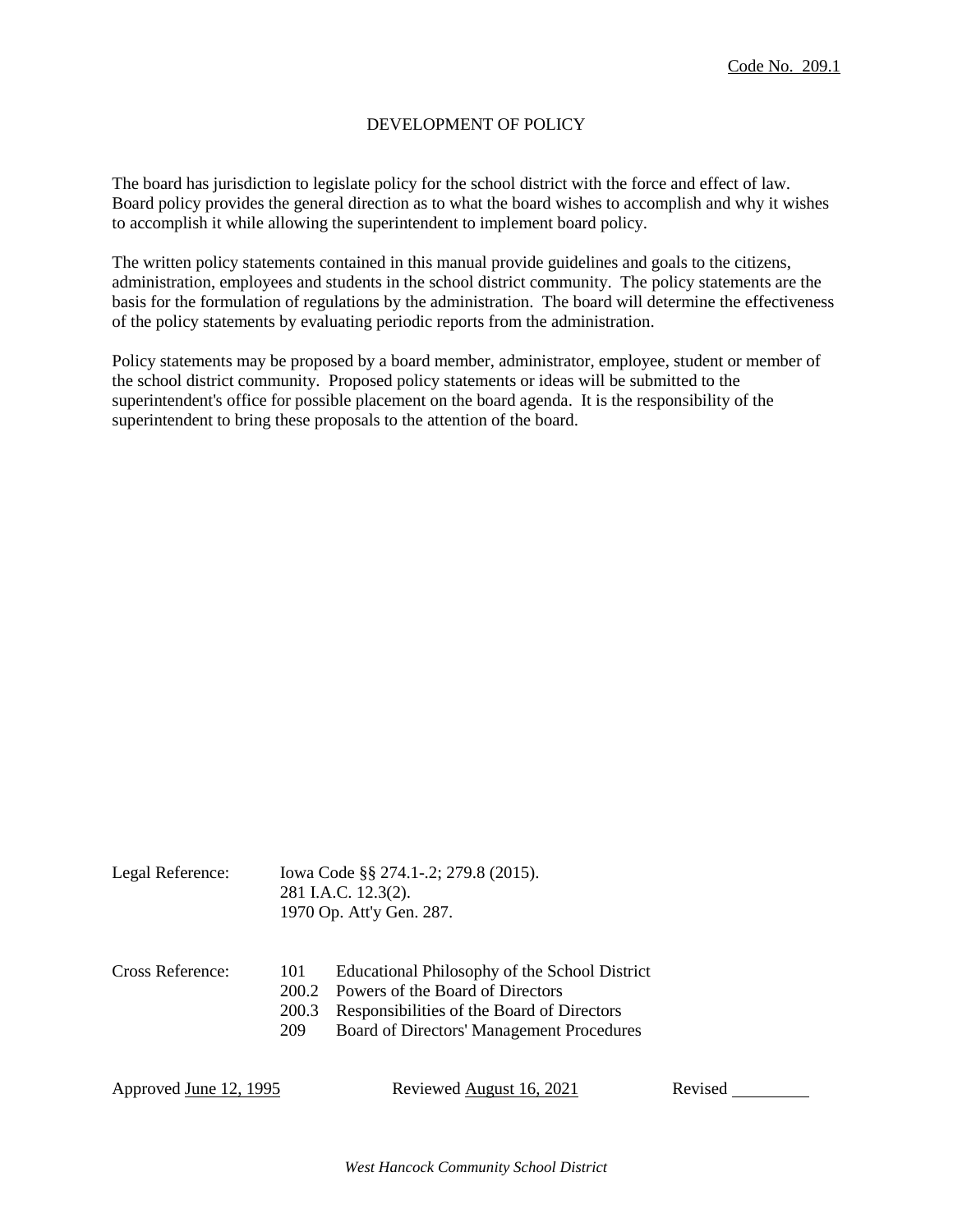# ADOPTION OF POLICY

The board will give notice of proposed policy changes or adoption of new policies by placing the item on the agenda of two regular board meetings. The proposed policy changes will be distributed and public comment will be allowed at both meetings prior to final board action. This notice procedure will be required except for emergency situations. If the board adopts a policy in an emergency situation, a statement regarding the emergency and the need for immediate adoption of the policy will be included in the minutes. The board will have complete discretion to determine what constitutes an emergency situation.

The final action taken to adopt the proposed policy will be approved by a simple majority vote of the board at the next regular meeting after the meeting allowing public discussion. The policy will be effective on the later of the date of passage or the date stated in the motion.

In the case of an emergency, a new or changed policy may be adopted by a majority vote of a quorum of the board. The emergency policy will expire at the close of the third regular meeting following the emergency action, unless the policy adoption procedure stated above is followed and the policy is reaffirmed.

| Legal Reference:       |                       | lowa Code § 279.8 (2015).<br>281 I.A.C. 12.3(2).<br>1970 Op. Att'y Gen. 287.                                                |         |
|------------------------|-----------------------|-----------------------------------------------------------------------------------------------------------------------------|---------|
| Cross Reference:       | 200.2<br>200.3<br>209 | Powers of the Board of Directors<br>Responsibilities of the Board of Directors<br>Board of Directors' Management Procedures |         |
| Approved June 12, 1995 |                       | Reviewed August 16, 2021                                                                                                    | Revised |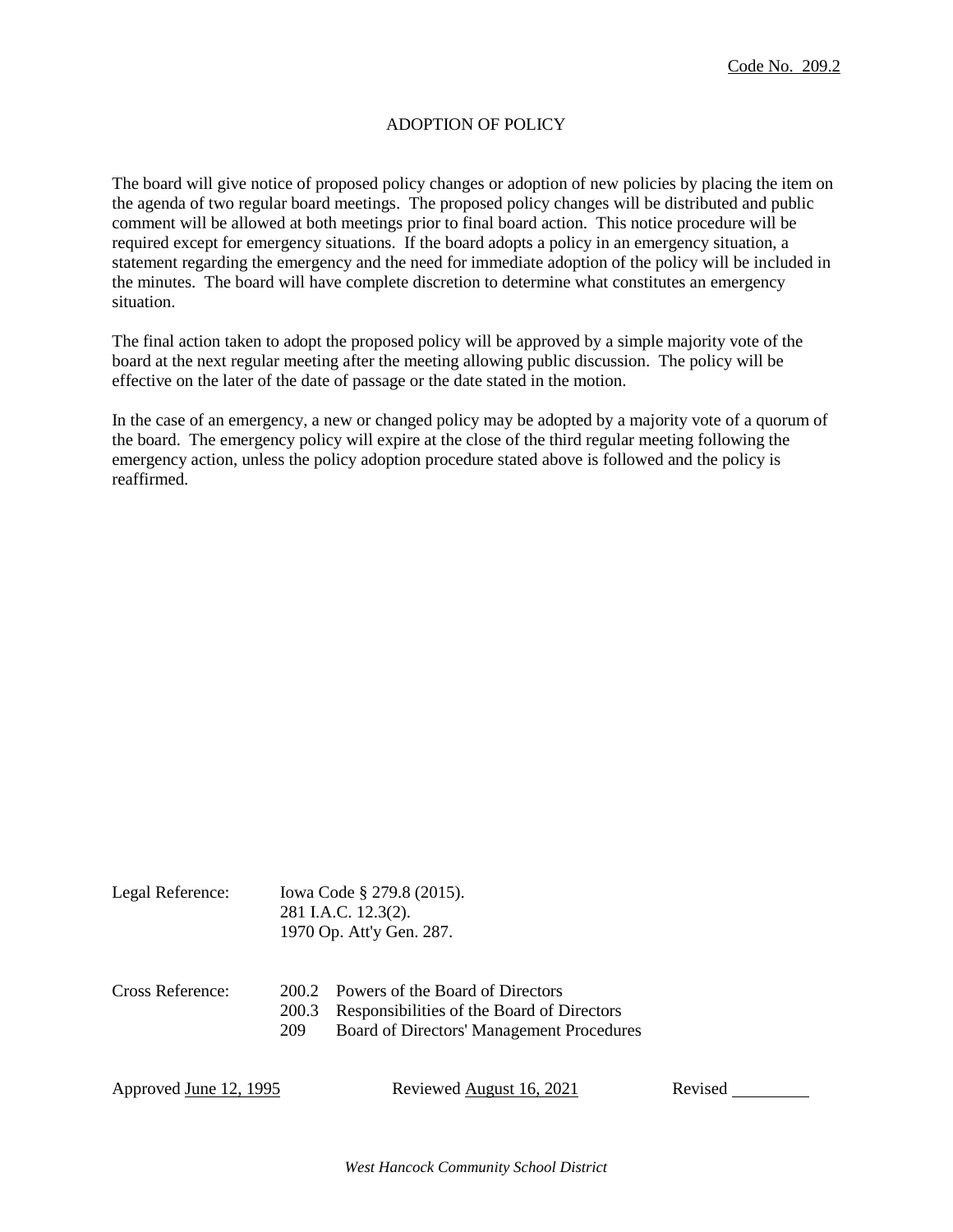# DISSEMINATION OF POLICY

A hard copy of the board policy manual is housed in the central administration office. Persons wishing to review the board policy manual will contact the board secretary, who will have it available for public inspection. A soft copy of the board policy manual will be available on the school district web site.

It is the responsibility of the board secretary to ensure a copy of new and revised policy statements are included in both the hard and soft versions of the board policy manuals no later than the first regular board meeting following the policy's adoption. Copies of changes in board policy will also be included in or attached to the minutes of the meetings in which the final action was taken to adopt the new or changed policy.

| Legal Reference:       |              | Iowa Code §§ 277.31; 279.8 (2015).<br>281 I.A.C. 12.3(2).                               |                          |
|------------------------|--------------|-----------------------------------------------------------------------------------------|--------------------------|
| Cross Reference:       | 200.3<br>209 | Responsibilities of the Board of Directors<br>Board of Directors' Management Procedures |                          |
| Approved June 12, 1995 |              | Reviewed August 16, 2021                                                                | Revised January 21, 2008 |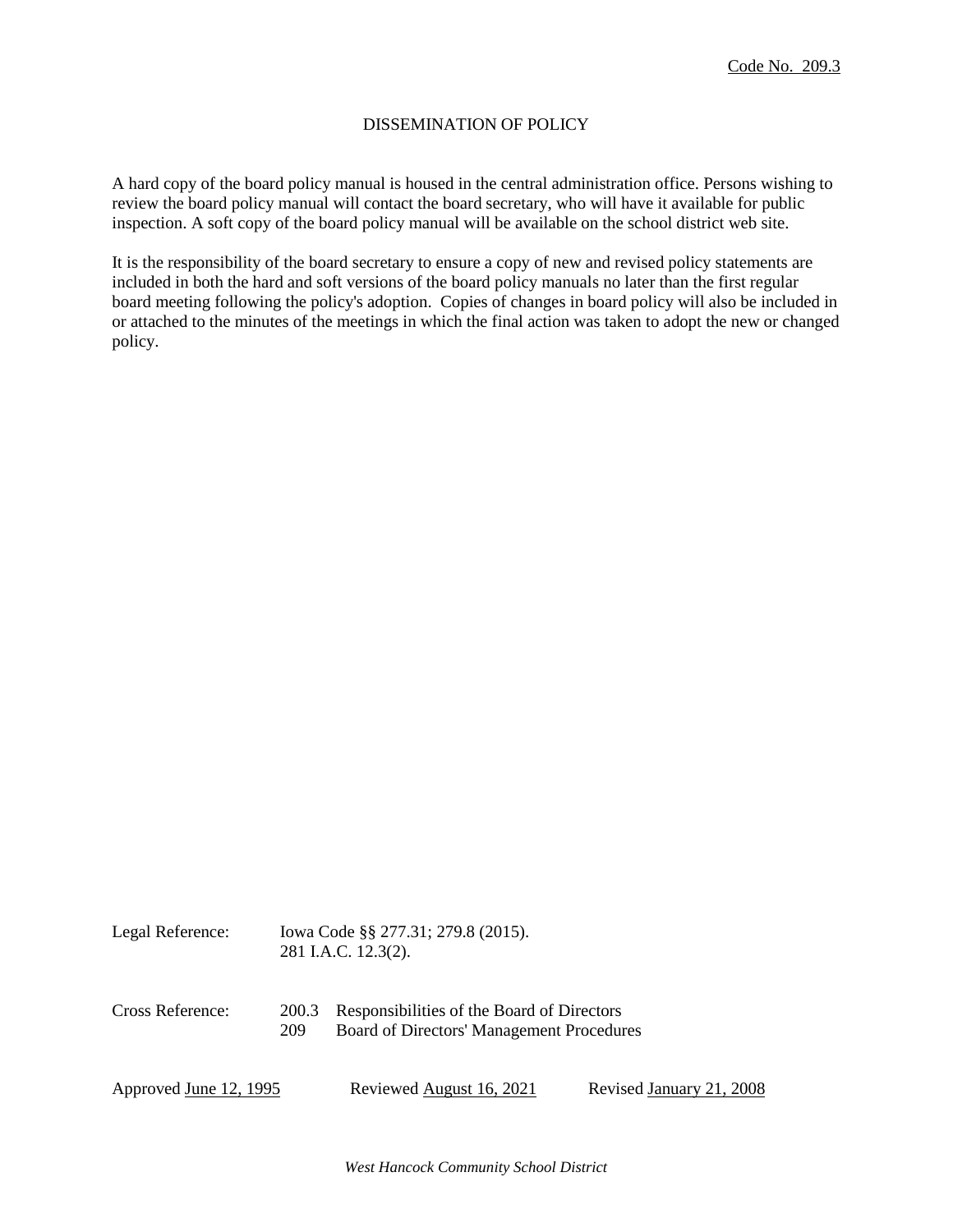# SUSPENSION OF POLICY

Generally, the board will follow board policy and enforce it equitably. The board, and only the board, may, in extreme emergencies of a very unique nature, suspend policy. It is within the discretion of the board to determine when an extreme emergency of a very unique nature exists. Reasons for suspension of board policy will be documented in board minutes.

| Legal Reference:       | lowa Code § 279.8 (2015).<br>281 I.A.C. 12.3(2). |                                                                                         |         |
|------------------------|--------------------------------------------------|-----------------------------------------------------------------------------------------|---------|
| Cross Reference:       | 200.3<br>209                                     | Responsibilities of the Board of Directors<br>Board of Directors' Management Procedures |         |
| Approved June 12, 1995 |                                                  | Reviewed August 16, 2021                                                                | Revised |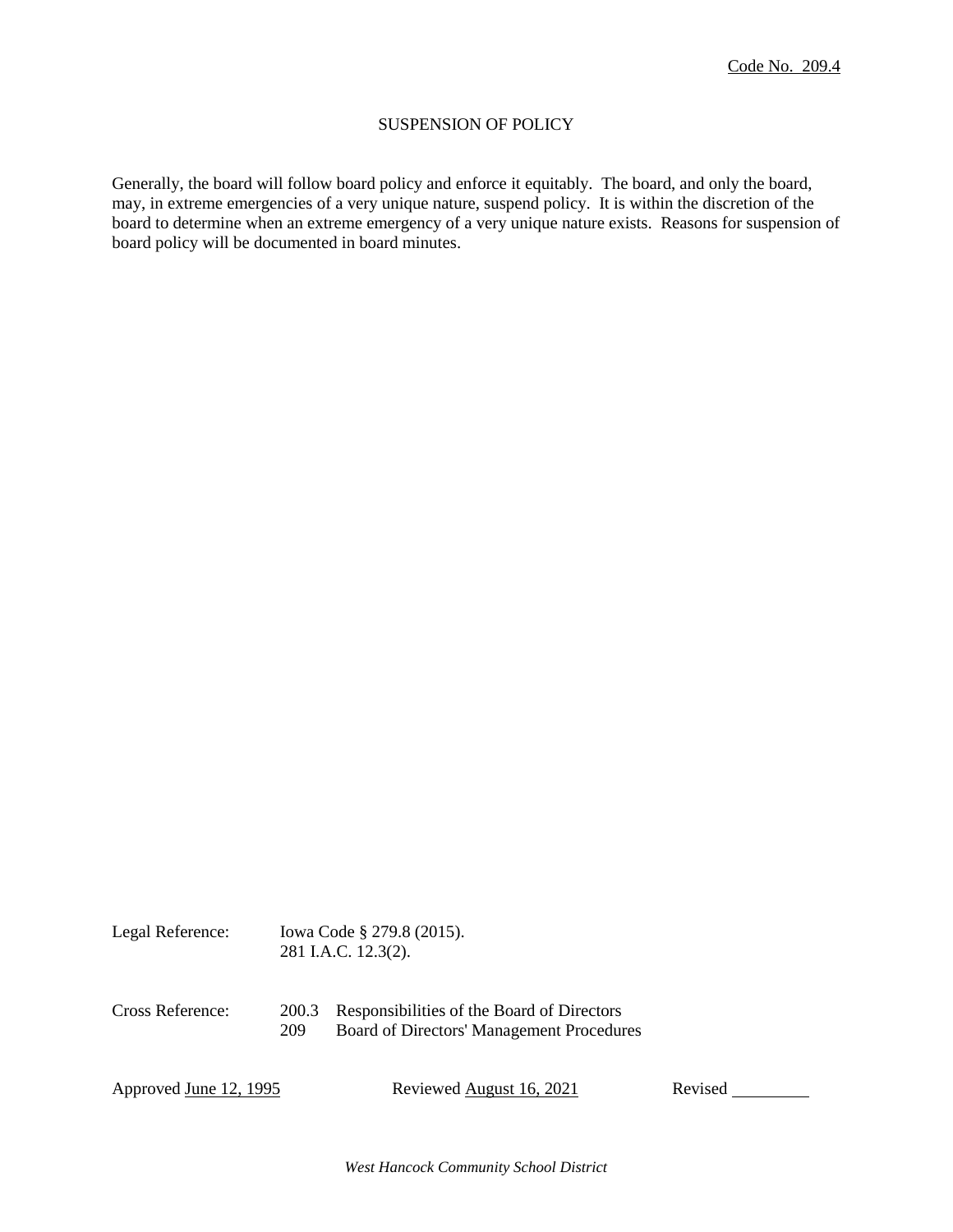## ADMINISTRATION IN THE ABSENCE OF POLICY

When there is no board policy in existence to provide guidance on a matter, the superintendent is authorized to act appropriately under the circumstances surrounding the situation keeping in mind the educational philosophy and financial condition of the school district.

It is the responsibility of the superintendent to inform the board of the situation and the action taken and to document the action taken. If needed, the superintendent will draft a proposed policy for the board to consider.

|                  |                            | 281 I.A.C. 12.3(2).                                                                                                                             |
|------------------|----------------------------|-------------------------------------------------------------------------------------------------------------------------------------------------|
| Cross Reference: | 200.3<br><b>209</b><br>304 | Responsibilities of the Board of Directors<br>Board of Directors' Management Procedures<br>302.4 Superintendent Duties<br>Policy Implementation |

Legal Reference: Iowa Code § 279.8 (2015).

Approved June 12, 1995 Reviewed August 16, 2021 Revised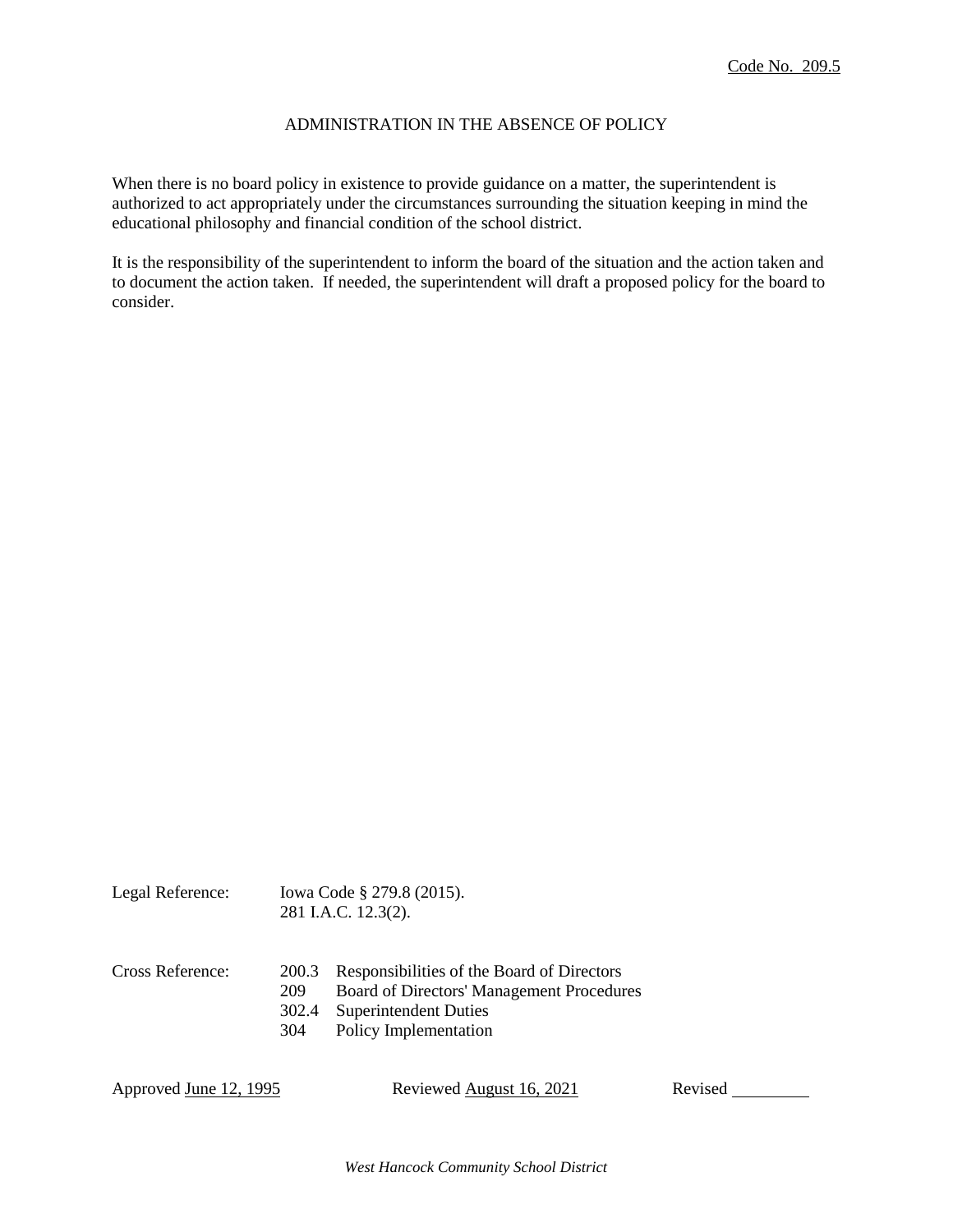## REVIEW AND REVISION OF POLICY

The board shall, at least once every five years, review board policy. Once the policy has been reviewed, even if no changes were made, a notation of the date of review is made on the face of the policy statement.

The board will review one-fifth of the policy manual annually according to the following subject areas:

- Board of Directors (Series 200)
- Administration, Employees (Series 300 and 400)
- School District, Education Program (Series 100 and 600)
- Students (Series 500)
- Non-instructional Operations and Business Services, Buildings and Sites, School District-Community Relations (Series 700, 800 and 900)

It is the responsibility of the superintendent to keep the board informed as to legal changes at both the federal and state levels. The superintendent will also be responsible for bringing proposed policy statement revisions to the board's attention.

If a policy is revised because of a legal change over which the board has no control or a change which is minor, the policy may be approved at one meeting at the discretion of the board.

| Legal Reference: | Iowa Code § 279.8 (2015).<br>281 I.A.C. 12.3(2).                                                     |
|------------------|------------------------------------------------------------------------------------------------------|
| Cross Reference: | 200.3 Responsibilities of the Board of Directors<br>Board of Directors' Management Procedures<br>209 |

Approved June 12, 1995 Reviewed August 16, 2021 Revised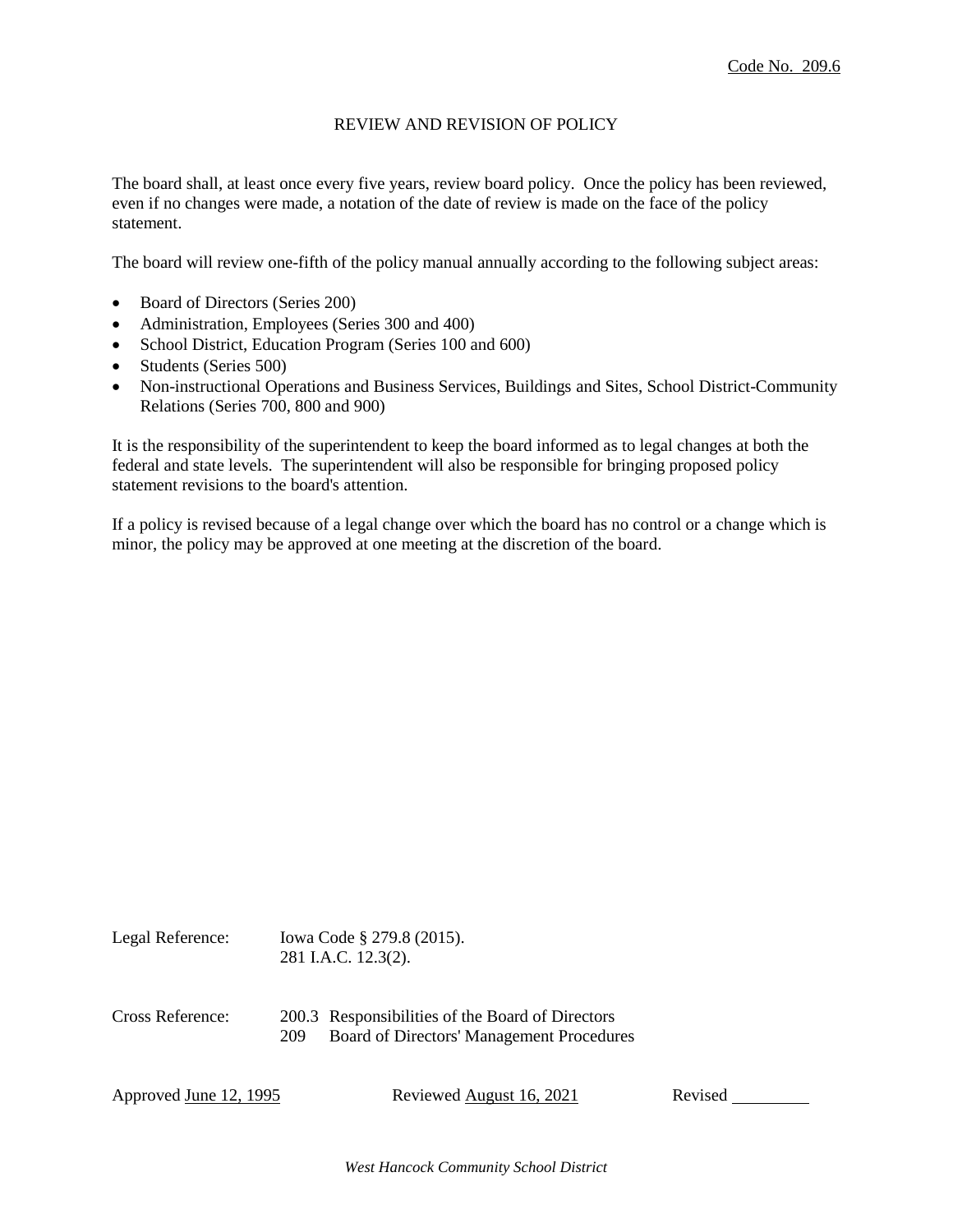### REVIEW OF ADMINISTRATIVE REGULATIONS

Board policy sets the direction for the administration of the education program and school district operations. Some policies require administrative regulations for implementation.

It is the responsibility of the superintendent to develop administrative regulations to implement the board policies. The regulations, including handbooks, will be approved by the board prior to their use in the school district.

The administrative regulations will be available no later than the first regular board meeting after the adoption of the board policy unless the board directs otherwise.

Legal Reference:Iowa Code §§ 279.8, .20 (2015).

Cross Reference:200.3 Responsibilities of the Board of Directors 209Board of Directors' Management Procedures

Approved June 12, 1995 Reviewed August 16, 2021 Revised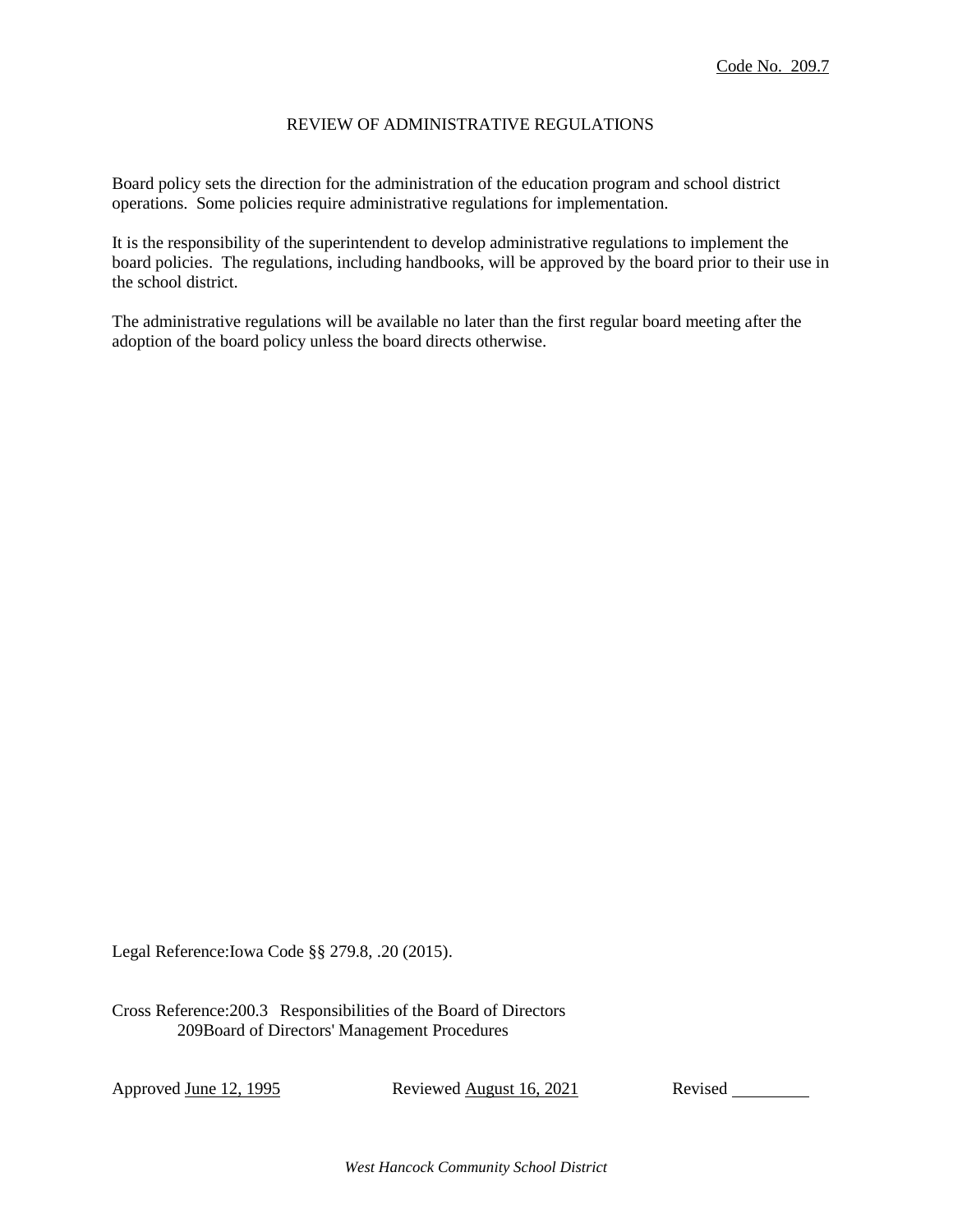# ANNUAL MEETING

Each year after August 31and prior to the organizational meeting of the board in odd-numbered years, the board will hold its annual meeting.

At the annual meeting, the board will examine the financial books and settle the secretary's and treasurer's statements for the fiscal year ending the preceding June 30. As part of the annual reports, the treasurer will present affidavits from depository banks.

The board, at or prior to this meeting, will also appoint a board secretary and a treasurer. In the board's discretion, one individual may serve a both the secretary and treasurer. The board may also appoint the board's legal counsel at or prior to this meeting.

Legal Reference:Iowa Code §§ 279.1, .3, .33

Cross Reference:206.3 Secretary 206.4 Treasurer 701.1 Depository of Funds 707 Fiscal Reports

Approved June 12, 1995 Reviewed August 16, 2021 Revised November 18, 2019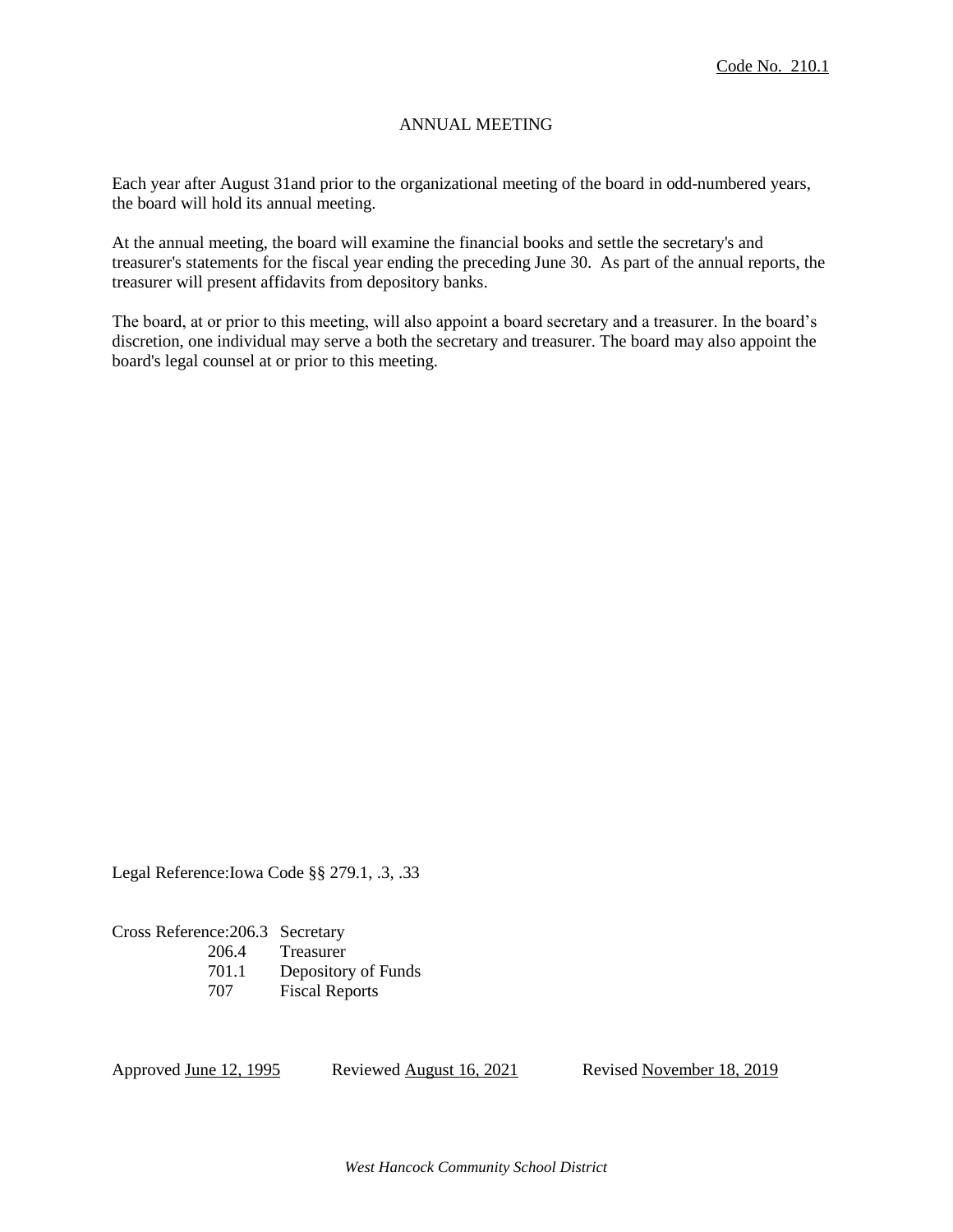## REGULAR MEETING

The regular meeting time and date will be set by the board at the organizational meeting in odd-numbered years, or at the annual meeting in even-numbered years.

The regular meetings of the board will be held on the third Monday of each month. Meetings will begin promptly at 6:00. The board shall adhere to this meeting date unless the board requires additional meetings or, due to circumstances beyond the board's control, the meeting cannot be held on the regular meeting date, and the meeting will be re-scheduled in accordance with law and policy. Public notice of the meetings shall be given.

| Legal Reference:       |              | Iowa Code §§ 21.3, .4; 279.1                                           |                        |
|------------------------|--------------|------------------------------------------------------------------------|------------------------|
| Cross Reference:       | 200.1<br>210 | Organization of the Board of Directors<br>Board of Directors' Meetings |                        |
| Approved June 12, 1995 |              | Reviewed August 16, 2021                                               | Revised March 20, 2017 |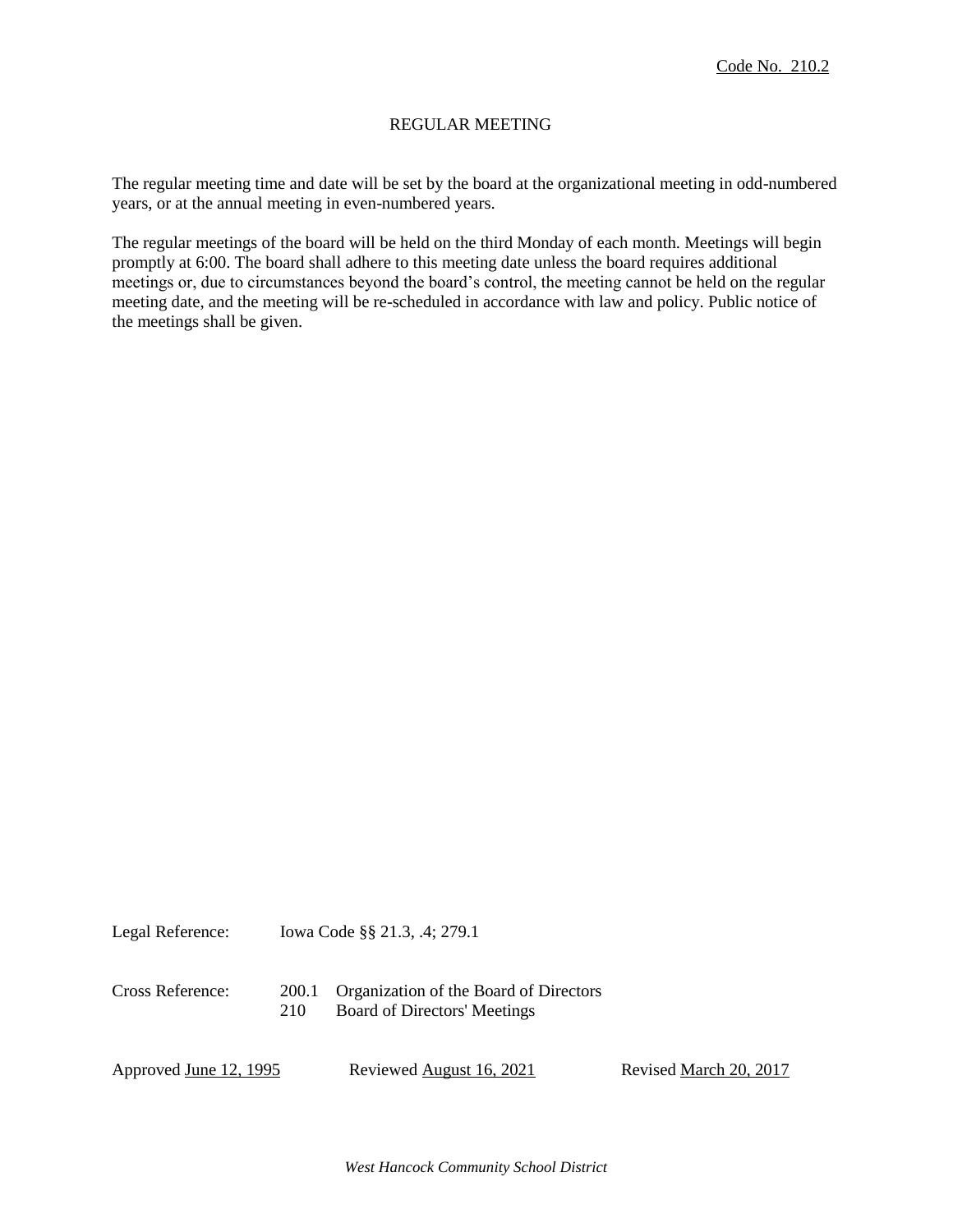## SPECIAL MEETING

It may be necessary for the board to conduct a special meeting in addition to the regularly scheduled board meeting. Special meetings may be called by the president of the board or by the board secretary at the request of a majority of the board. Should a special meeting be called, public notice will be given.

If the special meeting called is an emergency meeting and the board cannot give public notice in its usual manner, the board will give public notice of the meeting as soon as practical and possible in light of the situation. The reason for the emergency meeting and why notice in its usual manner could not be given will be stated in the minutes. Emergency meetings will only be held when an issue cannot wait the twenty-four hours necessary for a special meeting.

Only the purpose or issue for which the special meeting was called may be discussed and decided in the special meeting. The board will strictly adhere to the agenda for the special meeting and action on other issues will be reserved for the next regular or special board meeting.

| Legal Reference:       | Iowa Code §§ 21.3, .4; 279.2 (2015).<br>1980 Op. Att'y Gen. 148. |                                                                               |         |
|------------------------|------------------------------------------------------------------|-------------------------------------------------------------------------------|---------|
| Cross Reference:       | 200.1<br>210                                                     | Organization of the Board of Directors<br><b>Board of Directors' Meetings</b> |         |
| Approved June 12, 1995 |                                                                  | Reviewed August 16, 2021                                                      | Revised |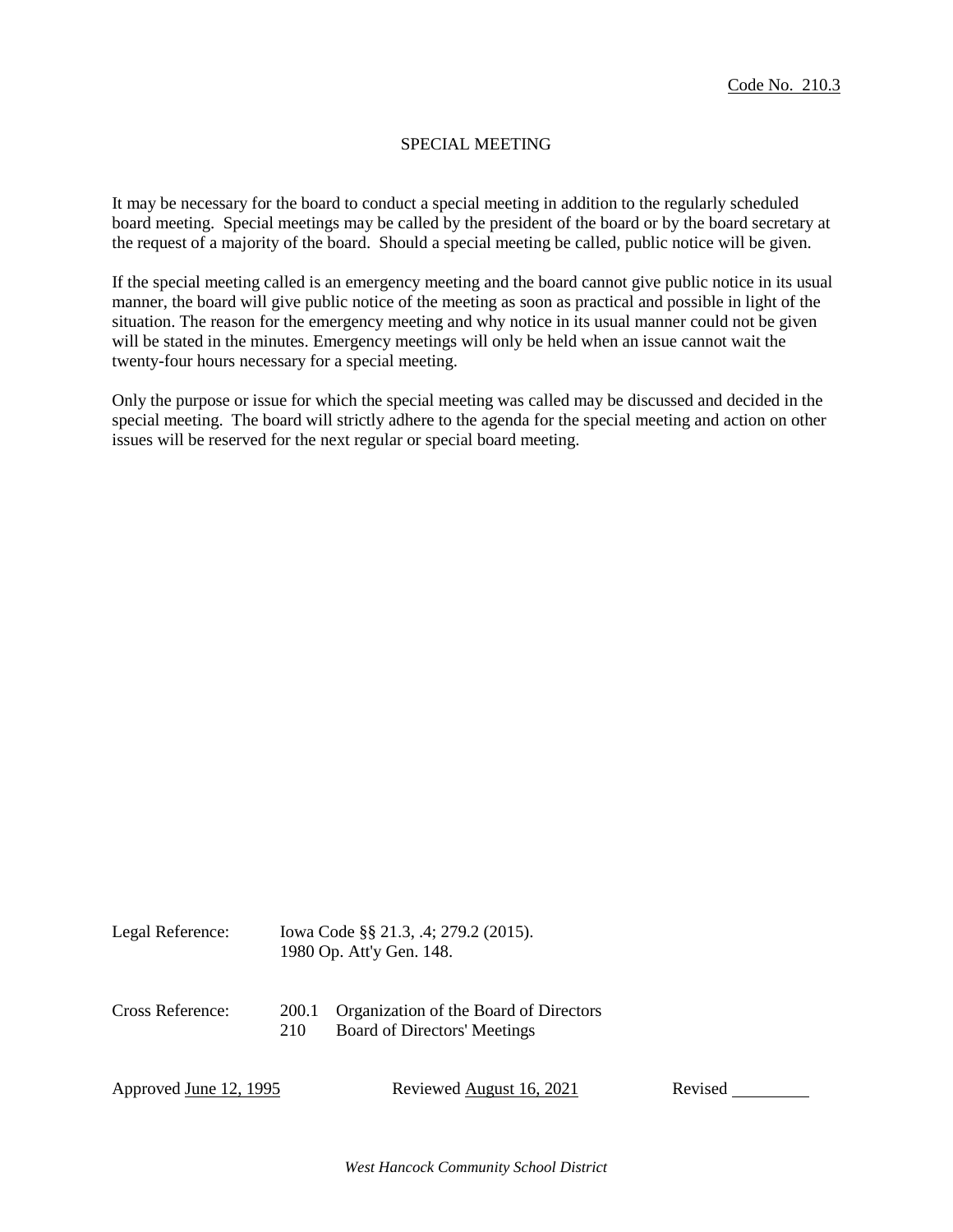## WORK SESSIONS

The board, as a decision making body, is confronted with a continuing flow of problems, issues and needs which require action. While the board is determined to expedite its business, it is also mindful of the importance of planning, brainstorming and thoughtful discussion without action. Therefore, the board may schedule work sessions and retreats in order to provide its members and the administration with such opportunities. The board has the authority to hire an outside facilitator to assist them in work sessions.

Topics for discussion and study will be announced publicly, and work sessions and retreats will be conducted in open session. No board action will take place at the work session.

| Legal Reference: | Iowa Code §§ 21; 279.8 (2015).     |
|------------------|------------------------------------|
|                  | 1982 Op. Att'y Gen. 162.           |
|                  | 1980 Op. Att'y Gen. 167.           |
|                  | 1976 Op. Att'y Gen. 384, 514, 765. |
|                  | 1972 Op. Att'y Gen. 158.           |
|                  | 1970 Op. Att'y Gen. 287.           |
|                  |                                    |

| Cross Reference: | 210 | <b>Board of Directors' Meetings</b> |
|------------------|-----|-------------------------------------|
|                  | 211 | <b>Open Meetings</b>                |

Approved June 12, 1995 Reviewed August 16, 2021 Revised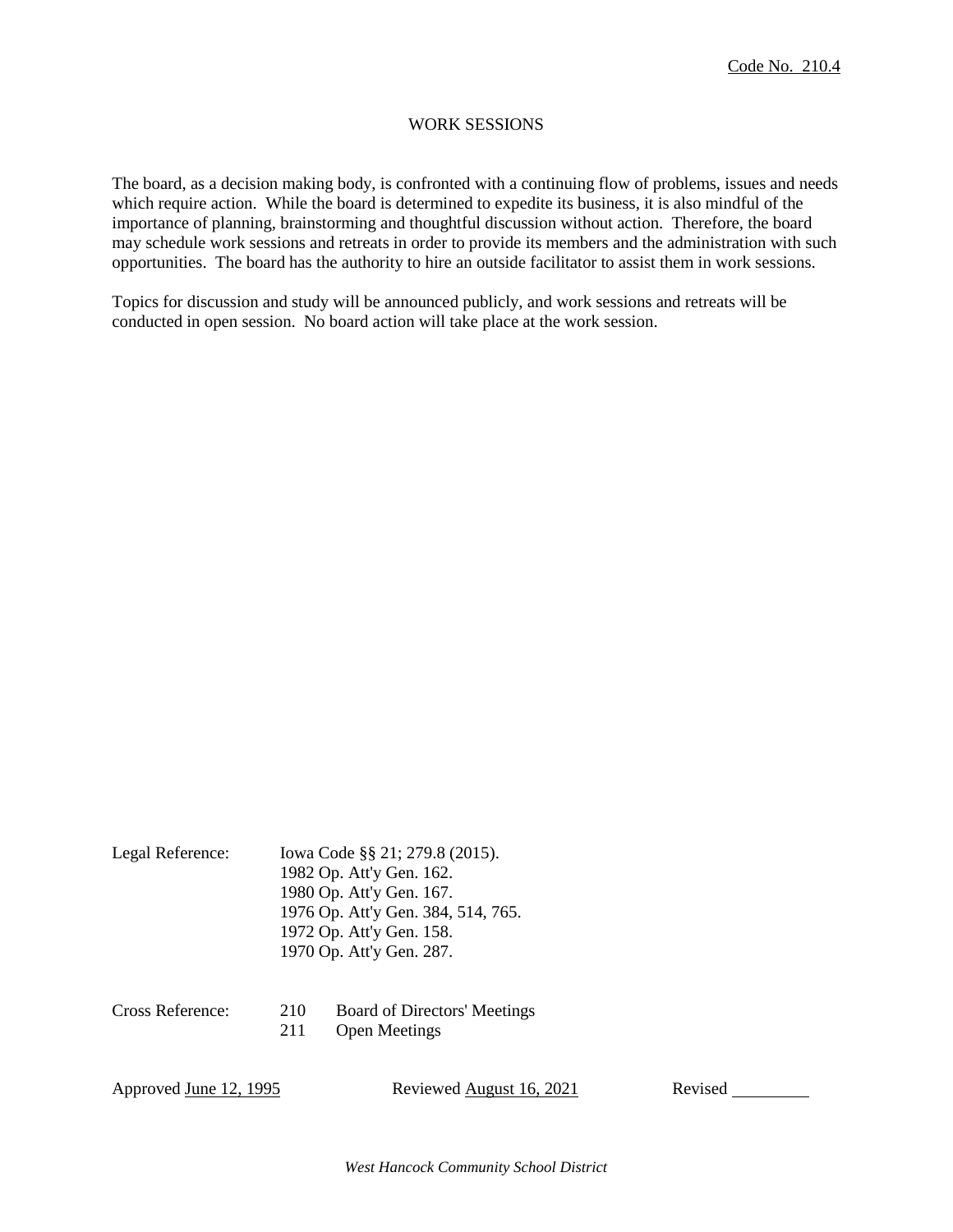# MEETING NOTICE

Public notice will be given for meetings and work sessions held by the board. Public notice will indicate the time, place, date and tentative agenda of board meetings. The public notice will be posted on the bulletin board or another prominent place clearly designated for posting agendas in the central administration office at least two (2) days before it is scheduled, but, at the minimum, twenty-four hours notice needs to be given.

A copy of the public notice will be provided to those who have filed a request for notice with the secretary. A copy of the public notice will also be accessible to employees and students.

In the case of special meetings, public notice will be given in the same manner as for a regular meeting unless it is an emergency meeting. In that case, public notice of the meeting will be given as soon as practical and possible in light of the situation. The media and others who have requested notice will be notified of the emergency meeting. Attendance at a special meeting or emergency meeting by the media or board members will constitute a waiver of notice.

It is the responsibility of the board secretary to give public notice of board meetings and work sessions.

| Legal Reference:       |     | Dobrovolny v. Reinhardt, 173 N.W.2d 837 (Iowa 1970).<br>Iowa Code §§ 21.2-.4; 279.1, .2<br>1952 Op. Att'y Gen. 133. |                           |
|------------------------|-----|---------------------------------------------------------------------------------------------------------------------|---------------------------|
| Cross Reference:       | 210 | Board of Directors' Meetings<br>210.8 Board of Directors' Meeting Agenda                                            |                           |
| Approved June 12, 1995 |     | Reviewed August 16, 2021                                                                                            | Revised November 18, 2019 |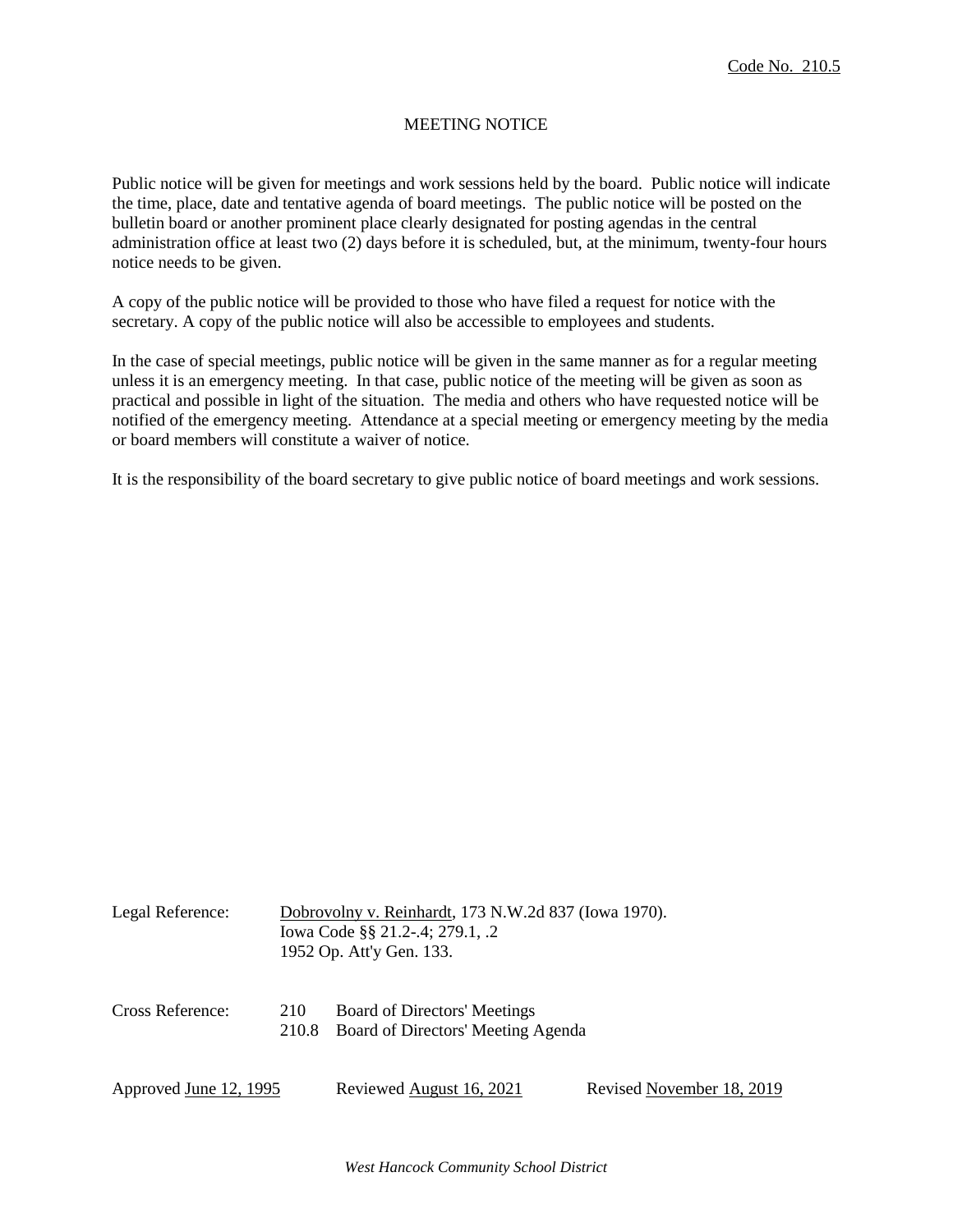# QUORUM

Action by the board regarding the affairs of the school district may be taken only when a quorum, a majority of the board members, is in attendance at the board meeting. While in person participation is encouraged, board members may attend meetings either in person or electronically provided each member can hear and be heard in real time by all members present and the public.

While board members are encouraged to attend board meetings, four (4) members will constitute a quorum and are a sufficient number to transact business of the school corporation. The adjournment of a meeting may be executed without a quorum.

An affirmative vote of a majority of the votes cast is sufficient to pass a motion or take action unless law or board policy requires a vote of a greater number.

It is the responsibility of each board member to attend board meetings.

Legal Reference: Iowa Code §§ 21.5(1); 279.4

Cross Reference:210 Board of Directors' Meetings

Approved June 12, 1995 Reviewed August 16, 2021 Revised November 18, 2019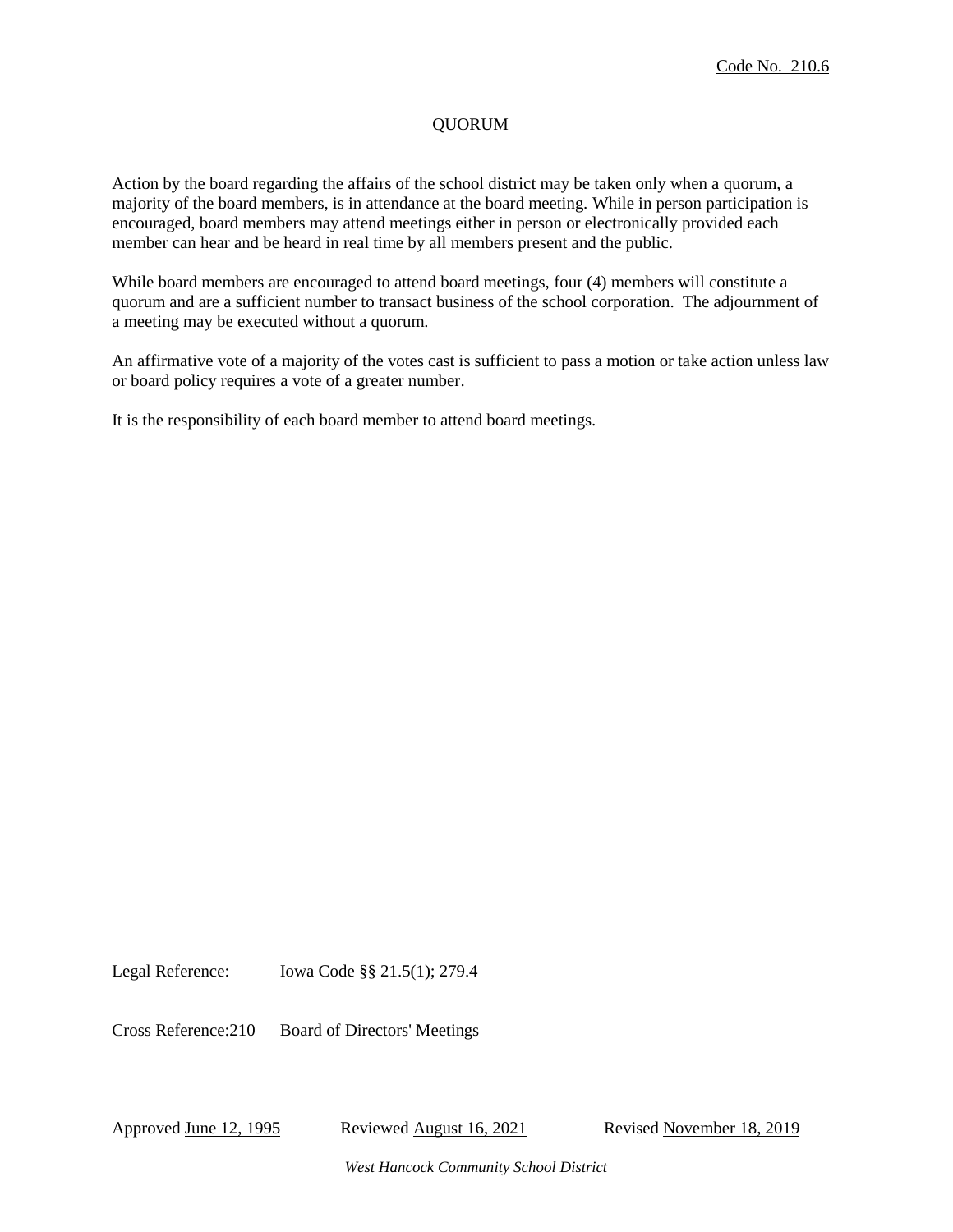# RULES OF ORDER

An orderly board meeting allows the board members to participate in the discussion and decision process on an issue confronting the school district. Rules of order for board meetings allow school district business and the relative information concerning the business to be brought to the attention of the board. They also allow the board to discuss, act upon and make a clear record of school district business in a regular, ordered, reasonable and consistent manner.

The board will follow Robert's Rule of Order, Revised, latest edition as modified by this policy and subsequent rule.

The purpose of modified rules adopted by the board are:

- To establish guidelines by which the business of the governing board can be conducted in a regular and internally consistent manner;
- To organize the meetings so all necessary matters can be brought to the board and decisions of the board can be made in an orderly and reasonable manner;
- To ensure members of the board, concentrating on the substantive issues at hand, have the necessary information to make decisions, and to ensure adequate discussion of decisions to be made; and,
- To ensure meetings and actions of the board are conducted so as to be informative to the staff and the public, and to produce a clear record of actions taken and decisions made.

It is the responsibility of each board member to follow the rules of order stated in this policy at each meeting, and it is the responsibility of the presiding officer to conduct the board meeting within these rules.

Legal Reference: Iowa Code §§ 21.2, .7; 279.8 (2015).

Cross Reference:210 Board of Directors' Meetings 210.8Board Meeting Agenda

Approved June 12, 1995 Reviewed August 16, 2021 Revised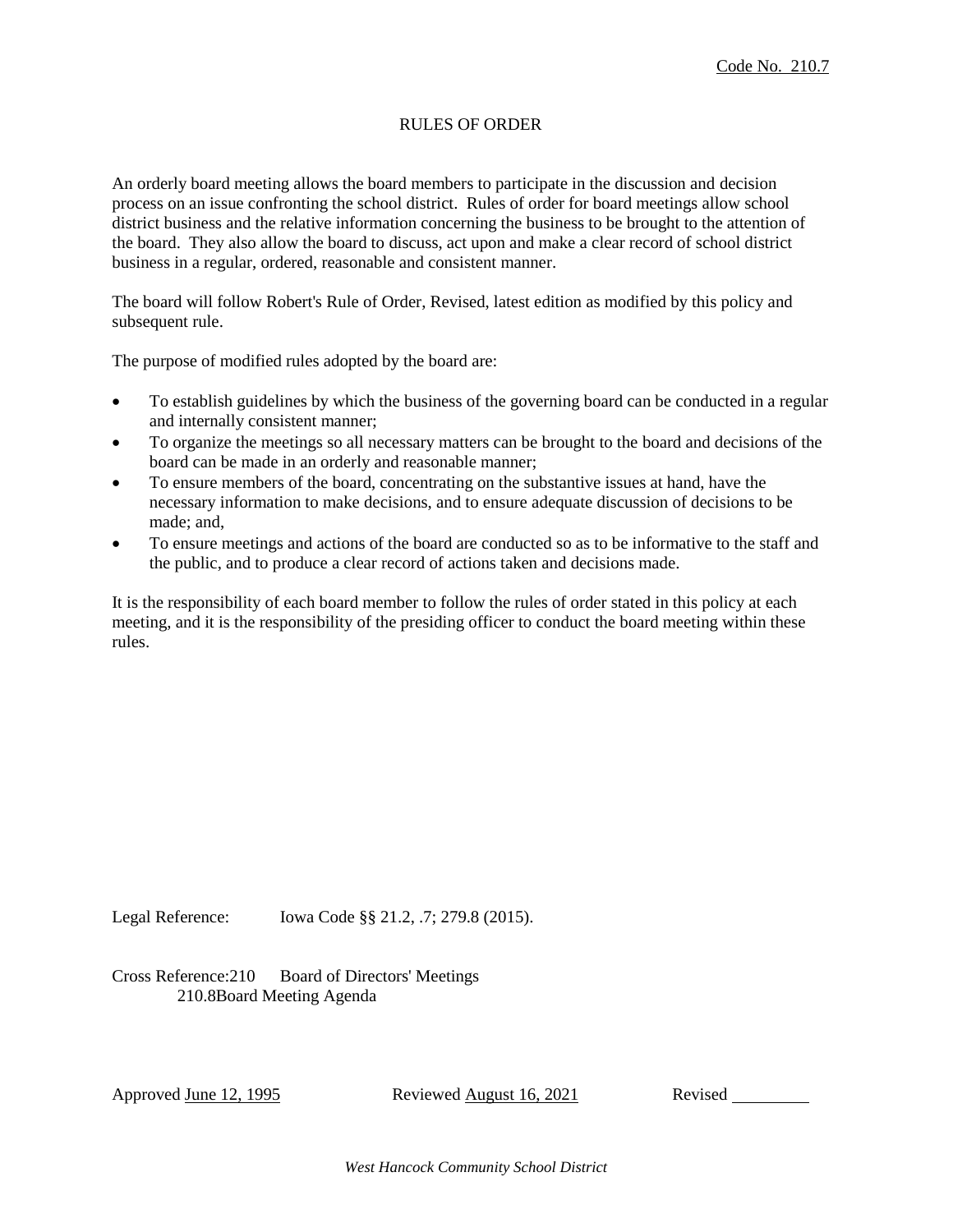# RULES OF ORDER REGULATION

The following rules of procedure have been adopted by the board at the annual or organizational meeting:

- 1. Board members need not rise to gain the recognition of the board president.
- 2. All motions will be made as a positive action.
- 3. A motion will be adopted or carried if it receives an affirmative vote from more than half of the votes cast. Only "yes" and "no" votes are counted in this calculation. It should be noted that some motions require larger numbers of affirmative votes, such as to move into a closed session.
- 4. All motions shall receive a second, prior to opening the issue for discussion of the board. If a motion does not receive a second, the board president may declare the motion dead for lack of a second.
- 5. The board president may decide the order in which board members will be recognized to address an issue. An attempt should be made to alternate between pro and con positions.
- 6. The board president shall rule on all motions that come before the board.
- 7. The board president may rule on points of order brought before the board.
- 8. The board president shall have complete authority to recognize a member of the audience regarding a request to participate in the board meeting. Members of the public who wish to participate shall follow board policy.
- 9. The board president has the authority to declare a recess at any time for the purpose of restoring decorum to the meeting.
- 10. The board president has the same authority and responsibility as each board member to vote on all issues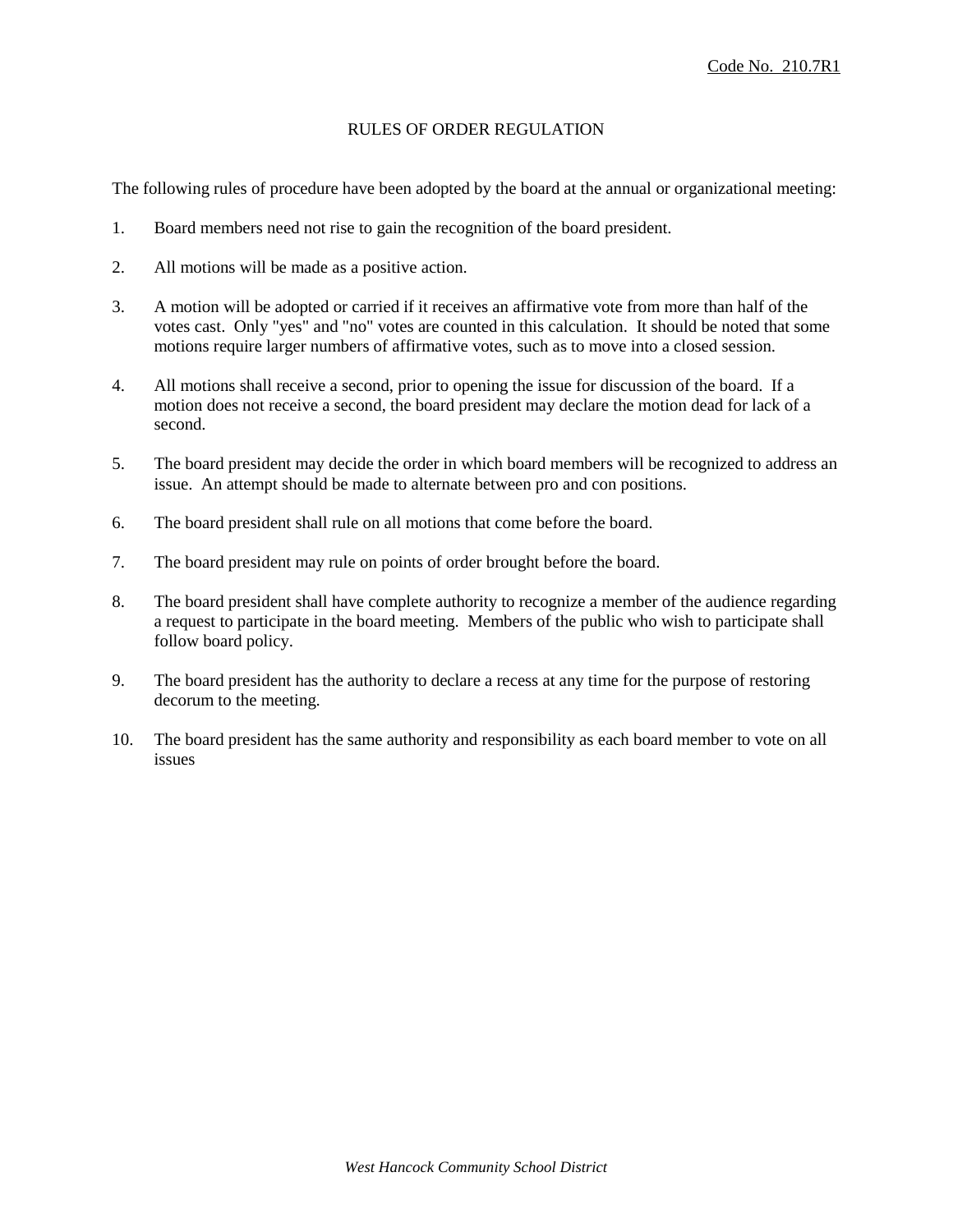## BOARD MEETING AGENDA

The tentative agenda for each board meeting will state the topics for discussion and action at the board meeting. The agenda is part of the public notice of the board meeting and will be posted and distributed.

Persons requesting to place an item on the agenda must make a request to the superintendent prior to the posting of the tentative agenda. The person making the request must state the person's name, address, purpose of the presentation, action desired and pertinent background information. Requests from the public may be added to the tentative agenda at the discretion of the superintendent after consultation with the board president. Requests received after the deadline may only be added to the agenda for good cause.

The tentative agenda and supporting documents will be sent or delivered to the board members on the the Friday prior to the scheduled board meeting. These documents are the private property of the board member. Persons wishing to view the tentative agenda and supporting documents may do so at the central administration office.

The board will take action only on the items listed on the tentative agenda posted with the public notice. Items added to the agenda may be discussed or taken under advisement by the board. If an added item is acted upon, the minutes of the board meeting will state the reason justifying the immediate action.

It is the responsibility of the board president and superintendent to develop the agenda for each board meeting. Any board member may place an item on the next regular agenda with the consent of a majority of the board. Board members wishing to do so should provide notice to the Superintendent and board president 5 days prior to the scheduled meeting.

| Legal Reference: |                   | lowa Code §§ 21; 279.8 (2015).<br>1980 Op. Att'y Gen. 269.                                            |  |
|------------------|-------------------|-------------------------------------------------------------------------------------------------------|--|
| Cross Reference: | 210<br>211<br>213 | <b>Board of Directors' Meetings</b><br><b>Open Meetings</b><br>Public Participation in Board Meetings |  |

- 215 Board of Directors' Records
- 402.5 Public Complaints About Employees
- 502.4 Student Complaints and Grievances

| Approved June 12, 1995 |  |  |  |  |
|------------------------|--|--|--|--|
|------------------------|--|--|--|--|

Reviewed August 16, 2021 Revised November 15, 2021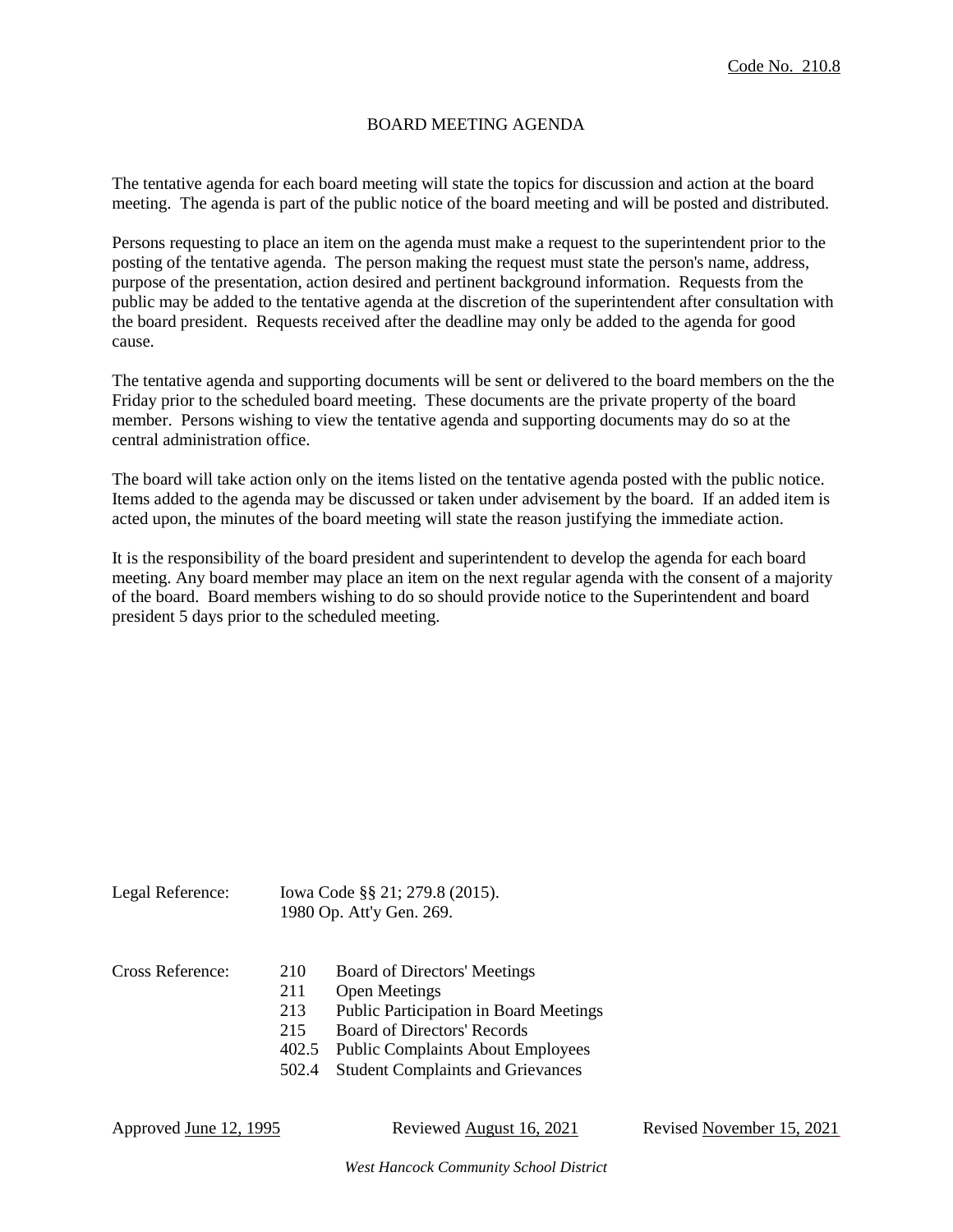#### BOARD MEETING AGENDA EXAMPLE

[*Insert School District*] [*Regular Board Meeting*] or [*Special Board Meeting*] [*Insert Meeting Location*] [*Insert Date (Day, Month Date, Year)*] [*Insert Time (ex. 6:00 p.m.)*]

A. Call to Order, *Board President* 

- B. Opening Activities [*Pledge of Allegiance, Mission Statement*]
- C. Roll Call, *Board Secretary*
- D. Public Forum

[*Insert reference to policy or procedure title and number and a brief description of the limitations of public forum (Ex. IASB Sample Policy 213 – Public Participation in Meetings)*]

- E. Agenda Approval
- F. Consent Agenda Approval
	- F1. Consent Agenda Items [*Ex. Minutes, Bill Listing, Contract Approvals*] [*Insert reference to relevant district policies and procedures (Ex. IASB Sample Policy 210.9 – Consent Agenda)*]

F2. Consent Agenda Items Continued...

- G. Presentations [*Ex. District goals and priorities update; student learning updates and achievements*]
- [*Insert presentation topic, presenter organization (if outside the district), and presenter name*] [*Insert reference to relevant district policies, priorities, and goals*]
- H. Public Hearings [*Ex. School calendar adoption, upcoming district budget, and other items for which a public hearing may be embedded into a regular meeting*]
- I. Discussion Items [*Informational, no action required*]

#### J. Action Items [*Ex. Resolutions, Approvals, Adoptions*]

J.1 Action Items. Consideration of approval of [*Insert action item description*] [*Insert Superintendent recommendation*] [*Insert district staff member name to present on this topic (If different than Superintendent)*] [*Insert reference to relevant district policies, priorities, and goals*] J.2 Action Items Continued…

#### K. Policy Reviews

[*Insert policy title and number*] [*Insert Introduction, Second Reading, or Third (and Final) Reading*] [*Insert district staff member name to present on this topic*]

- L. Upcoming Events and Community Updates
	- 1. Superintendent
	- 2. Board President and Board Members
	- 3. Other District Staff, as appropriate

M. Adjournment

#### **Upcoming Meetings: [***Insert dates for upcoming board meetings***]**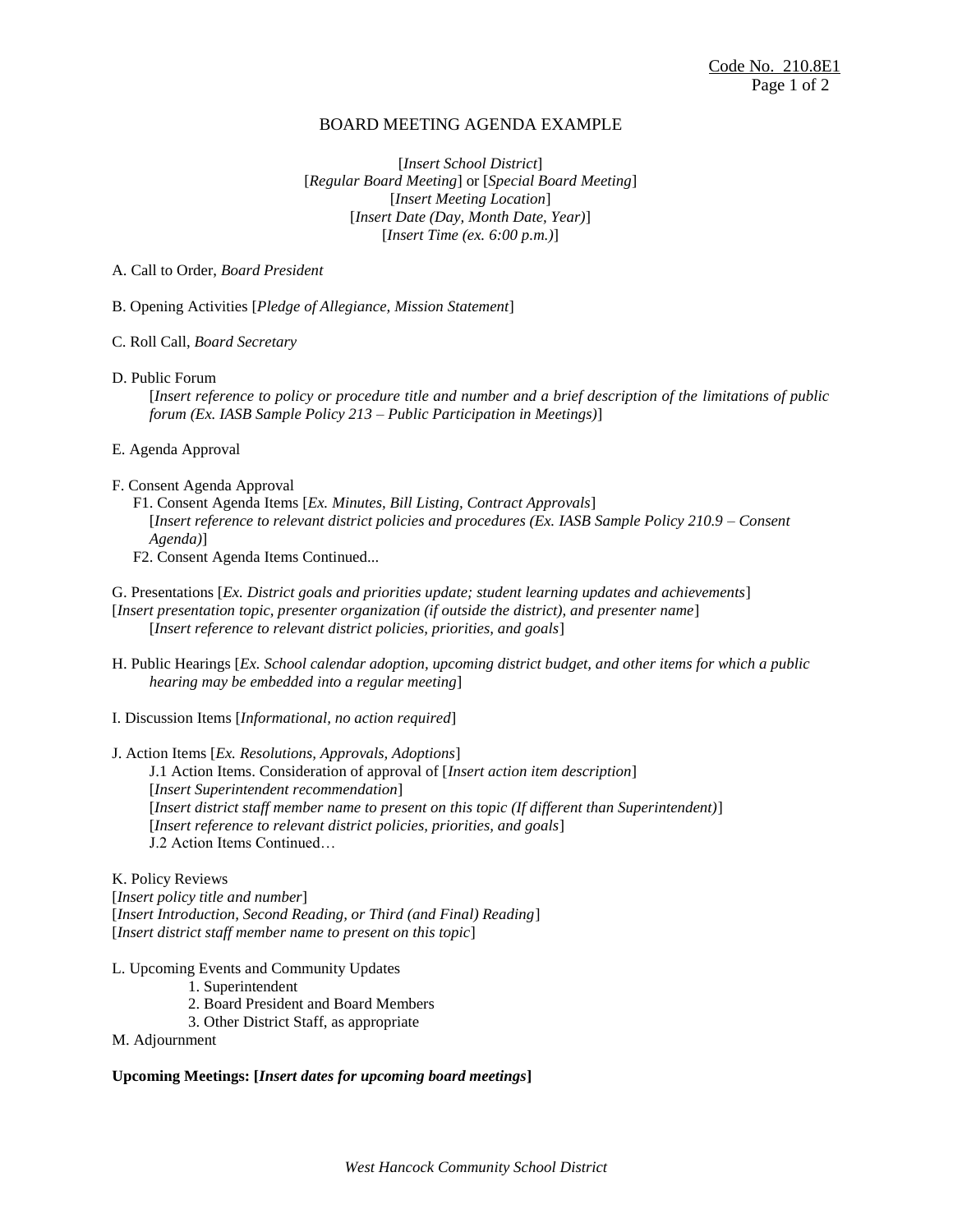# BOARD MEETING AGENDA EXAMPLE (*with closed session)*

[*Insert School District*] [*Regular Board Meeting*] or [*Special Board Meeting*] [*Insert Meeting Location*] [*Insert Date (Day, Month Date, Year)*] [*Insert Time (ex. 6:00 p.m.)*]

# A. Call to Order, *Board President*

B. Opening Activities [*Pledge of Allegiance, Mission Statement*]

- C. Roll Call, *Board Secretary*
- D. Public Forum

[*Insert reference to policy or procedure title and number and a brief description of the limitations of public forum (Ex. IASB Sample Policy 213 – Public Participation in Meetings)*]

- E. Agenda Approval
- F. Consent Agenda Approval
	- F1. Consent Agenda Items [*Ex. Minutes, Bill Listing, Contract Approvals*] [*Insert reference to relevant district policies and procedures (Ex. IASB Sample Policy 210.9 – Consent Agenda)*]
	- F2. Consent Agenda Items Continued...

G. Presentations [*Ex. District goals and priorities update; student learning updates and achievements*] [*Insert presentation topic, presenter organization (if outside the district), and presenter name*] [*Insert reference to relevant district policies, priorities, and goals*]

- H. Public Hearings [*Ex. School calendar adoption, upcoming district budget, and other items for which a public hearing may be embedded into a regular meeting*]
- J. Discussion Items [*Informational, no action required*]
- K. Action Items [*Ex. Resolutions, Approvals, Adoptions*] K.1 Action Items. Consideration of approval of [*Insert action item description*]. [*Insert Superintendent recommendation*] [*Insert district staff member name to present on this topic (If different than Superintendent)*] [*Insert reference to relevant district policies, priorities, and goals*] K.2 Action Items Continued…

L. Policy Reviews [*Insert policy title and number*] [*Insert Introduction, Second Reading, or Third (and Final) Reading*] [*Insert district staff member name to present on this topic*]

- M. Upcoming Events and Community Updates
	- 1. Superintendent
	- 2. Board President and Board Members
	- 3. Other District Staff, as appropriate
- N.Closed Session [*Motion and vote to enter, no action taken*]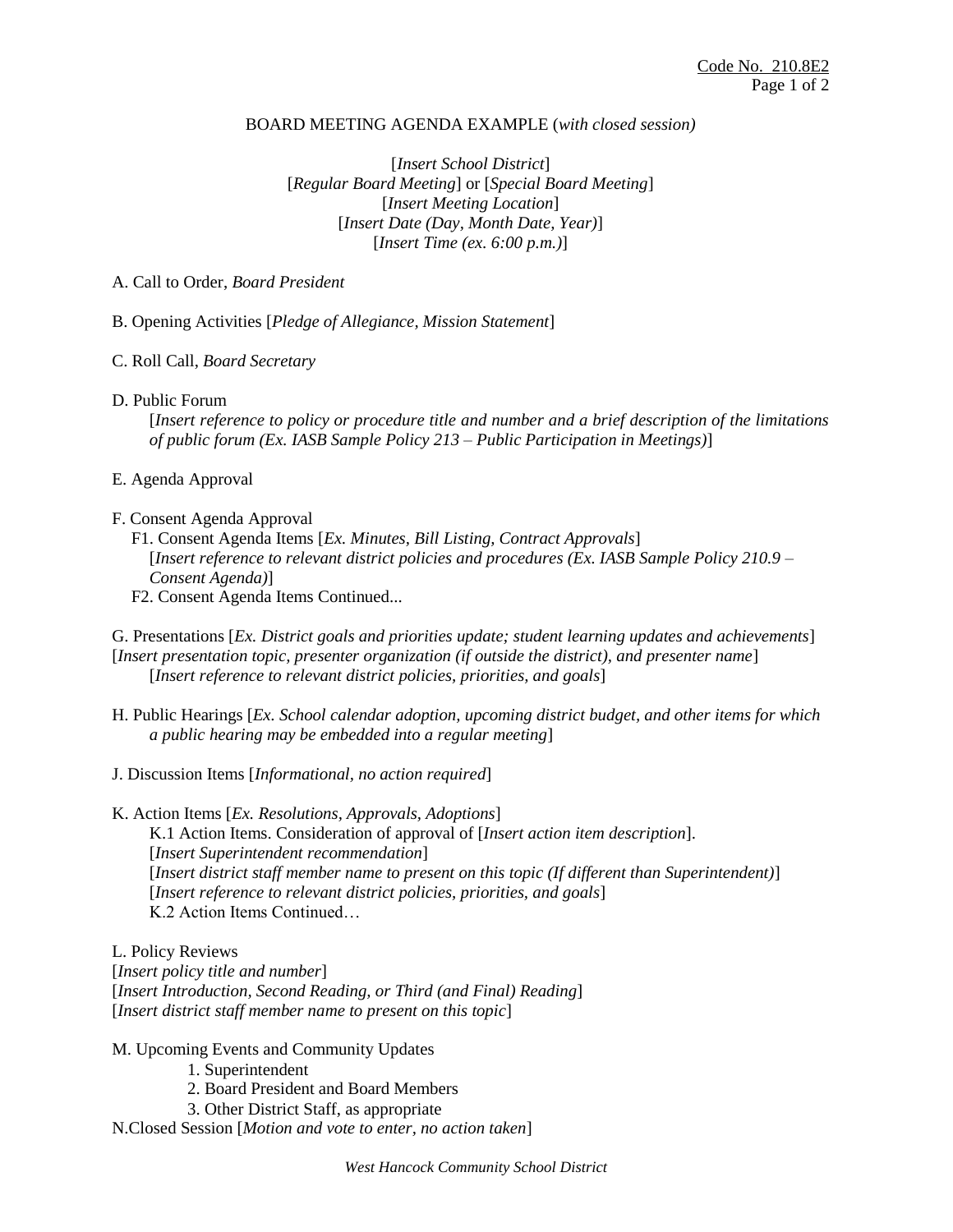[*Insert legal authority to enter closed session pursuant to Iowa Code § 21 (Ex., "I move that we hold a closed session as authorized by section 21.5 of the open meetings law to...*] [*Insert reference to relevant district policies and procedures (Ex. IASB Sample Policy 212 – Closed Sessions)*]

*\*Board decision to leave closed session\**

O. Board Action (if needed) on Topic Discussed in Closed Session

P.Adjournment

**Upcoming Meetings: [***Insert dates for upcoming board meetings***]**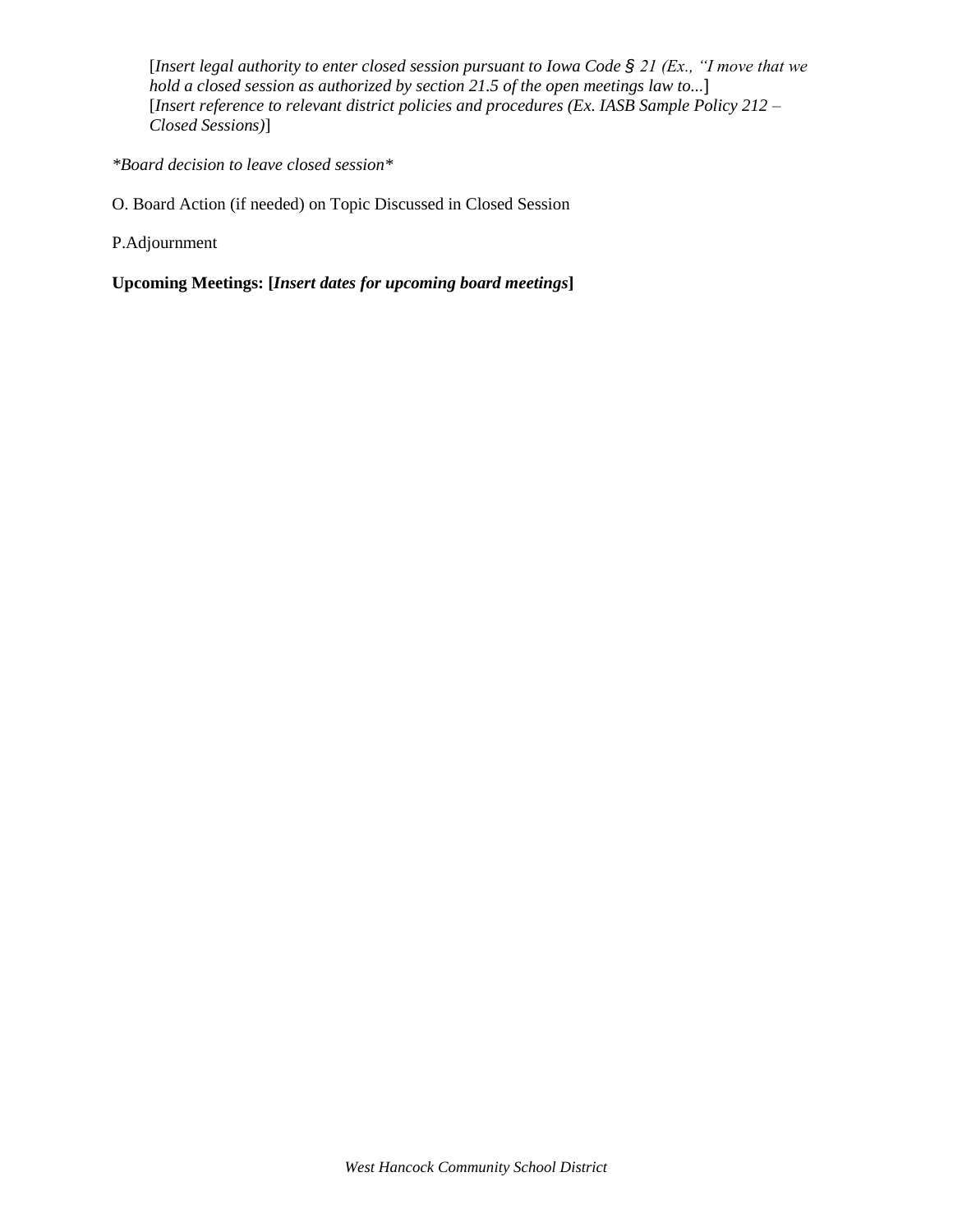# CONSENT AGENDAS

Very often the board must consider agenda items which are noncontroversial or similar in content. Such agenda items might include ministerial tasks such as, but not limited to, the approval of the agenda, approval of previous minutes, approval of bills, approval of reports, etc. These items might also include similar groups of decisions such as, but not limited to, approval of staff contracts, approval of maintenance details for the school buildings and grounds, open enrollment requests or approval of various schedules.

In order for a more efficient administration of board meetings, the board may elect to use a consent agenda for the passage of noncontroversial items or items of a similar nature.

The superintendent in consultation with the board president and board secretary shall place items on the consent agenda. By using a consent agenda, the board has consented to the consideration of certain items as a group under one resolution. Items may be removed from the consent agenda at the request of a board member.

Nothing in this policy is to be construed as an attempt to avoid full compliance with laws dealing with open meetings or public notice of the agenda and meeting.

Legal Reference: Iowa Code §§ 21; 279.8 (2015).

Cross Reference: 210 Board of Directors' Meetings

Approved January 21, 2008 Reviewed August 16, 2021 Revised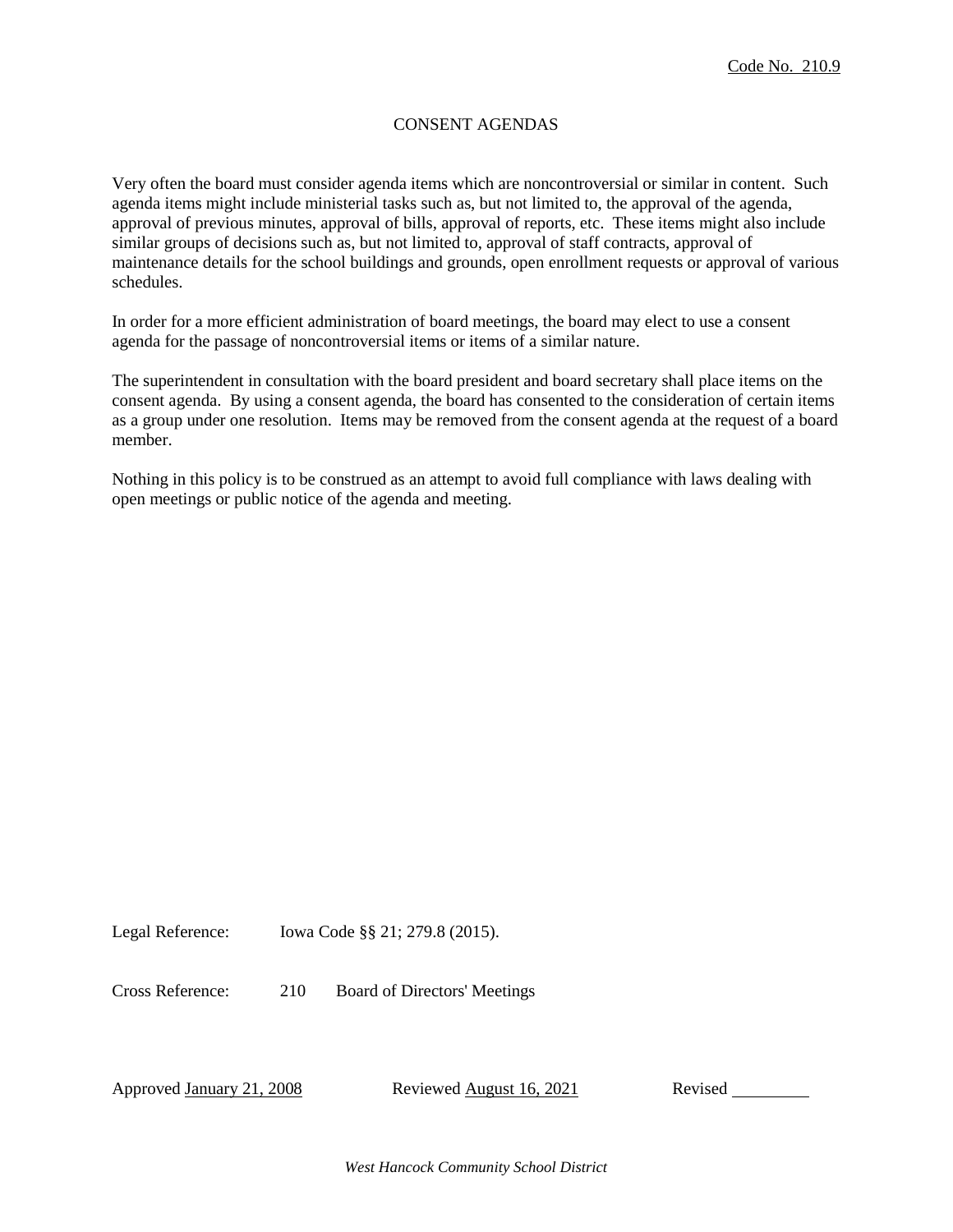# OPEN MEETINGS

A gathering of a majority of board members either in person or electronically in which deliberation of an issue within scope of the board's policy-making duties takes place is a board meeting. A gathering for the purpose of social or ministerial action will not constitute a board meeting when there is no discussion of policy or no intent to avoid the purpose of the open meetings law. Meetings of the board will be conducted in an open meeting unless a closed session is authorized by law or the meeting is exempt from the open meetings law.

Legal Reference:Iowa Code §§ 21, 279.1-.2 1982 Op. Att'y Gen. 162. 1980 Op. Att'y Gen. 167.

Cross Reference:208 Ad Hoc Committees 210Board of Directors' Meetings 210.8Board Meeting Agenda 212Closed Sessions

Approved June 12, 1995 Reviewed August 16, 2021 Revised November 18, 2019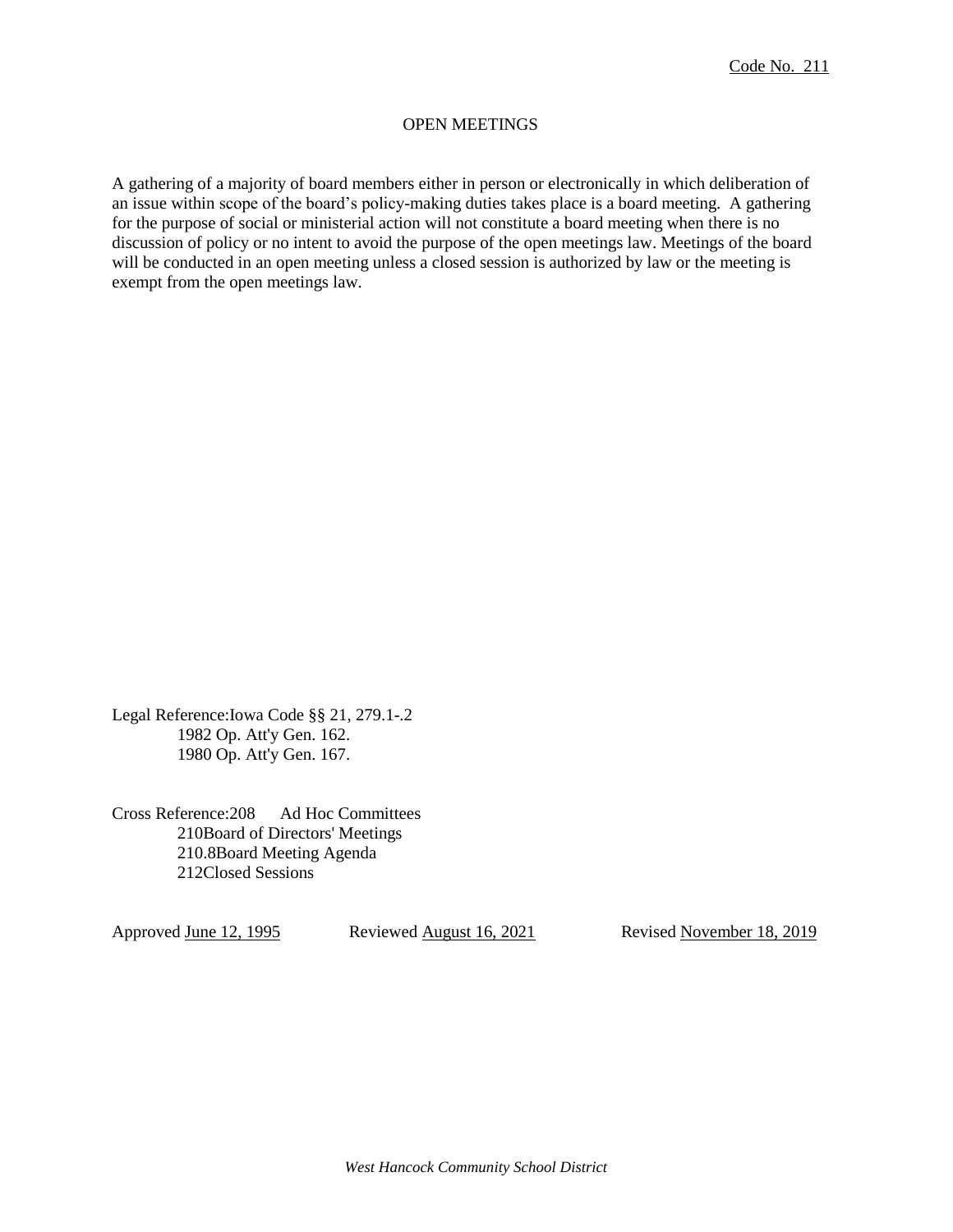# CLOSED SESSIONS

Generally, board meetings will be open meetings, unless a closed session or exempt meeting is provided for by law.

Closed sessions take place as part of an open meeting. The board may enter into closed session for any reason permitted by law.

The item for discussion in the closed session will be listed as part of the tentative agenda on the public notice with the full text of the Iowa Code citation reference stated on the agenda. The motion for a closed session, stating the purpose for the closed session, will be made and seconded during the open meeting. A minimum of two-thirds of the board, or all of the board members present if any are absent, must vote in favor of the motion on a roll call vote. Closed sessions will be tape recorded and have detailed minutes kept by the board secretary. No voting will take place in the closed session. Final action on matters discussed in the closed session will be taken in an open meeting.

The minutes and the tape recording will restate the motion made in the open meeting, the roll call vote, the members present, and the time the closed session began and ended. The tape recordings and the written minutes will be kept for one year from the date of the meeting. Real estate related minutes and tapes recordings will be made public after the real estate transaction is completed.

The detailed minutes and tape recording will be sealed and will not be public records open to public inspection. The minutes and tape recording will only be available to board members or opened upon court order in an action to enforce the requirements of the open meetings law. The board has complete discretion as to whom may be present at a closed session, but generally closed sessions will be limited to the board, a recording secretary and the superintendent if indicated. The board has discretion to nominate the board secretary or any board member to serve as recording secretary for the closed session.

Approved <u>June 12, 1995</u> Reviewed <u>August 16, 2021</u> Revised November 15, 2021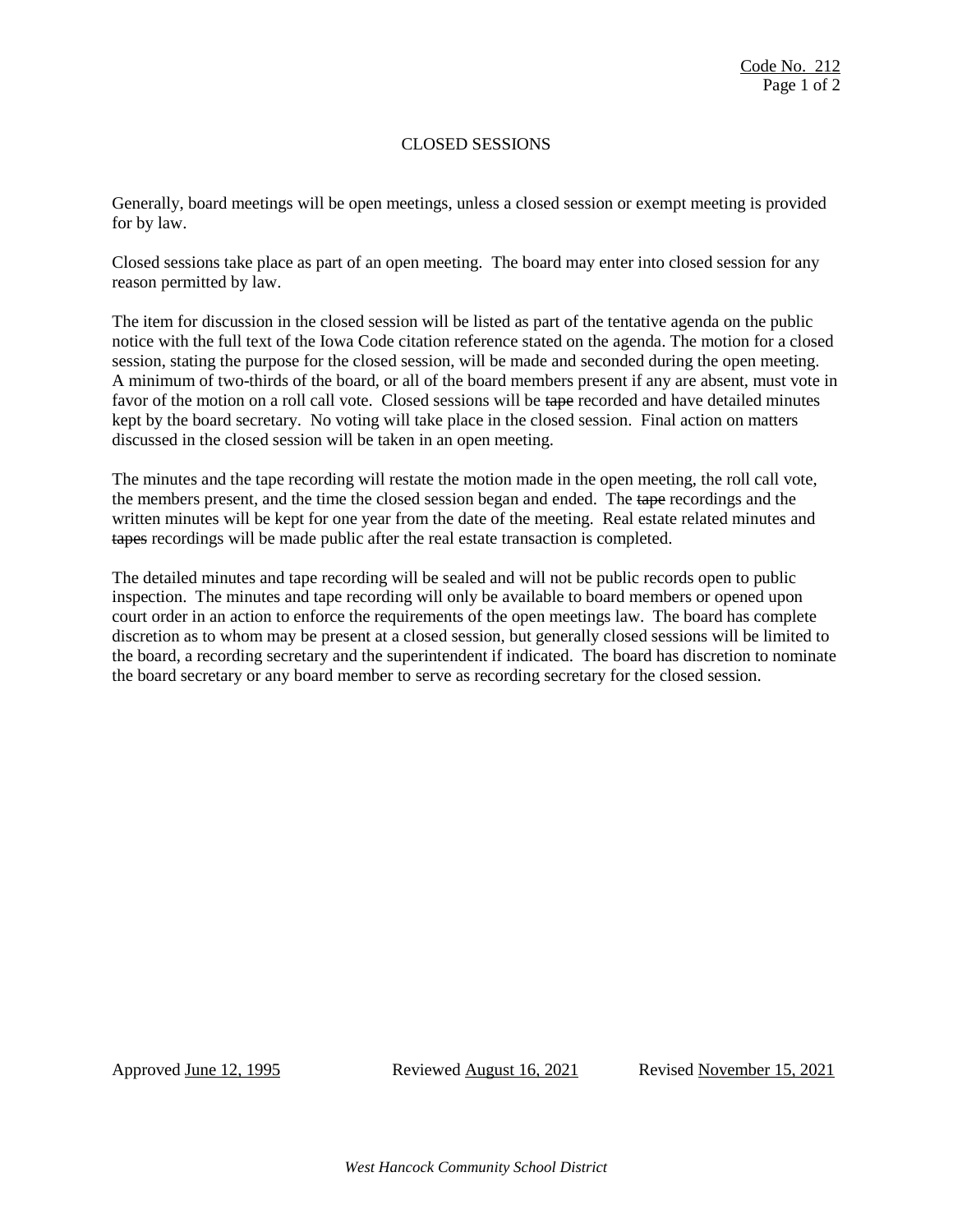# CLOSED SESSIONS

#### Exemptions to the Open Meetings Law

Board meetings at which a quorum is not present, or gatherings of the board for purely ministerial or social purposes when there is no discussion of policy or no intent to avoid the purposes of the open meetings law, are exempt from the open meetings law requirements. Since gatherings of this type are exempt from the open meetings requirements, they can be held without public notice, be separate from an open meeting, be held without taping the gathering or taking minutes, and be held without a vote or motion. The board may also hold an exempt session for the following:

- 1. negotiating sessions, strategy meetings of public employers or employee organizations, mediation and the deliberative process of arbitration;
- 2. to discuss strategy in matters relating to employment conditions of employees not covered by the collective bargaining law;
- 3. to conduct a private hearing relating to the recommended termination of a teacher's contract. The private hearing however, in the teacher's contract termination will be recorded verbatim by a court reporter; and
- 4. to conduct a private hearing relating to the termination of a probationary administrator's contract or to review the proposed decision of the administrative law judge regarding the termination of an administrator's contract.

| Legal Reference: | Iowa Code §§ 20.17; 21; 22.7; 279.15, .16, .24 (2015).<br>1982 Op. Att'y Gen. 162. |
|------------------|------------------------------------------------------------------------------------|
|                  | 1980 Op. Att'y Gen. 167.                                                           |
|                  | 1976 Op. Att'y Gen. 384, 514, 765.                                                 |
|                  | 1972 Op. Att'y Gen. 158.                                                           |
|                  | 1970 Op. Att'y Gen. 287.                                                           |
|                  |                                                                                    |
|                  |                                                                                    |

| Cross Reference: | 208 | Ad Hoc Committees     |  |
|------------------|-----|-----------------------|--|
|                  |     | 211 Open Meetings     |  |
|                  |     | 212.1 Exempt Meetings |  |
|                  |     |                       |  |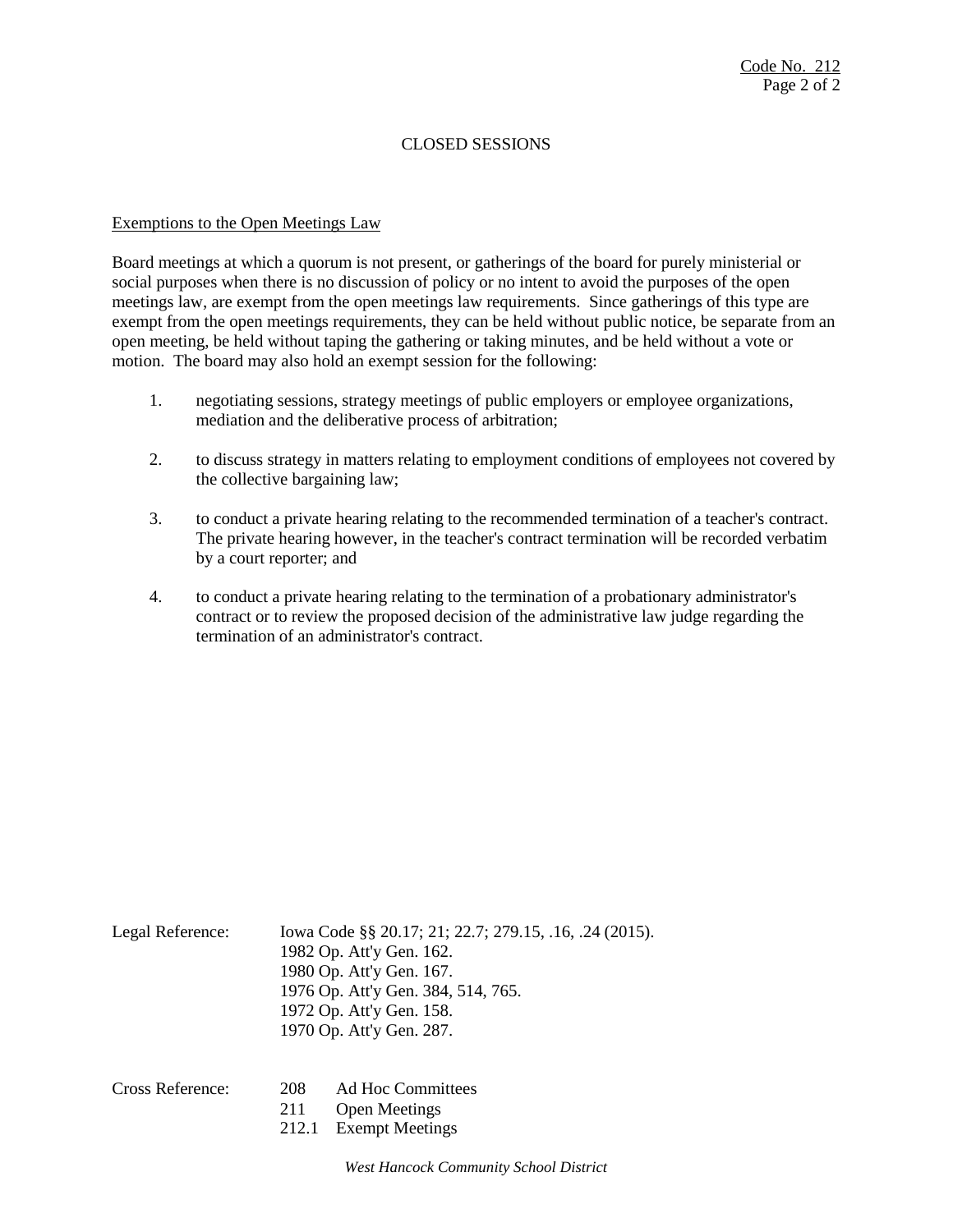#### EXEMPT MEETINGS

Board meetings at which a quorum is not present, or gatherings of the board for purely ministerial or social purposes when there is no discussion of policy or no intent to avoid the purposes of the open meetings law, are exempt from the open meetings law requirements. Since gatherings of this type are exempt from the open meetings requirements, they can be held without public notice, be separate from an open meeting, be held without recording the gathering or taking minutes, and be held without a vote or motion. The board may also hold an exempt session for the following reasons, or as may be otherwise authorized by law:

1.Negotiating sessions, strategy meetings of public employers or employee organizations, mediation and the deliberative process of arbitration;

2.to discuss strategy in matters relating to employment conditions of employees not covered by the collective bargaining law;

3.to conduct a private hearing relating to the recommended termination of a teacher's contract. The private hearing however, in the teacher's contract termination will be recorded verbatim by a court reporter; and

4.to conduct a private hearing relating to the termination of a probationary administrator's contract or to review the proposed decision of the administrative law judge regarding the termination of an administrator's contract.

Legal Reference: Iowa Code §§ 20.17; 21; 22.7; 279.15, .16.

Cross Reference: 208 Ad Hoc Committees

- 211 Open Meetings
- 212 Closed Sessions

Approved November 15, 2021 Reviewed Revised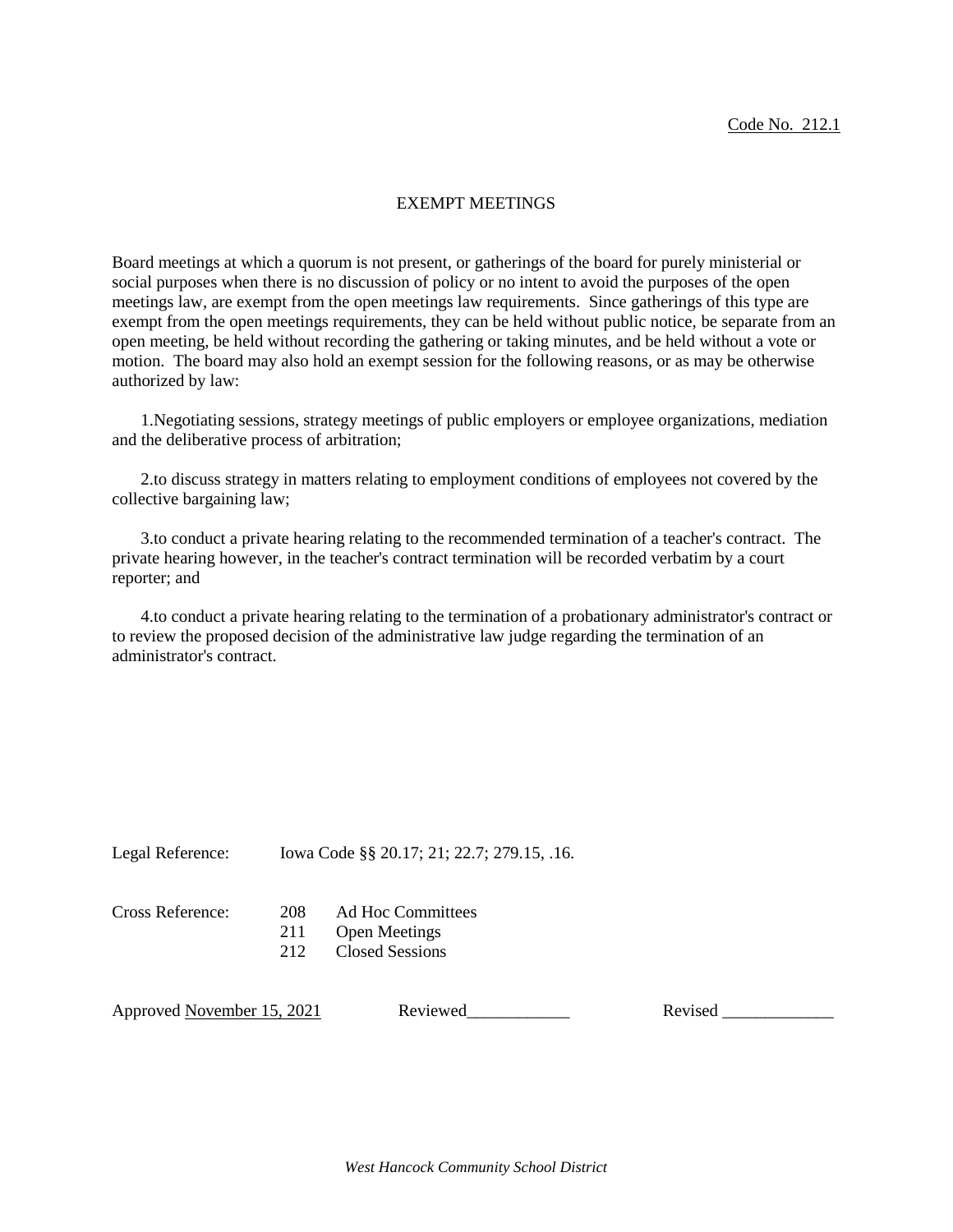## PUBLIC PARTICIPATION IN BOARD MEETINGS

The board recognizes the importance of citizen participation in school district matters. In order to assure citizens are heard and board meetings are conducted efficiently and in an organized manner, the board will set aside a specific time for public comment.

#### Public Comment During Board Meetings

Citizens wishing to address the board during public comment must notify the board secretary prior to the board meeting. The board president will recognize these individuals to make their comments at the appropriate time during public comment. Citizens wishing to present petitions to the board may also do so at this time. The board however, will only receive the petitions and not act upon them or their contents.

The board has the discretion to limit the amount of time set aside for public participation. Normally, speakers will be limited to 5 minutes with a total allotted time for public participation of 15 minutes. However, the board president may modify this time limit, if deemed appropriate or necessary. Public comment is a time set aside for community input, but the board will not discuss or take any action on any matter during public comment.

Public comment shall be limited to regular board meetings and will not be routinely held during special board meetings.

#### Petitions to Place a Topic on the Agenda

Individuals who wish for an item to be placed on the board agenda may submit a valid petition to the board. For a petition to be valid, it must be signed by at least 500 eligible electors of the district, or ten percent of the individuals who voted in the last school election, whichever number is lower.

Upon receiving a valid petition to the board to place a proposal on the next board agenda for public hearing, the board will place the proposal identified in the petition on the agenda of the next regular meeting, or a special meeting held within 30 days of receipt of the petition. The board will provide a sign-up sheet for all individuals who wish to speak on the proposal, and individuals will be called to speak in order of sign-up. The sign-up sheet will require each individual to list their legal name and mailing address. Each speaker will be limited to an amount of time established by the board president that is reasonable and necessary based on the number of speakers signed up. The same time limit will apply to all speakers on the proposal. Each individual will be limited to one opportunity to speak. The board maintains absolute discretion on whether or not to discuss or act on the public comments made on the proposal. If a petition is related to curriculum, the district maintains discretion to determine whether to stop teaching that curriculum until the board holds the public hearing to discuss the curriculum.

The board has a significant interest in maintaining the decorum of its meetings, and it is expected that members of the public and the board will address each other with civility. The orderly process of the board meeting will not be interfered with or disrupted by public comment. Only individuals recognized by the board president will be allowed to speak. Comments by others are out of order. If disruptive, the individual causing disruption may be asked to leave the board meeting. Defamatory comments may be subject to legal action.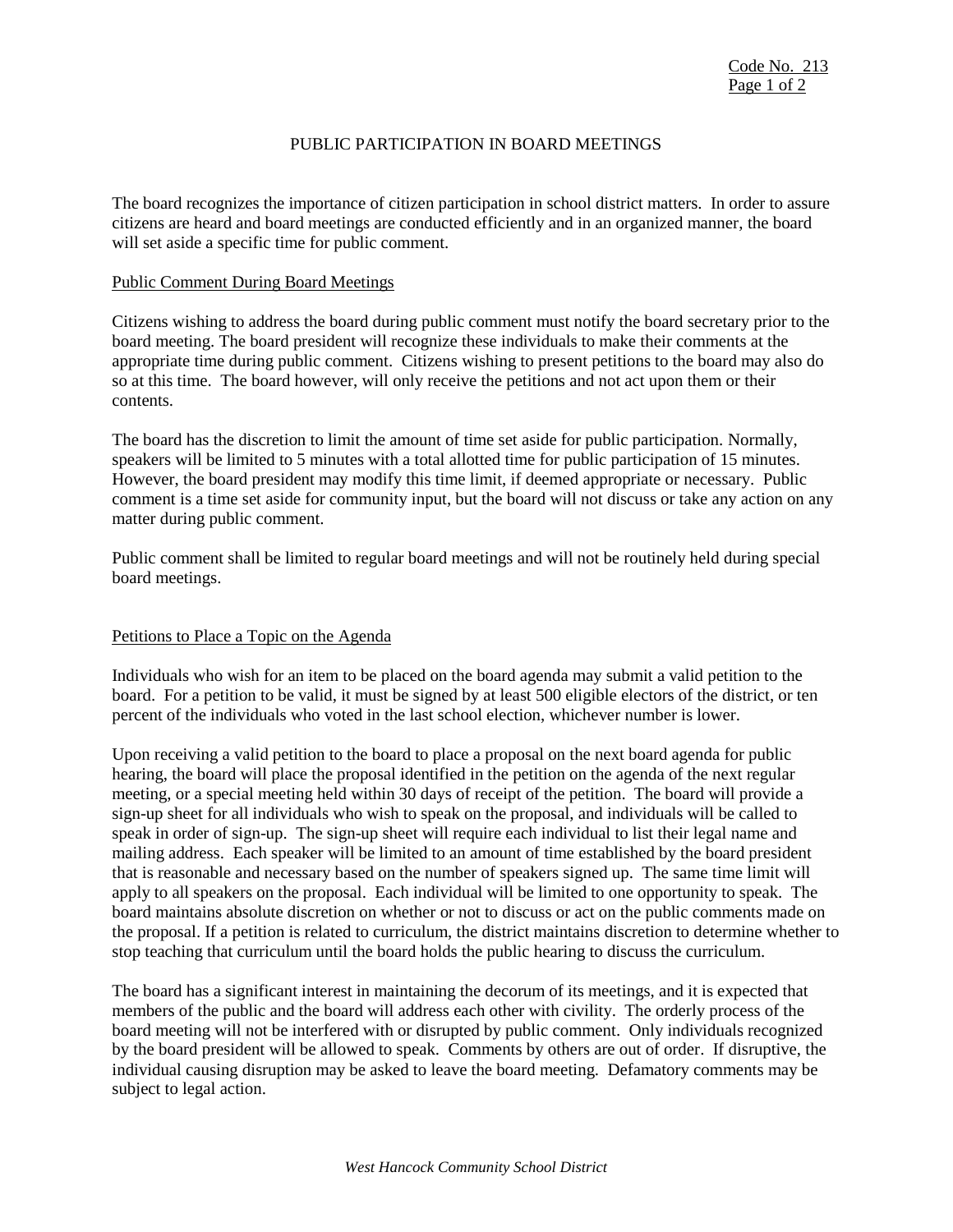NOTE: Members of the public do not have a legal right to participate in board meetings. Boards need to make the determination how best, if at all, to involve the public in their board meetings. Boards that follow other practices for allowing the public to participate in board meetings should amend this policy to reflect their practice.

| Iowa Code §§ 21; 22; 279.8, 279B-<br>Legal Reference: |
|-------------------------------------------------------|
|-------------------------------------------------------|

| Cross Reference: | 205   | <b>Board Member Liability</b>           |
|------------------|-------|-----------------------------------------|
|                  | 210.8 | Board Meeting Agenda                    |
|                  | 214   | <b>Public Hearings</b>                  |
|                  | 307   | <b>Communication Channels</b>           |
|                  | 401.4 | <b>Employee Complaints</b>              |
|                  |       | 402.5 Public Complaints About Employees |
|                  |       | 502.4 Student Complaints and Grievances |
|                  |       |                                         |

Approved June 12, 1995 Reviewed August 16, 2021 Revised August 16, 2021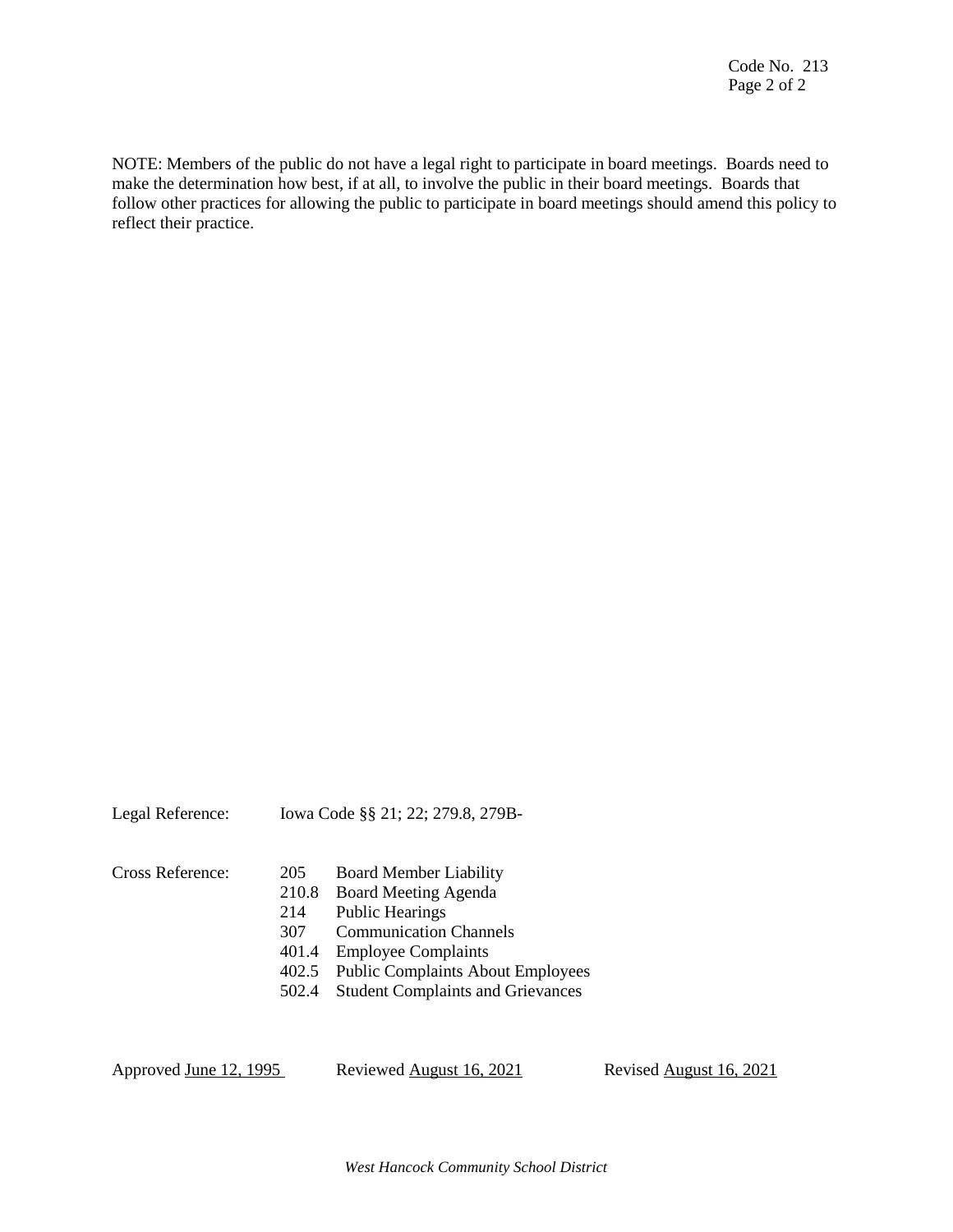## PUBLIC COMPLAINTS

The board recognizes situations may arise in the operation of the school district which are of concern to parents and other members of the school district community.

The board firmly believes concerns should be resolved at the lowest organizational level by those individuals closest to the concern. Whenever a complaint or concern is brought to the attention of the board it will be referred to the administration to be resolved. Prior to board action however, the following should be completed:

- (a) Matters should first be addressed to the teacher or employee.
- (b) Unsettled matters from (a) above or problems and questions about individual attendance centers should be addressed to the employee's building principal.
- (c) Unsettled matters from (b) above or problems and questions concerning the school district should be directed to the superintendent.
- (d) If a matter cannot be settled satisfactorily by the superintendent, it may then be brought to the board for consideration. To bring a concern, the individual shall notify the board president or board secretary in writing, who may bring it to the attention of the entire board.

It is within the discretion of the board to address complaints from the members of the school district community, and the board will only consider whether to address complaints if they are in writing, signed, and the complainant has complied with this policy. The board is not obligated to address a complaint and may defer to the decision of the superintendent. If the board elects not to address a complaint, the decision of the superintendent shall be final. If the board does elect to address a complaint, its decision shall be final.

Parents, guardians and community members of the district who have concerns about the district or the board may refer to the student handbook for additional guidance from the Iowa Department of Education.

Cross Reference: 210.8 Board Meeting Agenda 213 Public Participation in Board Meetings 307 Communication Channels

Approved September 17, 2018 Reviewed August 16, 2021 Revised August 16, 2021

Legal Reference: Iowa Code § 279.8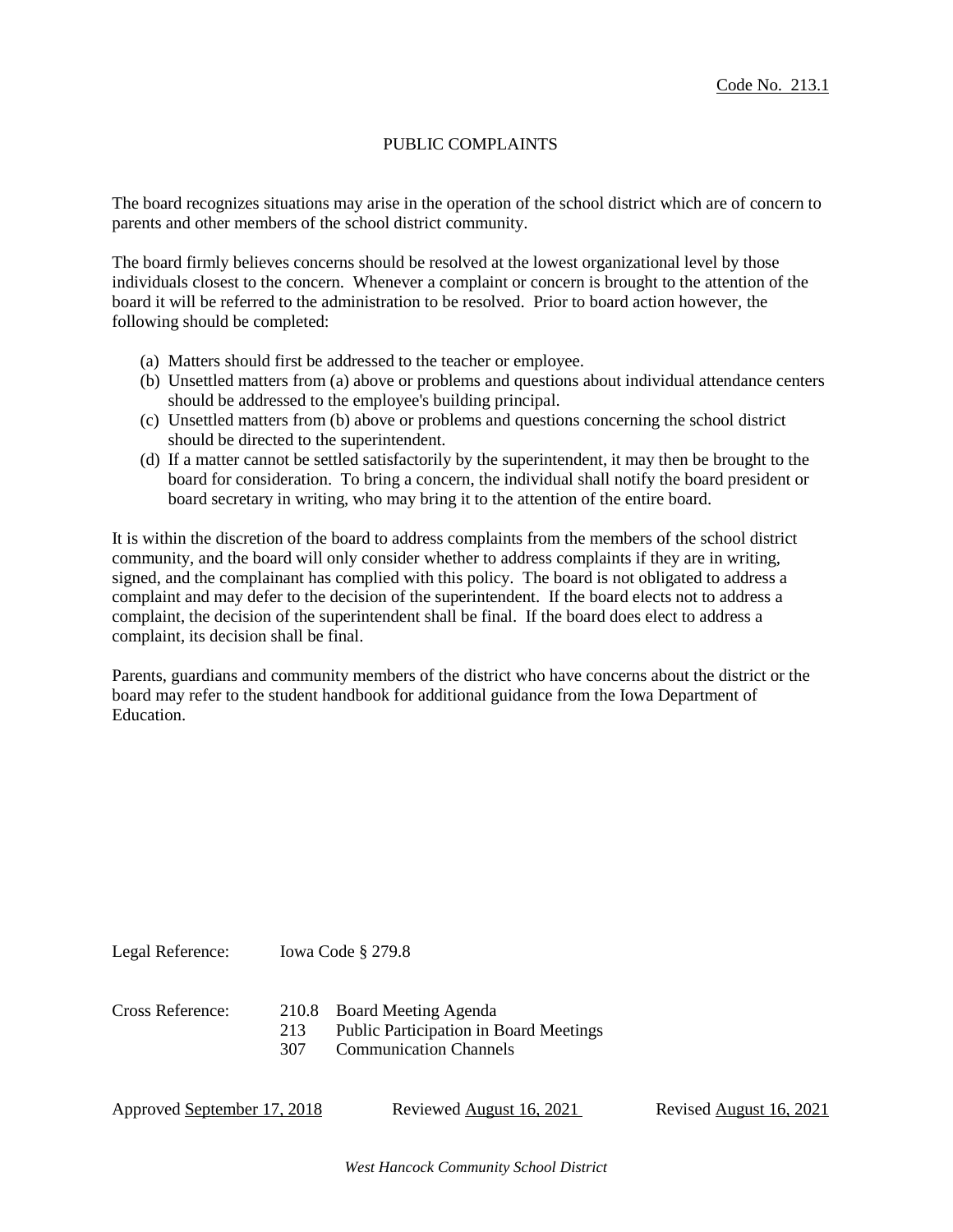#### PUBLIC HEARINGS

Public hearings may be held on school district matters at the discretion of the board. Public notice of a public hearing will be in the same manner as for a board meeting except that the notice will be given at least ten days before the hearing is to be held unless it is impossible or impractical to do so, or the law requires otherwise.

At public hearings, citizens of the district who register at the door will be allowed to speak on the issue for which the public hearing is being held. Others may be allowed to speak at the board's discretion. Speakers are asked to keep their remarks as brief as possible. Prior to the beginning of the hearing, speakers and spectators will be apprised of the rules of order to be followed regarding time limitations, questions, remarks and rebuttals. In no event will a speaker be allowed to take the time of another speaker.

The board will conduct public hearings in an orderly fashion. At the beginning of the hearing, statements, background materials and public hearing rules and procedures will be presented by the board president. The board president will recognize the speakers. A board member may ask questions of the speakers after receiving permission from the board president. Only those speakers recognized by the chair will be allowed to speak. Comments by others are out of order. Individuals who interfere with or interrupt speakers, the board or the proceedings will be asked to leave.

Legal Reference: Iowa Code §§ 24.9; 73A.18; 279.8, .10; 297.22 (2015).

- Cross Reference: 210 Board of Directors' Meetings
	- 213 Public Participation in Board Meetings
		- 601.1 School Calendar
		- 703.1 Budget Planning

Approved June 12, 1995 Reviewed August 16, 2021 Revised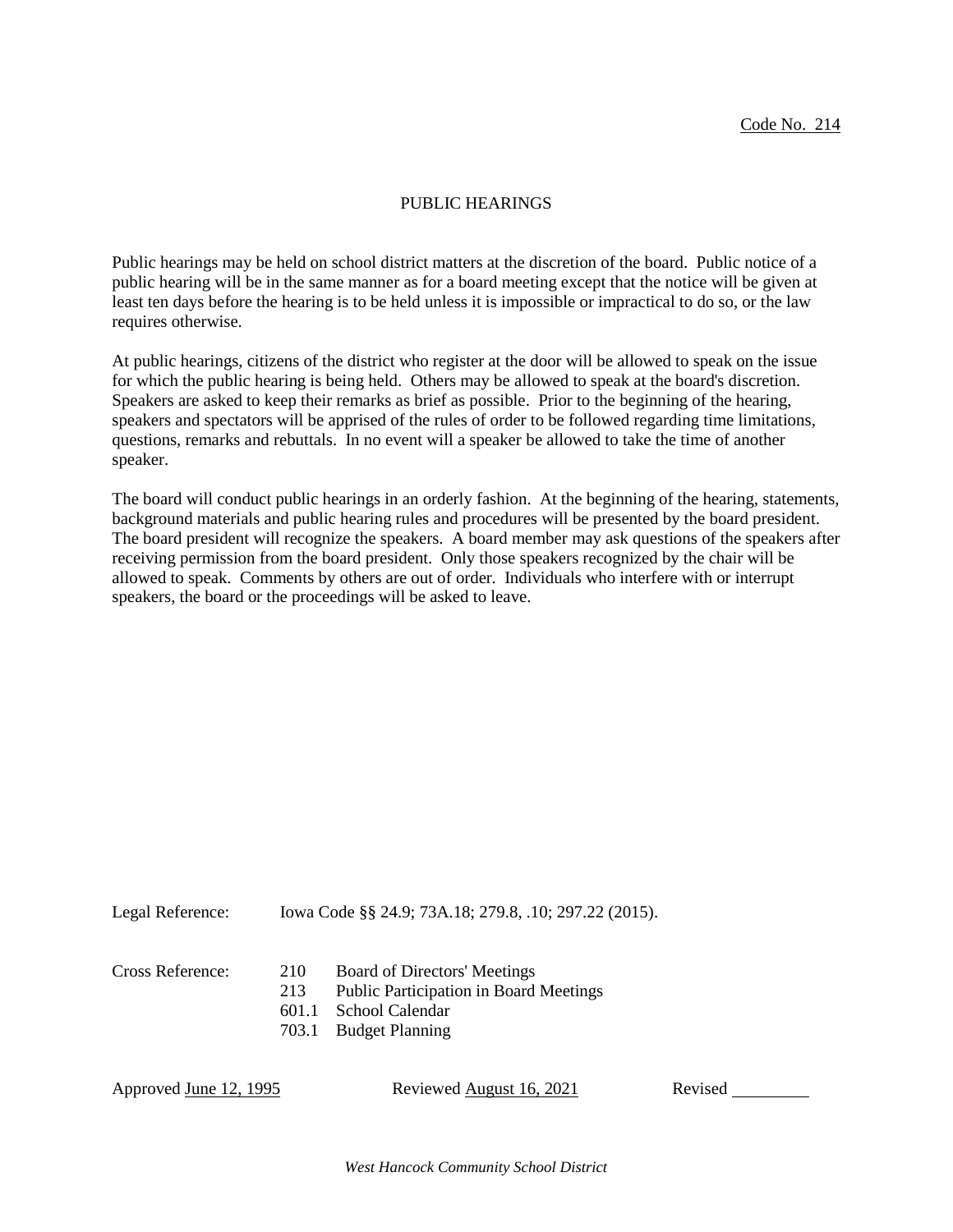### BOARD OF DIRECTORS' RECORDS

The board will keep and maintain permanent records of the board including, but not limited to, records of the minutes of board meetings and other required records of the board.

It is the responsibility of the board secretary to keep the minutes of the board meetings. The minutes of each board meeting will include, at a minimum, the following items: a record of the date, time, place, members present, action taken and the vote of each member, and the schedule of bills allowed will be attached. This information will be available within two weeks of the board meeting and forwarded to the newspaper(s) designated as the official newspaper(s) for publication. The information does not need to be published within two weeks. The schedule of bills allowed may be published on a once monthly basis in lieu of publication with the minutes. The permanent records of the board minutes may include more detail than is required for the publication of the minutes.

Minutes waiting approval at the next board meeting will be available for inspection at the central administration office after the board secretary transcribes the notes into typewritten material which has been proofread for errors and retyped.

| Legal Reference:       |                                              | Iowa Code §§ 21; 22; 279.8, .35, .36; 291.6, .7; 618.3<br>281 I.A.C. 12.3(1).<br>1982 Op. Att'y Gen. 215.<br>1974 Op. Att'y Gen. 403.<br>1952 Op. Att'y Gen. 133.                        |                           |
|------------------------|----------------------------------------------|------------------------------------------------------------------------------------------------------------------------------------------------------------------------------------------|---------------------------|
| Cross Reference:       | 206.3<br>206.4<br>208<br>210.8<br>708<br>901 | Secretary<br>Treasurer<br>Ad Hoc Committees<br>Board Meeting Agenda<br>Care, Maintenance and Disposal of School District Records<br><b>Public Examination of School District Records</b> |                           |
| Approved June 12, 1995 |                                              | Reviewed August 16, 2021                                                                                                                                                                 | Revised November 18, 2019 |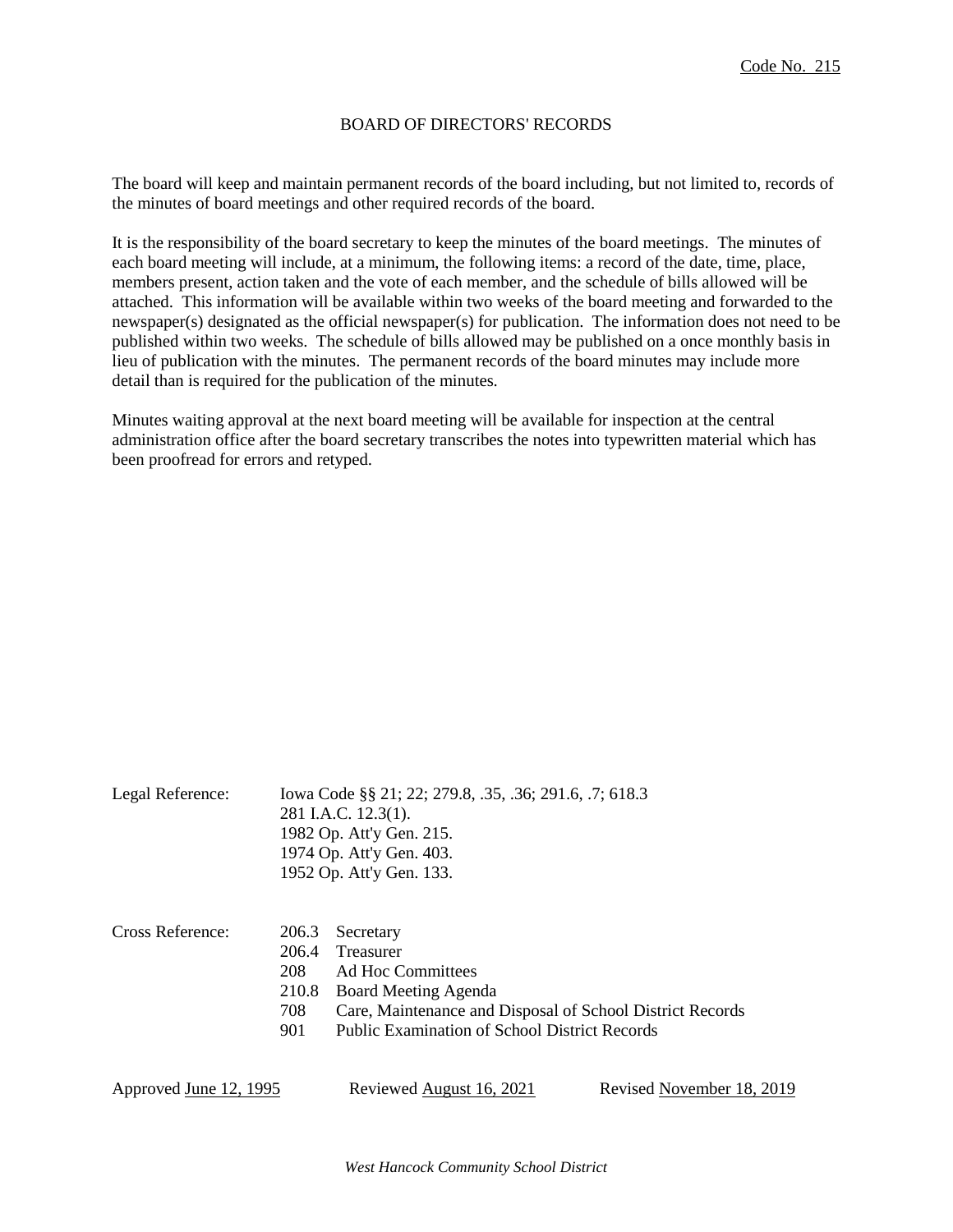## BOARD MEETING MINUTES

Since the official minutes of the board are the only basic legal record, it is important that they be recorded with extreme care and completeness. The board secretary shall follow the following guidelines in writing board minutes:

With respect to content, the minutes should show the following:

- 1. The place, date, and time of each meeting.
- 2. The type of meeting--regular, special, emergency, work session.
- 3. Members present and members absent, by name.
- 4. The call to order and adjournment.
- 5. The departure of members by name before adjournment.
- 6. The late arrival of members, by name.
- 7. The time and place of the next meeting.
- 8. Approval, or amendment and approval, of the minutes of the preceding meeting.
- 9. Complete information as to each subject of the board's deliberation and the action taken.
- 10. The maker and seconder of the motion, what action was taken, and the vote on the motion detailed enough to attribute a vote to each member present.
- 11. Complete text of all board resolutions, numbered consecutively for each fiscal year.
- 12. A record of all contracts entered into, with the contract documents kept in a separate file.
- 13. A record of all change orders on construction contracts.
- 14. All employment changes, including resignations or terminations.
- 15. A record, by number, of the bills of account approved by the board for payment.
- 16. A record of all calls for bids, bids received, and action taken thereon.
- 17. Approval of all transfers of funds from one budgetary fund to another.
- 18. Important documents forming a part of a motion should be made a part of the minutes by exhibit and placed in the minute book along with the minutes.
- 19. Board policy and administrative guides should be made a part of the minutes by exhibit.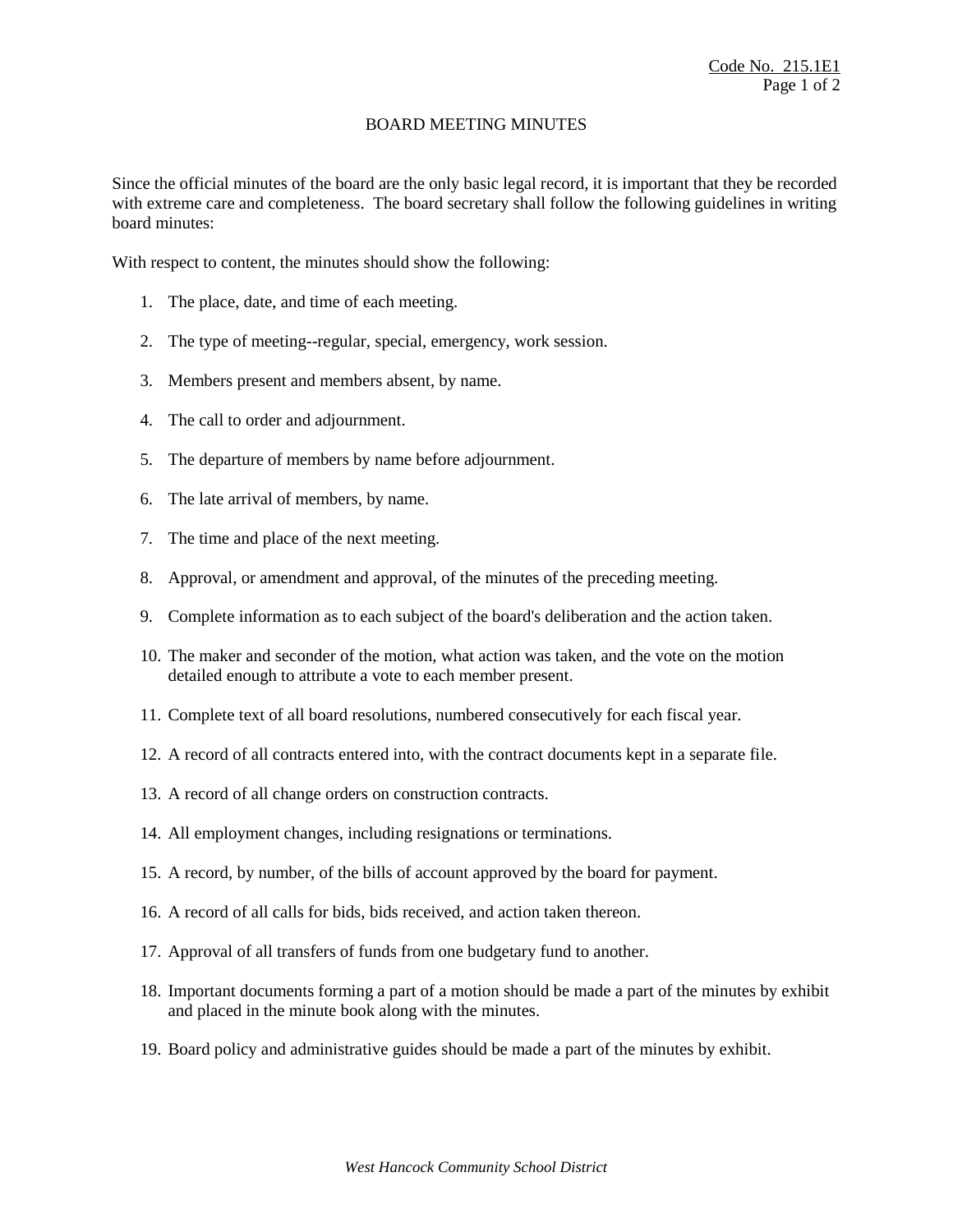# BOARD MEETING MINUTES

- 20. Adoption of textbooks and establishment of bus routes by the board for the school year as well as the school calendar should become a part of the minutes.
- 21. Approval or disapproval of open enrollment requests with justification for disapproval or approval after the deadline.
- 22. A record of all delegations appearing before the board and a record of all petitions.
- 23. At the annual meeting each year the record should indicate that the books of the treasurer and secretary and the Certified Annual Report have been examined and approved subject to audit.
- 24. The election or appointment of board officers.
- 25. The appointment of auditors to examine the books.

At the annual or organizational meeting, in odd numbered years, the minutes should reflect the following:

- 26. Appointment of a temporary chairperson if not specified in policy.
- 27. Oath of office administered to newly elected board members.
- 28. Nominations taken for the office of president and vice-president.
- 29. Election of the president and vice-president, the votes and the oath of office administered to the president and vice-president.
- 30. The resolution to pay bills when the board is not in session.
- 31. A resolution to automatically disburse payroll along with a roster of all employees under contract.
- 32. A resolution naming depositories along with the maximum deposit for each depository.
- 33. Resolution authorizing the use of a check protector and signer and the proper control of the signer.
- 34. Motion designating a member or a committee to examine the bills of account for a designated period of time on a rotation basis if desired for the balance of the school year.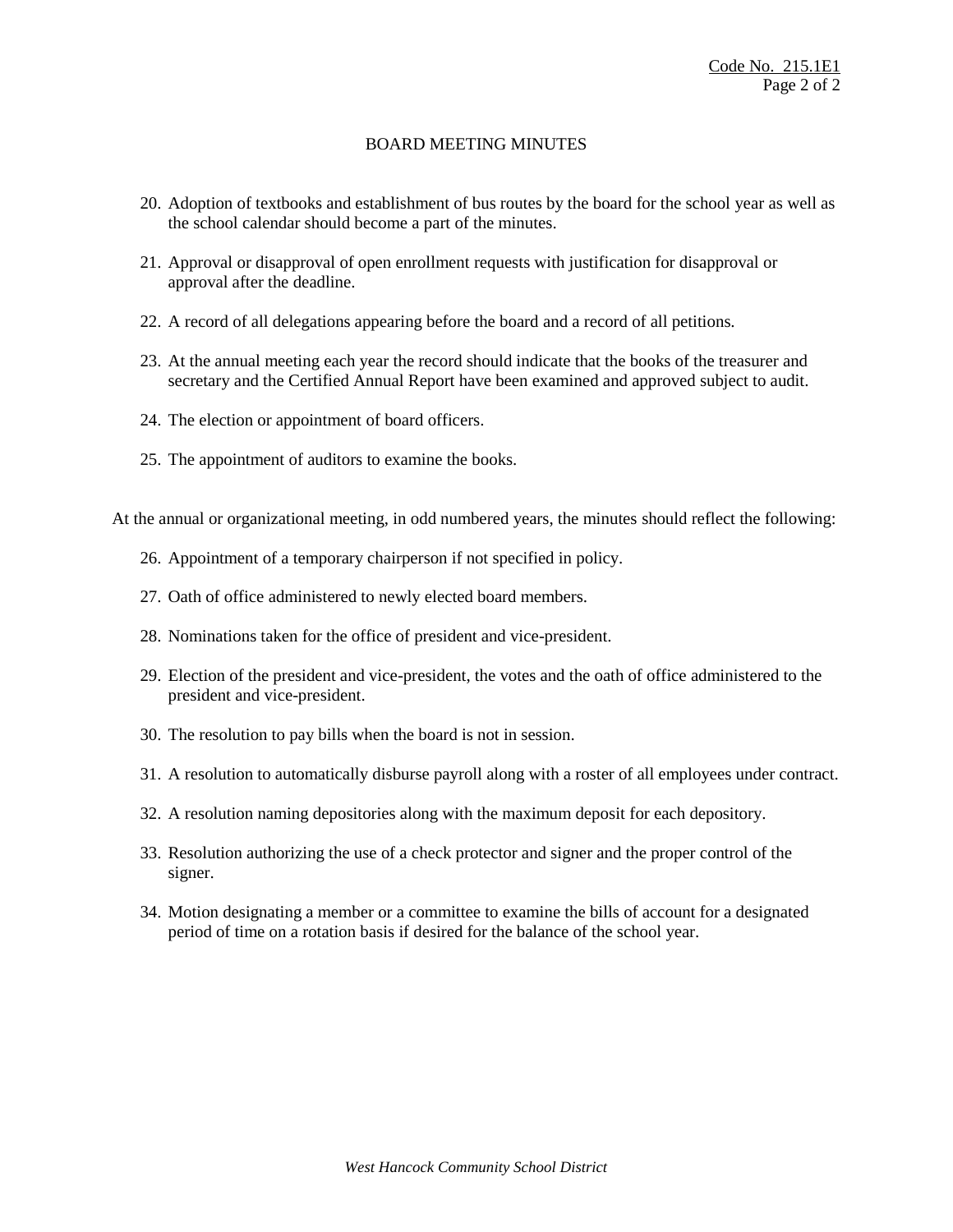## ASSOCIATION MEMBERSHIP

Participation in board member associations are beneficial to the board. The board will maintain an active membership in the Iowa Association of School Boards and in organizations the board determines will be of benefit to the board and the school district.

Legal Reference: Iowa Code § 279.38 (2015).

Cross Reference: 216.2 Board of Directors' Member Development and Training

Approved June 12, 1995 Reviewed August 16, 2021 Revised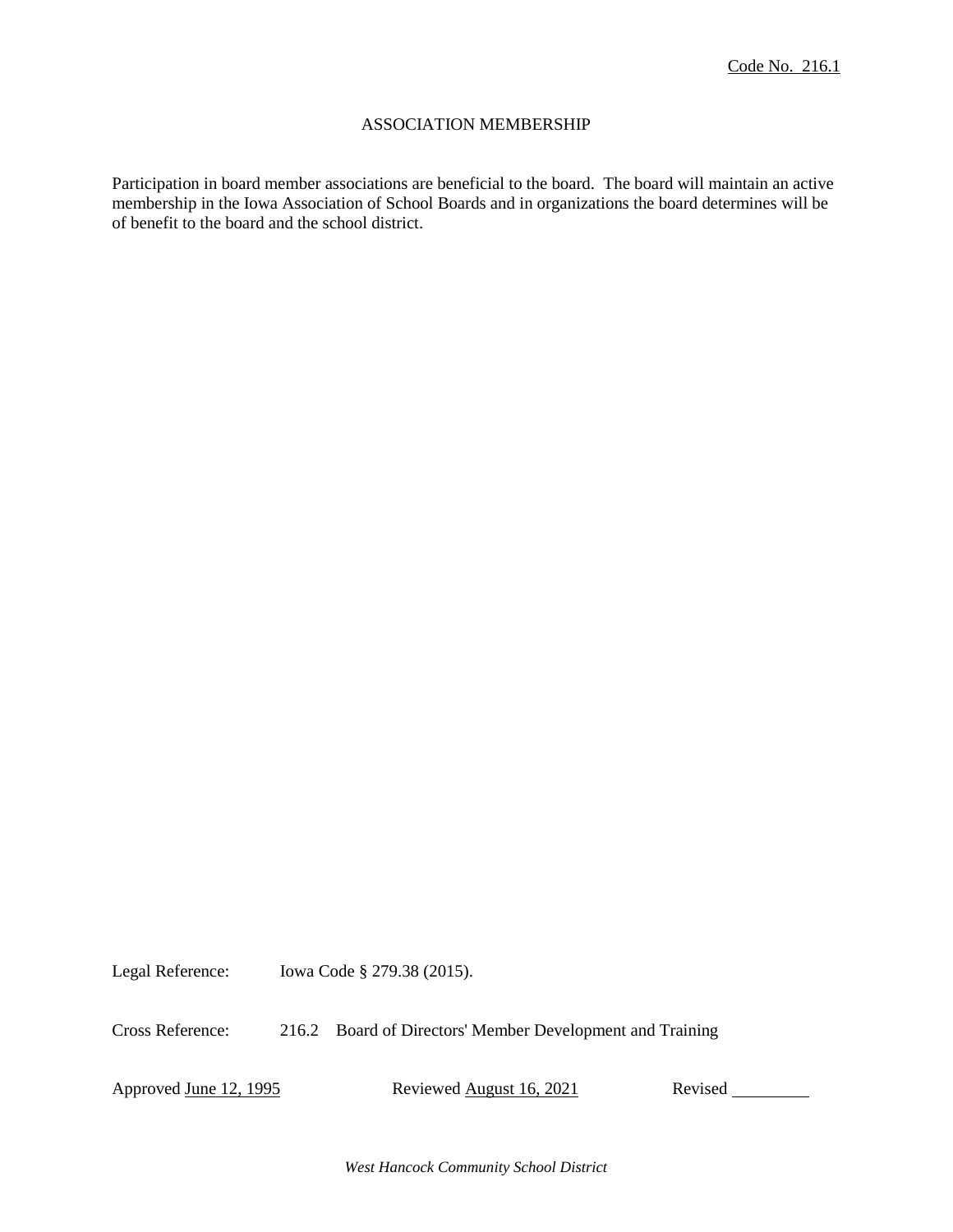## BOARD OF DIRECTORS' MEMBER DEVELOPMENT AND TRAINING

The board may participate in conferences sponsored by educational associations and agencies in addition to its own in-service programs and work sessions.

The board will work closely with the Iowa Association of School Boards and encourage the board members to participate in conferences to achieve the Better Boardsmanship Award.

Legal Reference: Iowa Code §§ 279.8, .38

Cross Reference: 216.1 Association Membership

Approved <u>June 12, 1995</u> Reviewed August 16, 2021 Revised November 18, 2019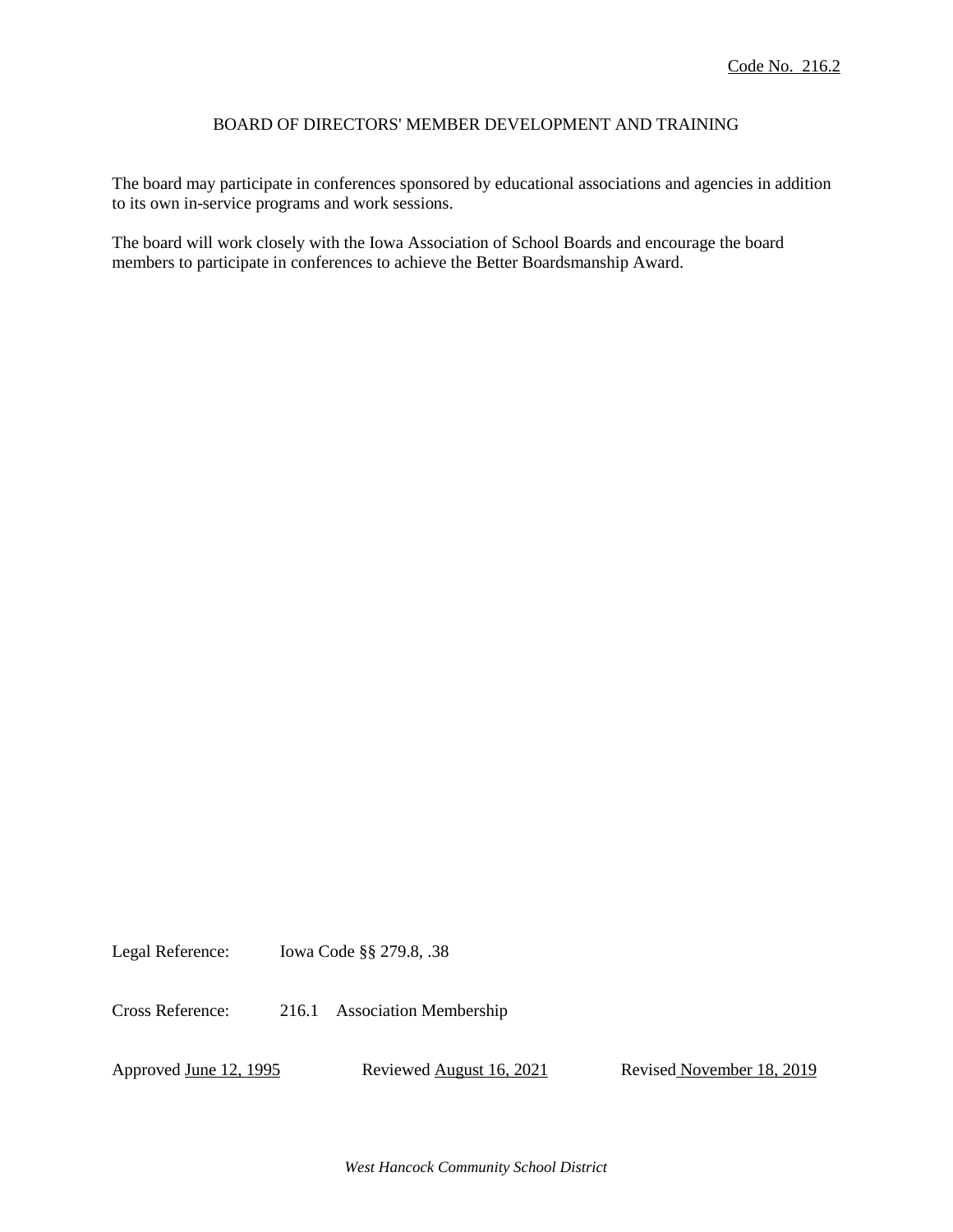## BOARD OF DIRECTORS' MEMBER COMPENSATION AND EXPENSES

As an elected public official, the board member is a public servant who serves without compensation. Board members will be reimbursed for actual and necessary expenses incurred in the performance of their official duties.

Prior to reimbursement of actual and necessary expenses, the board member must submit a detailed receipt indicating the date, purpose and nature of the expense for each claim item. Failure to provide a detailed receipt will make the expense nonreimbursable. Personal expenses will be reimbursed by the board member to the school district no later than ten working days following the date of the expense. In exceptional circumstances, the board may allow a claim without proper receipt. Written documentation explaining the exceptional circumstances will be maintained as part of the school district's record of the claim.

It is the responsibility of the board secretary to compile the expenses of board members and bring them to the board for audit and approval in the same manner as other claims of the school district. It is the responsibility of the board to determine through the audit and approval process of the board whether the expenses incurred by a board member are actual and necessary expenses incurred in the performance of their official duties.

Legal Reference: Iowa Code §§ 68B; 277.27; 279.7A, .8, .32 (2015).

Cross Reference: 203 Board of Directors' Conflict of Interest 401.7 Employee Travel Compensation 401.10 Credit Cards

Approved June 12, 1995 Reviewed August 16, 2021 Revised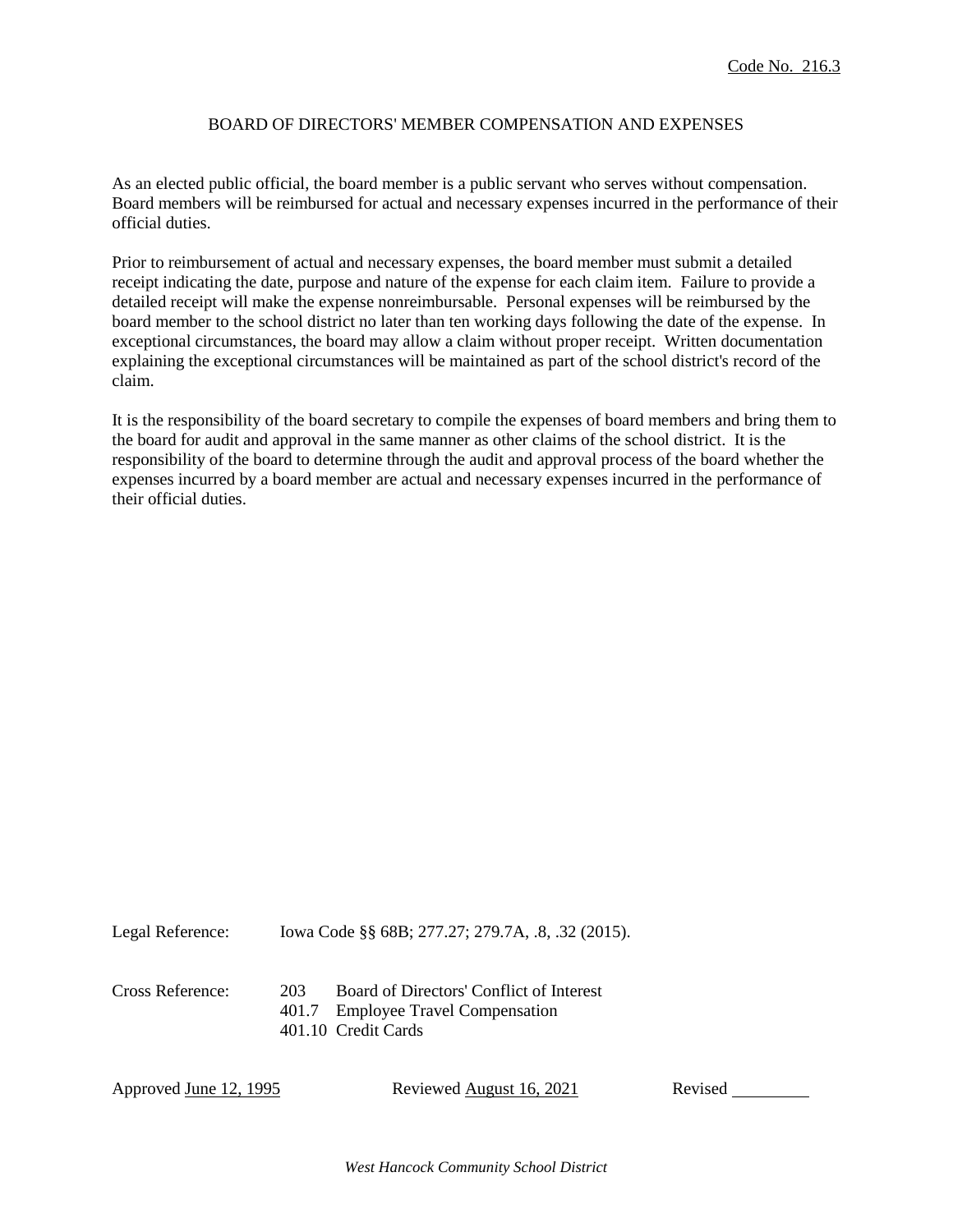## NEW BOARD OF DIRECTORS MEMBER ORIENTATION

To acquaint new board members with the duties and role of the board of directors, each new board member will meet with the superintendent and the board secretary to become familiar with the responsibilities and the role of being a member of the board of directors for the school district. New board members will have an opportunity to attend the IASB New Board Member Development Conference during the first year of their term of office.

It will be the responsibility of the superintendent to ensure that new board members have an opportunity to attend an orientation conference and meet the superintendent. It also will be the responsibility of the superintendent to ensure that each new board member has necessary documents and board materials.

Legal Reference: Iowa Code §§ 279.8, .38 (2015).

Cross Reference: 216.1 Association Membership 216.2 Board of Directors Member Development and Training

Approved June 12, 1995 Reviewed August 16, 2021 Revised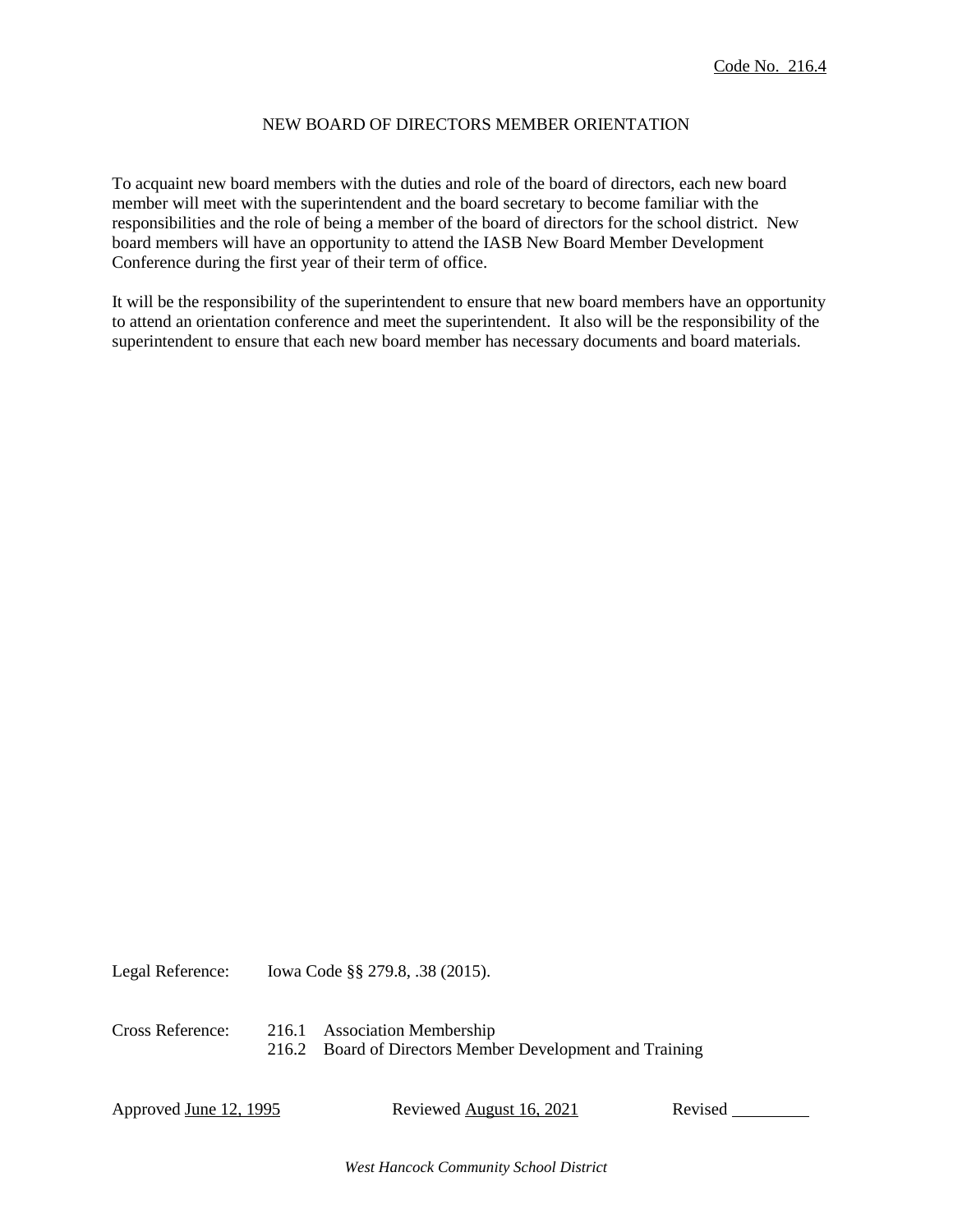## BOARD OF DIRECTORS SELF-EVALUATION

Periodically, the board may conduct an evaluation of itself. The goal of the self-evaluation is not to criticize fellow board members but rather to point out to the board its weaknesses and its strengths.

The evaluation will focus on board policies, board meetings, the educational program, the financial management, the board members' personal qualities, and the board's relationship with the superintendent, community, and personnel.

It shall be the responsibility of the board president to develop a board evaluation program.

Legal Reference: Iowa Code §§ 279.8, 280.12 (2015).

Cross Reference: 103 Educational and Operational Planning

Approved June 12, 1995 Reviewed August 16, 2021 Revised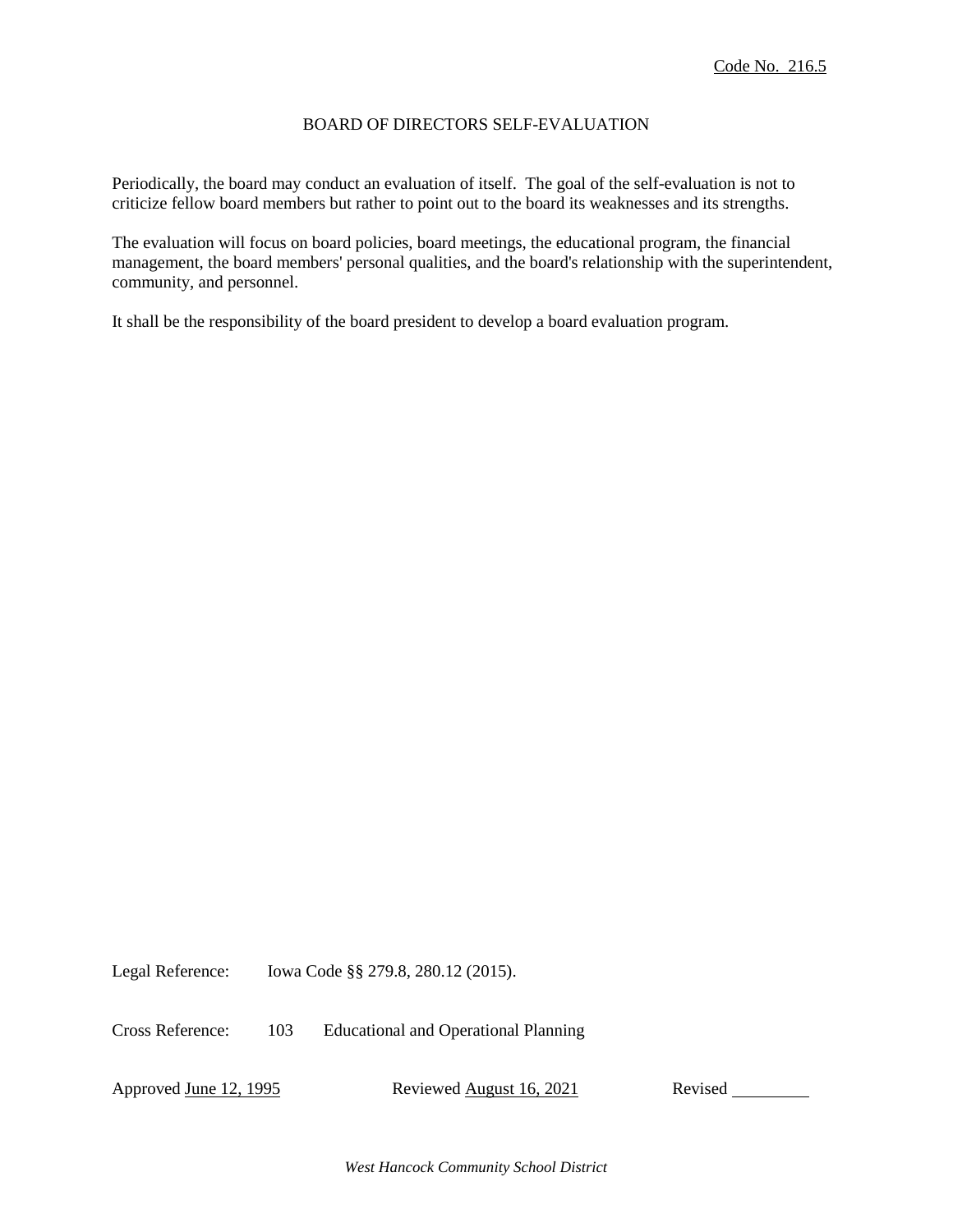# GIFTS TO BOARD OF DIRECTORS

Board members may receive a gift on behalf of the school district. Board members will not, either directly or indirectly, solicit, accept or receive a gift, series of gifts or an honorarium unless the donor does not meet the definition of "restricted donor" stated below or the gift or honorarium does not meet the definition of gift or honorarium stated below.

A "restricted donor" is defined as a person or other entity which:

- Is seeking to be or is a party to any one or any combination of sales, purchases, leases or contracts to, from or with the school district;
- Will be directly and substantially affected financially by the performance or nonperformance of the board member's official duty in a way that is greater than the effect on the public generally or on a substantial class of persons to which the person belongs as a member of a profession, occupation, industry or region; or
- Is a lobbyist or a client of a lobbyist with respect to matters within the school district's jurisdiction.

A "gift" is the giving of anything of value in return for which something of equal or greater value is not given or received. However, "gift" does not include any of the following:

- Contributions to a candidate or a candidate's committee;
- Information material relevant to a board member's official function, such as books, pamphlets, reports, documents, periodicals or other information that is recorded in a written, audio or visual format;
- Anything received from a person related within the fourth degree by kinship or marriage, unless the donor is acting as an agent or intermediary for another person not so related;
- An inheritance;
- Anything available or distributed to the general public free of charge without regard to the official status of the board recipient;
- Items received from a charitable, professional, educational or business organization to which the board member belongs as a dues paying member if the items are given to all members of the organization without regard to an individual member's status or positions held outside of the organization and if the dues paid are not inconsequential when compared to the items received;
- Actual expenses of a board member for food, beverages, travel and lodging for a meeting, which is given in return for participation in a panel or speaking engagement at the meeting when the expenses relate directly to the day or days on which the board member has participation or presentation responsibilities;
- Plaques or items of negligible resale value given as recognition for public service;
- Nonmonetary items with a value of less than three dollars that are received from any one donor during one calendar day;

Approved June 12, 1995 Reviewed August 16, 2021 Revised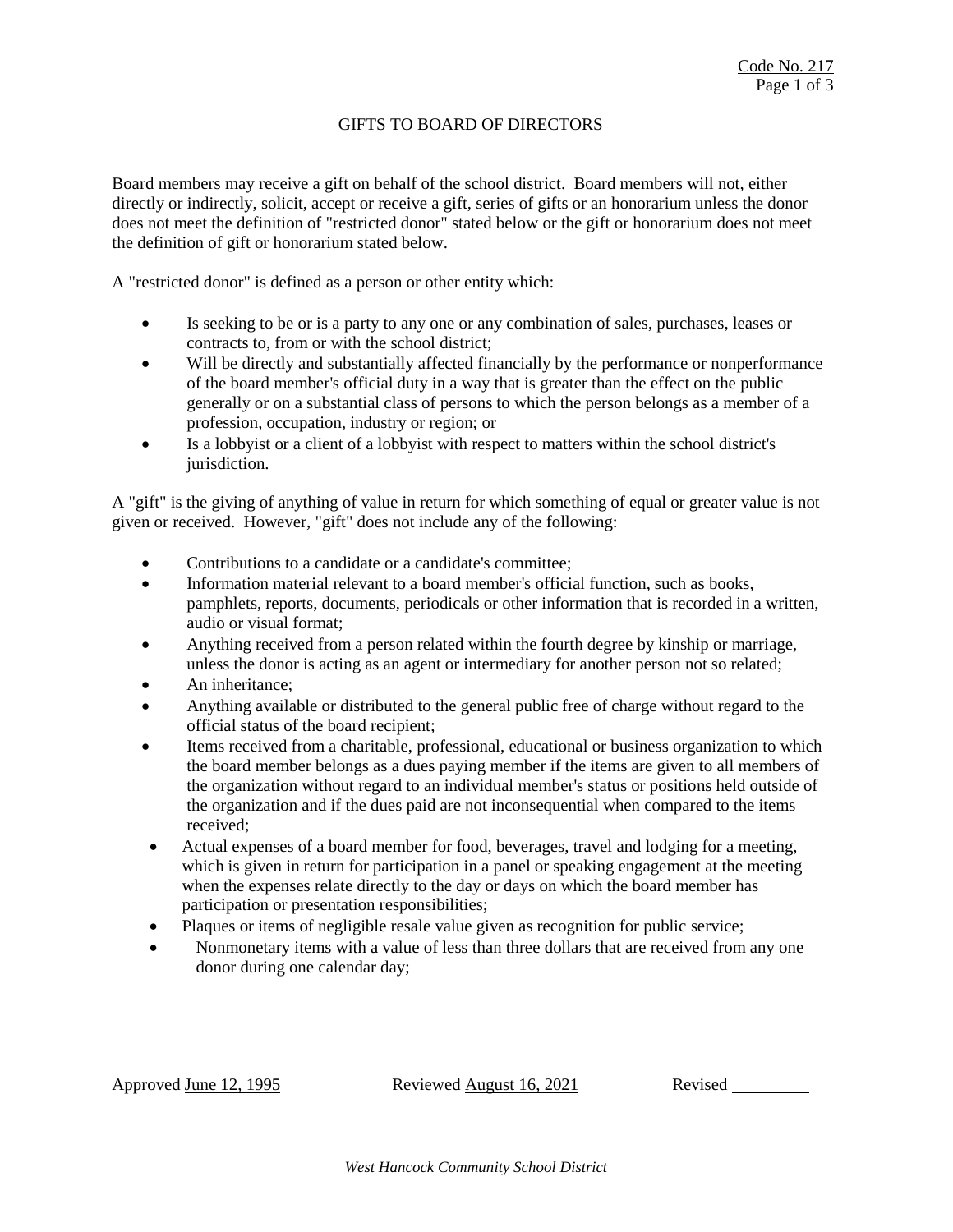# GIFTS TO BOARD OF DIRECTORS

- Items or services solicited or given to a state, national or regional organization in which the state of Iowa or a school district is a member for purposes of a business or educational conference, seminar or other meeting or solicited by or given to state, national or regional government organizations whose memberships and officers are primarily composed of state or local government officials or employees for purposes of a business or educational conference, seminar or other meeting;
- Items or services received by members or representatives of members as part of a regularly scheduled event that is part of a business or educational conference, seminar or other meeting that is sponsored and directed by any state, national or regional government organization in which the state of Iowa or a political subdivision of the state of Iowa is a member or received at such an event by members or representatives of members of state, national or regional government organizations whose memberships and officers are primarily composed of state or local government officials or employees;
- Funeral flowers or memorials to a church or nonprofit organization;
- Gifts which are given to a public official for the public official's wedding or twenty-fifth or fiftieth wedding anniversary;
- Payment of salary or expenses by a board member's employer or the firm in which the board member is a member for the cost of attending a meeting of a subunit of an agency when the board member whose expenses are being paid serves on a board, commission, committee, council or other subunit of the agency and the board member is not entitled to receive compensation or reimbursement of expenses from the school district;
- Gifts other than food, beverages, travel and lodging received by a board member which are received from a person who is a citizen of a country other than the United States and is given during a ceremonial presentation or as a result of a custom of the other country and is of personal value only to the board member; or
- Actual registration costs for informational meetings or sessions which assist a public official or public employee in the performance of the person's official functions. The costs of food, drink, lodging and travel are not "registration costs" under this paragraph. Meetings or sessions which a public official or public employee attends for personal or professional licensing purposes are not "informational meetings or sessions which assist a public official or public employee in the performance of the person's official functions" under this paragraph.

An "honorarium" is anything of value that is accepted by, or on behalf of, a board member as consideration for an appearance, speech or article. An honorarium does not include any of the following:

 Actual expenses of a board member for registration, food, beverages, travel or lodging for a meeting, which is given in return for participation in a panel or speaking engagement at a meeting when the expenses relate directly to the day or days on which the board member has participation or presentation responsibilities;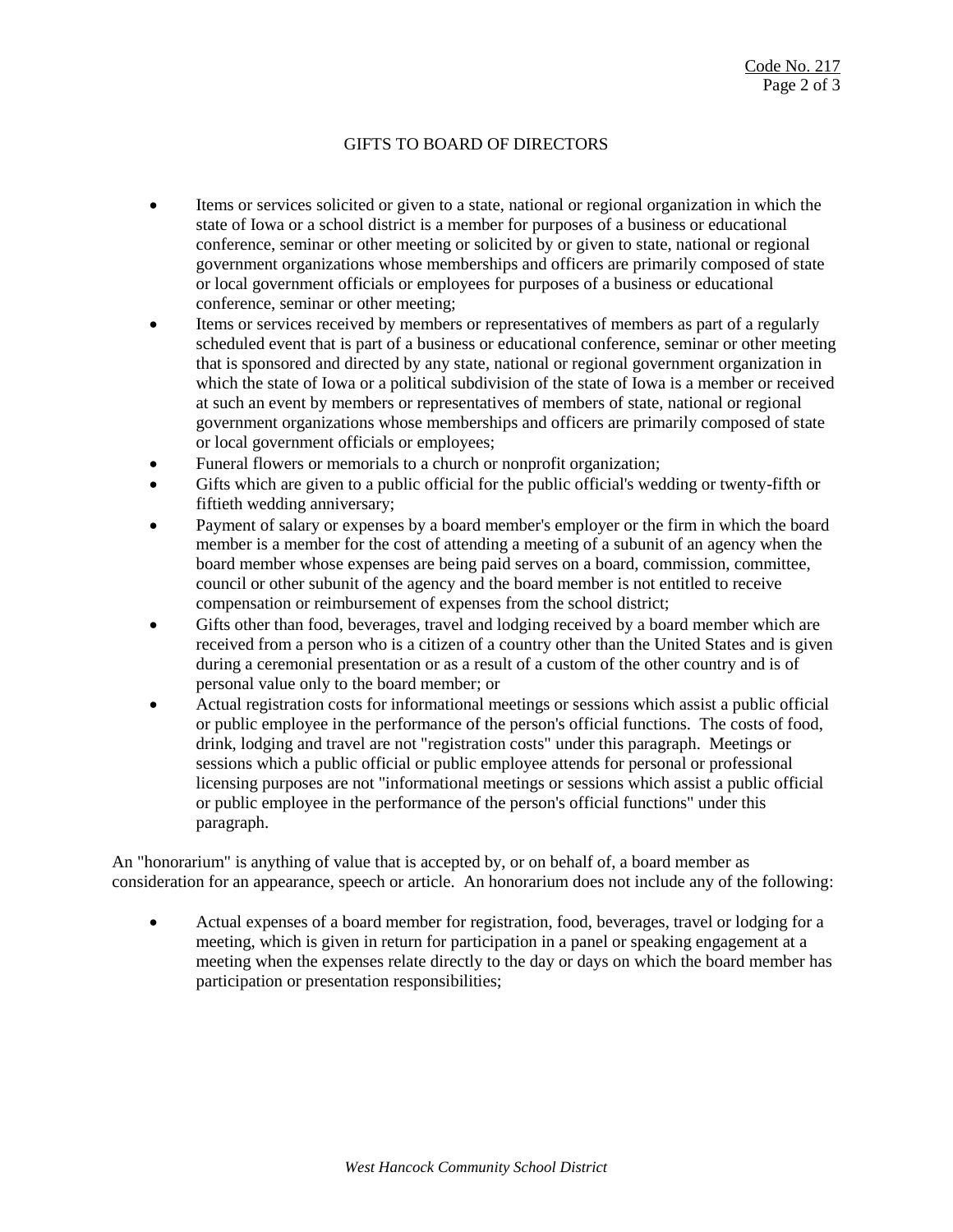# GIFTS TO BOARD OF DIRECTORS

- A nonmonetary gift or series of nonmonetary gifts donated within thirty days to a public body, an educational or charitable organization or the department of general services; or
- A payment made to a board member for services rendered as part of a private business, trade or profession in which the board member is engaged if the payment is commensurate with the actual services rendered and is not being made because of the person's status as a board member but, rather, because of some special expertise or other qualification.

It is the responsibility of each board member to know when it is appropriate to accept or reject gifts or honorariums.

|                   | 1972 Op. Att'y Gen. 276.<br>1970 Op. Att'y Gen. 319. |                                                                                                          |
|-------------------|------------------------------------------------------|----------------------------------------------------------------------------------------------------------|
| Cross References: | 203<br>402.4                                         | Board of Directors' Conflict of Interest<br><b>Gifts to Employees</b><br>704.4 Gifts - Grants - Bequests |

Legal References: Iowa Code ch. 68B (2015).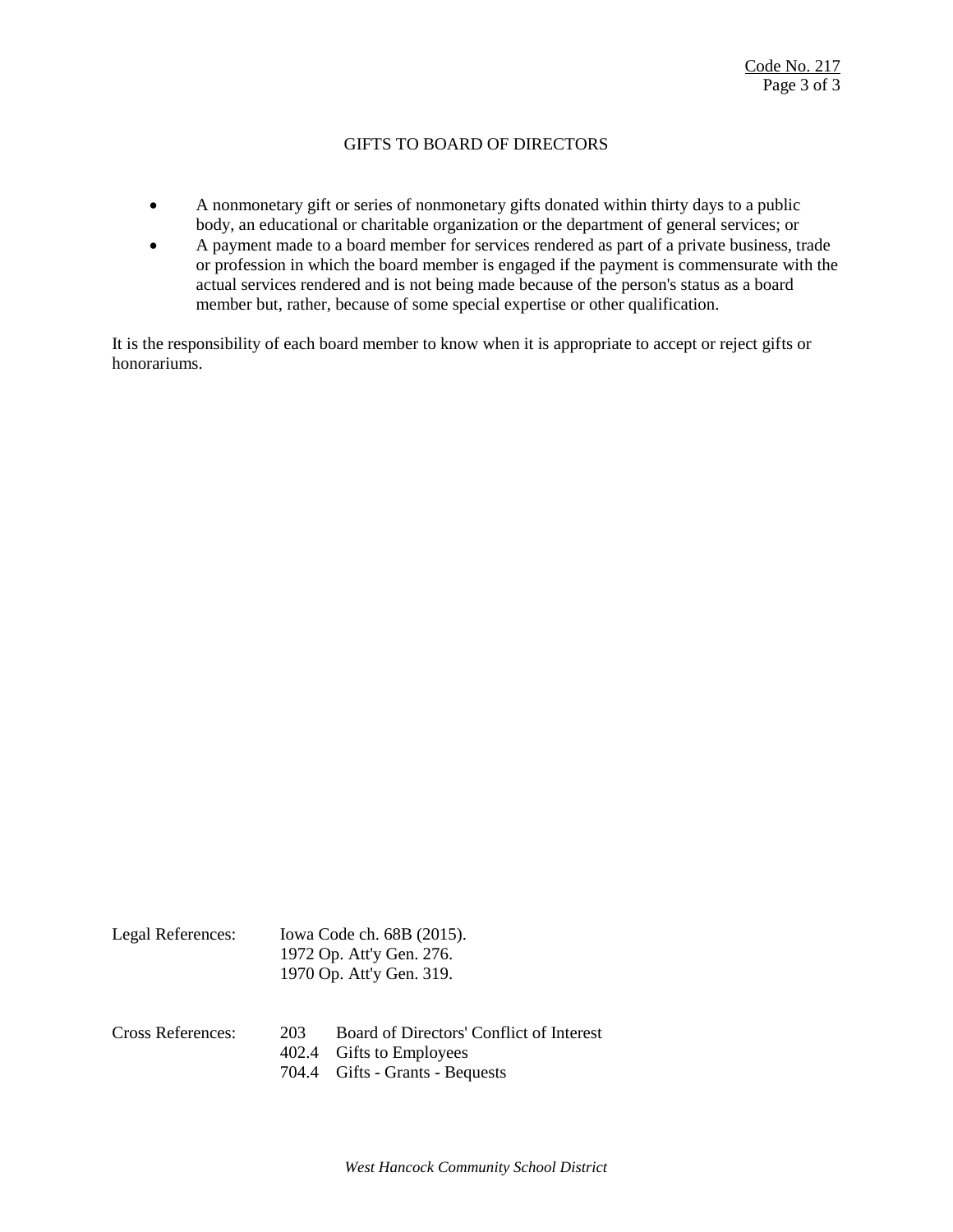## BOARD OF DIRECTORS AND SUPERINTENDENT

The superintendent is hired by the board as the chief executive officer of the board to manage the day-today operation of the school district. The board shall set policy to guide the superintendent and shall not be involved in the day-to-day operations of the school district.

The superintendent shall work closely with the board, particularly the board president, to carry out and implement the policies of the board, to advise the board, to provide information to the board, to offer alternative solutions to the board with a recommendation, and to do other such duties the board determines.

The superintendent shall attend all board meetings unless the superintendent has been excused by the board president.

Legal Reference: Iowa Code §§ 279.8, 279.20 (2015).

Cross Reference: 302 Superintendent

Approved June 12, 1995 Reviewed August 16, 2021 Revised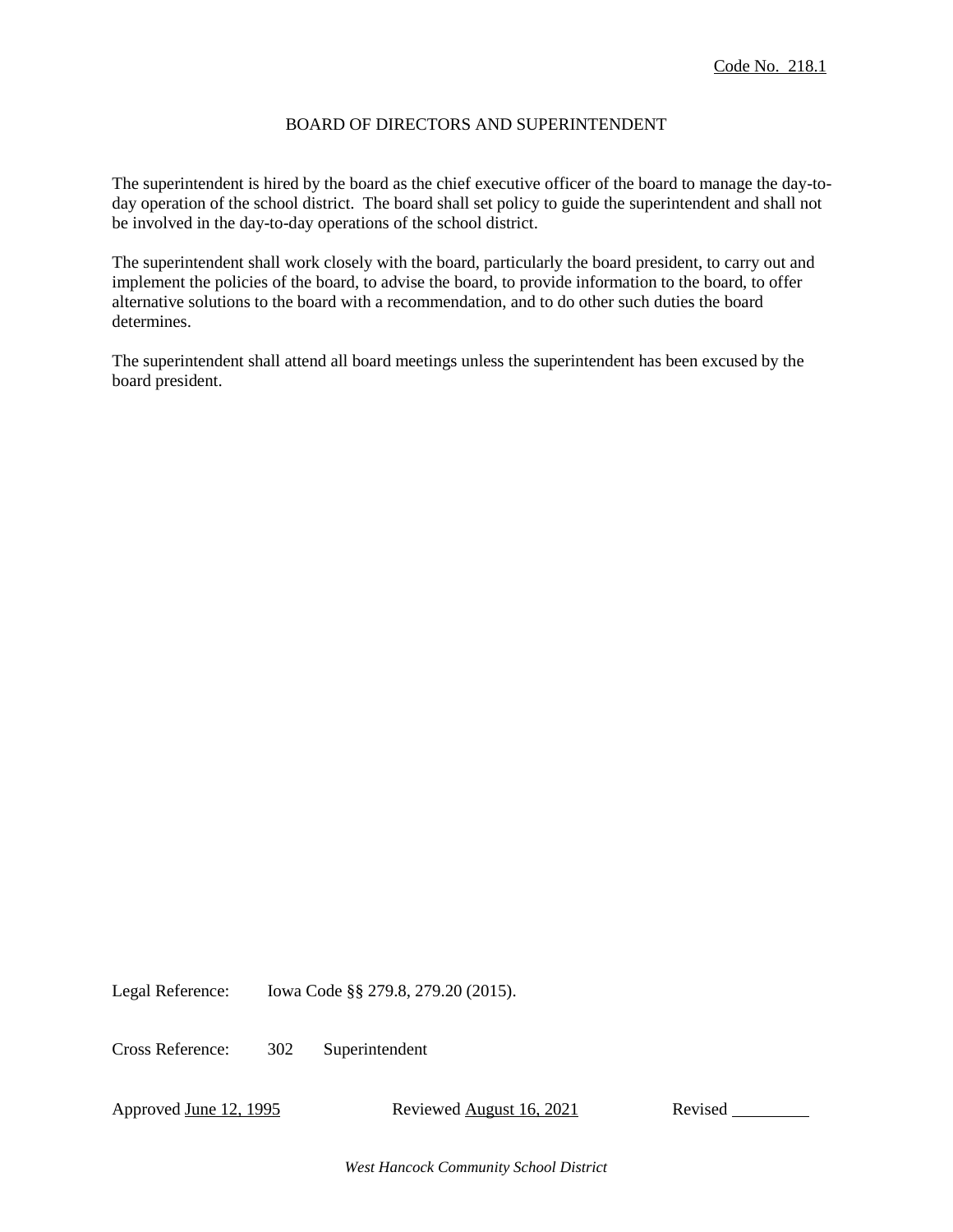## BOARD OF DIRECTORS AND DISTRICT PERSONNEL

School district personnel will be utilized for their expertise to provide information to the board and to take part on advisory committees when necessary.

The board must remain objective about each employee. Personnel complaints, requests for changes, and so forth must go first to the supervisor, building principal and then to the superintendent, unless the superintendent is the employee's immediate supervisor. If the superintendent is the employee's immediate supervisor, and if there is no resolution or plan for resolution by the superintendent within five (5) days of the individual's discussion with the superintendent, the individual may ask to have the question or problem placed on the board agenda at the next regular board meeting. The action of the board will be final. The only other time the board shall become involved with personnel issues is when the board is hiring and when the board is acting as a hearing panel to discuss the termination of an employee.

Legal Reference: Iowa Code §§ 279.8, 279.12-.18 (2015).

- Cross Reference: 302 Superintendent
	- 303 Administrative Employees
	- 401.4 Employee Complaints
	- 402.5 Public Complaints about Employees

Approved June 12, 1995 Reviewed August 16, 2021 Revised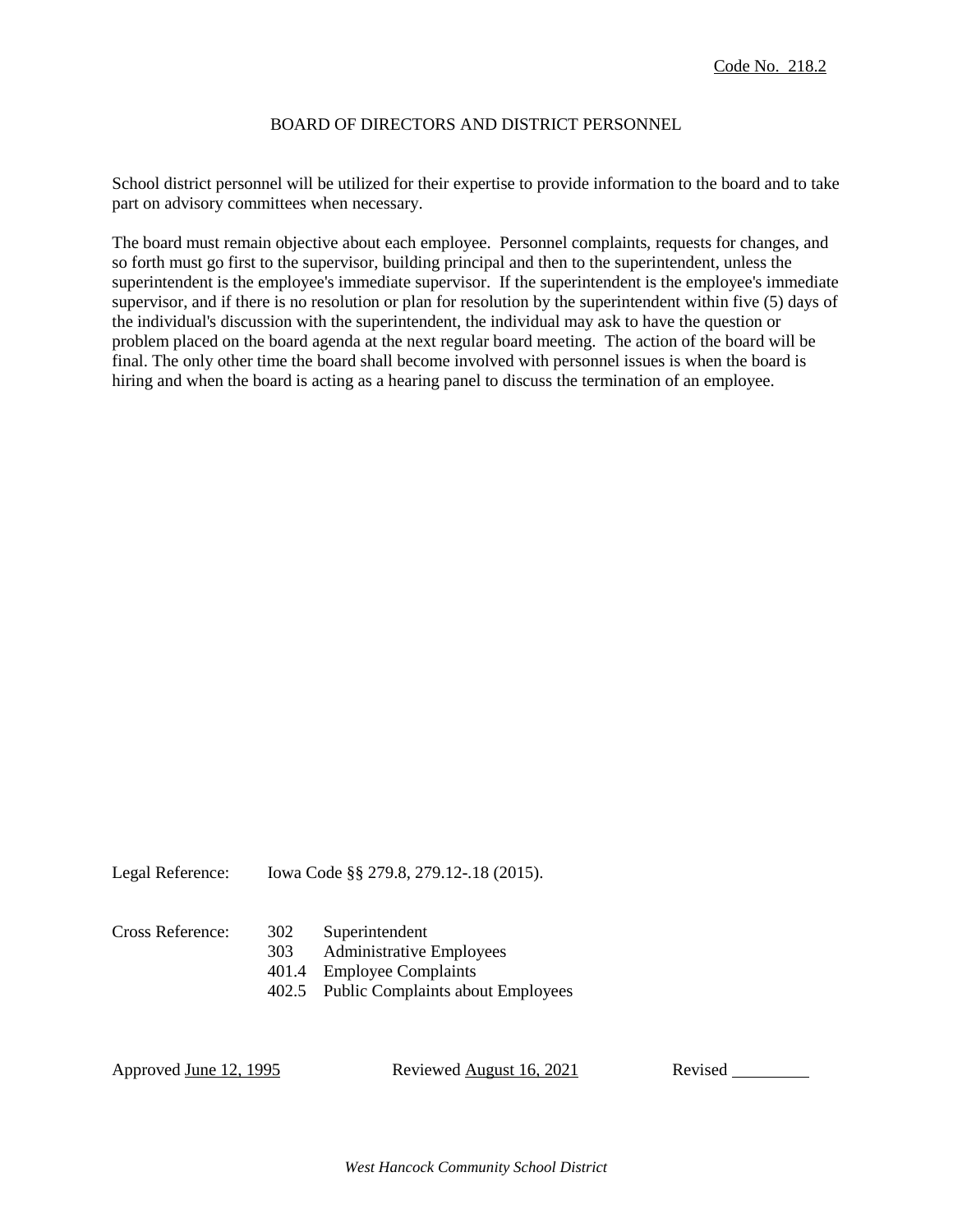## BOARD OF DIRECTORS AND ADJOINING DISTRICT SCHOOL BOARD

The board may work with adjoining school district boards to provide additional opportunities in the school district's educational programs as well as to operate the school district more economically and efficiently. As part of this joint effort, the board shall pay particular attention to opportunities to share students, programs, and school district personnel.

Legal Reference: Iowa Code §§ 28E, 279.8, 280.15, 442.39 (2015). 1978 Op. Att'y Gen. 64.

Cross Reference:

Approved June 12, 1995 Reviewed August 16, 2021 Revised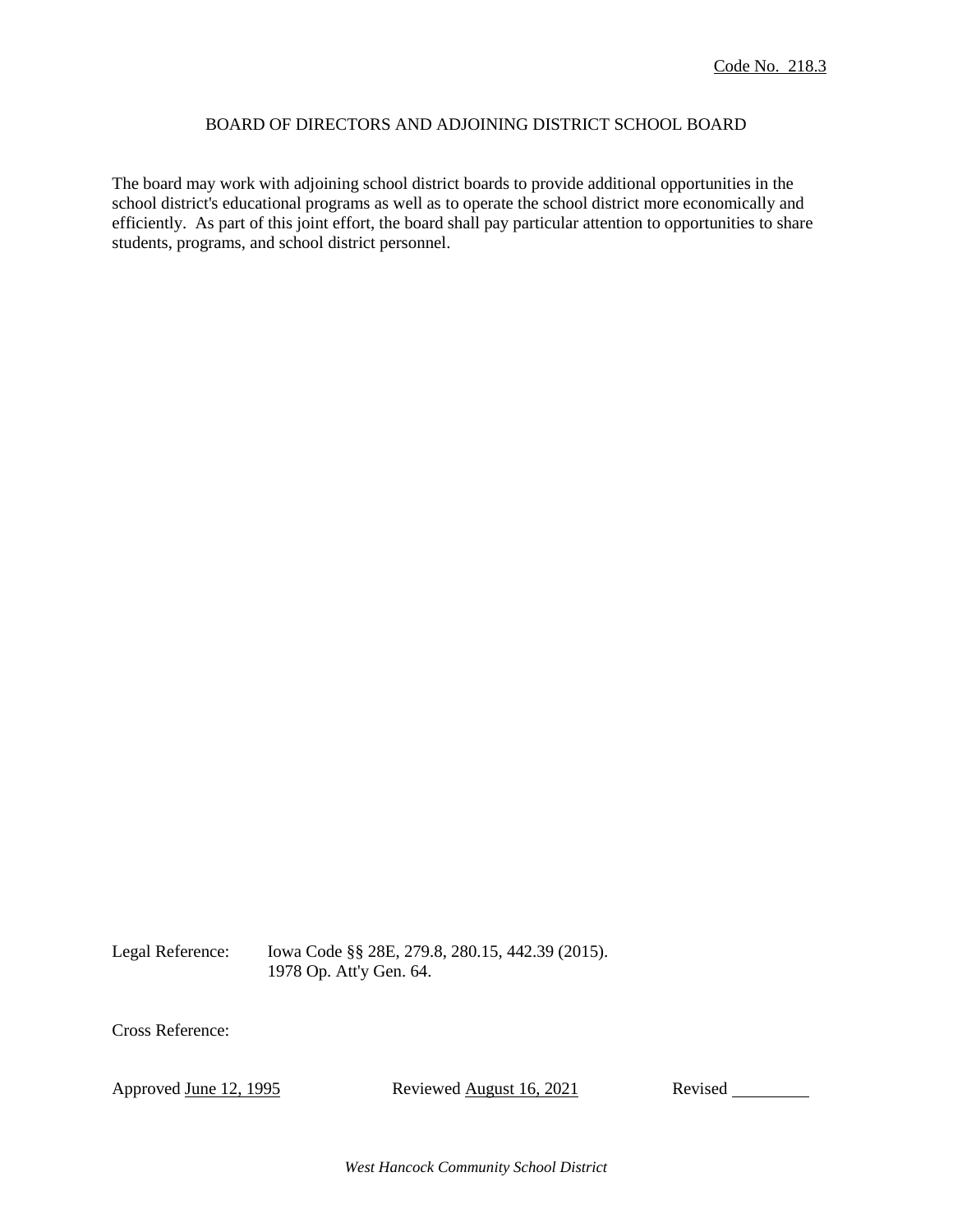# BOARD OF DIRECTORS AND AREA EDUCATION AGENCY

The board shall utilize the resources of the Area Education Agency such as educational materials and staff resources, particularly in the area of special education. Support may include, but not be limited to, school psychologists, speech therapists, nurses, physicians, dentists, and aides who work directly with students in the educational process.

The board also may utilize the AEA to work with other school districts in the region for program offerings as well as purchase of supplies.

Legal Reference: Iowa Code §§28E, 273, 279.8 (2015). 1978 Op. Att'y Gen. 64.

Cross Reference: 603.3 Special Education

Approved June 12, 1995 Reviewed August 16, 2021 Revised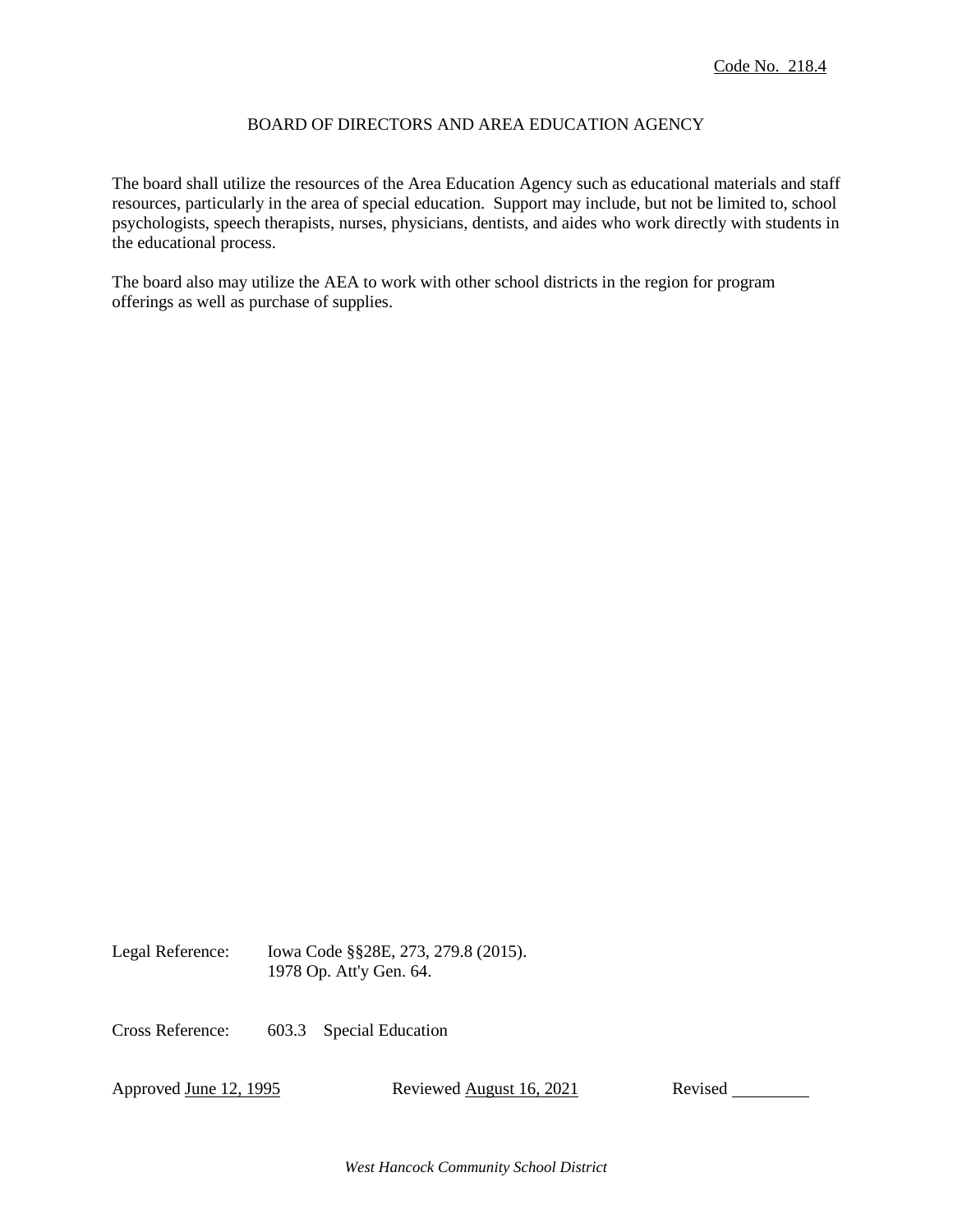# BOARD OF DIRECTORS AND ELECTED OFFICIALS

Being aware of, and expressing their opinion on, proposed law revisions and new laws is essential to maintaining and creating an education program to meet the needs of the school district community.

It shall be the responsibility of the board to maintain contact with the elected official representing the school district. If a board member, while representing the school district, encourages a state official to pass, defeat, or modify a law or rule, the board member must register as a lobbyist unless the board member is testifying before an official committee.

It shall be the responsibility of the superintendent to assist the board in keeping up-to-date on proposed laws and in contacting the elected officials who represent the school district.

| Legal Reference: | Iowa Code §§ 279.8 (2105).            |  |  |
|------------------|---------------------------------------|--|--|
|                  | Iowa Code $\S$ 68B (Iowa Acts, 1992). |  |  |

Cross Reference: 217 Gifts to Board of Directors

Approved June 12, 1995 Reviewed August 16, 2021 Revised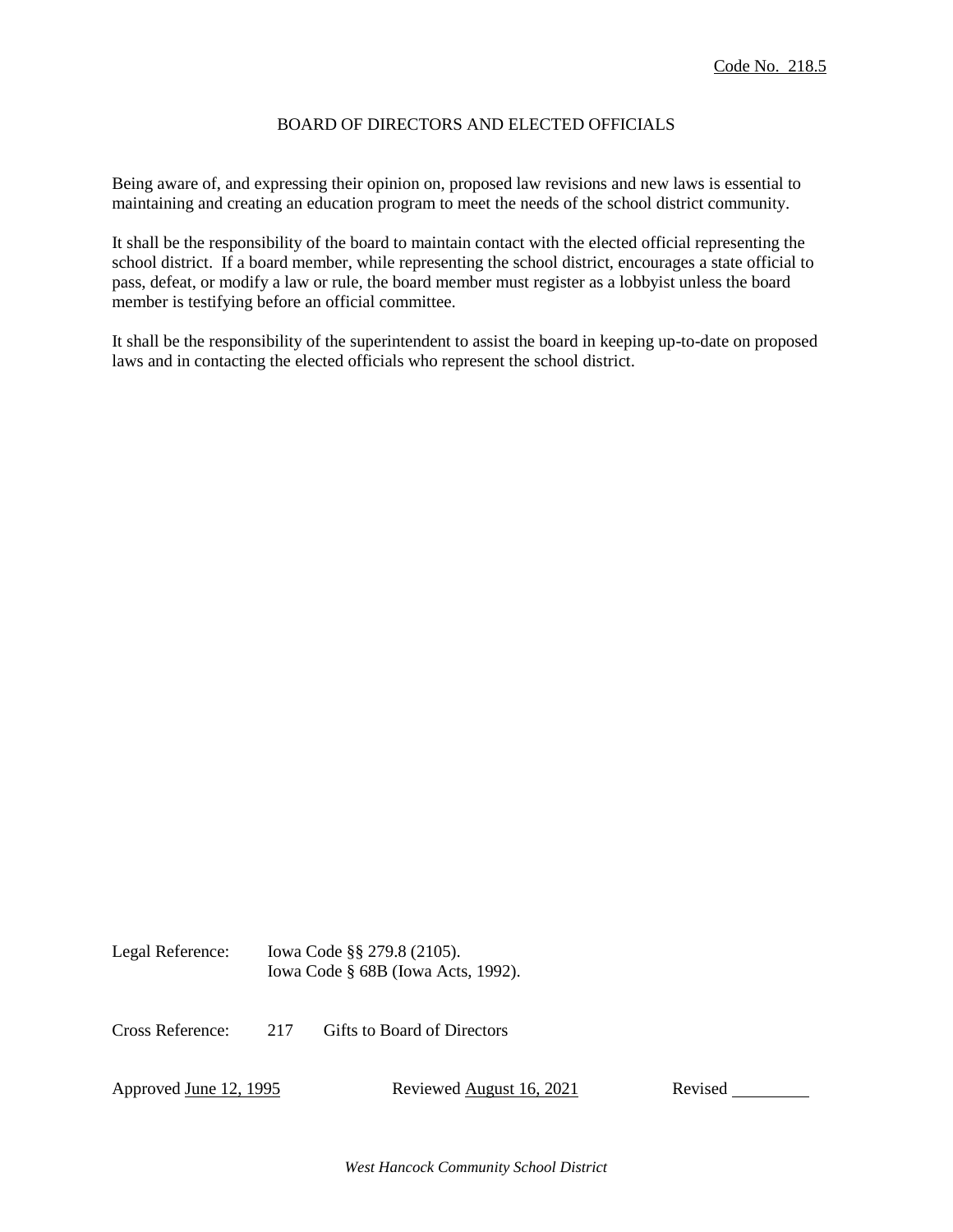## SCHOOL VISITATION BY BOARD OF DIRECTORS

Members of the board of directors are always welcome to visit the school building to observe the operations of the school district. Members of the board of directors will notify the administrative office when they are in the building for board-related business.

Legal Reference: Iowa Code §§ 279.8 (2015).

Cross Reference: 903.3 Visitors to School District Buildings and Sites

Approved June 12, 1995 Reviewed August 16, 2021 Revised